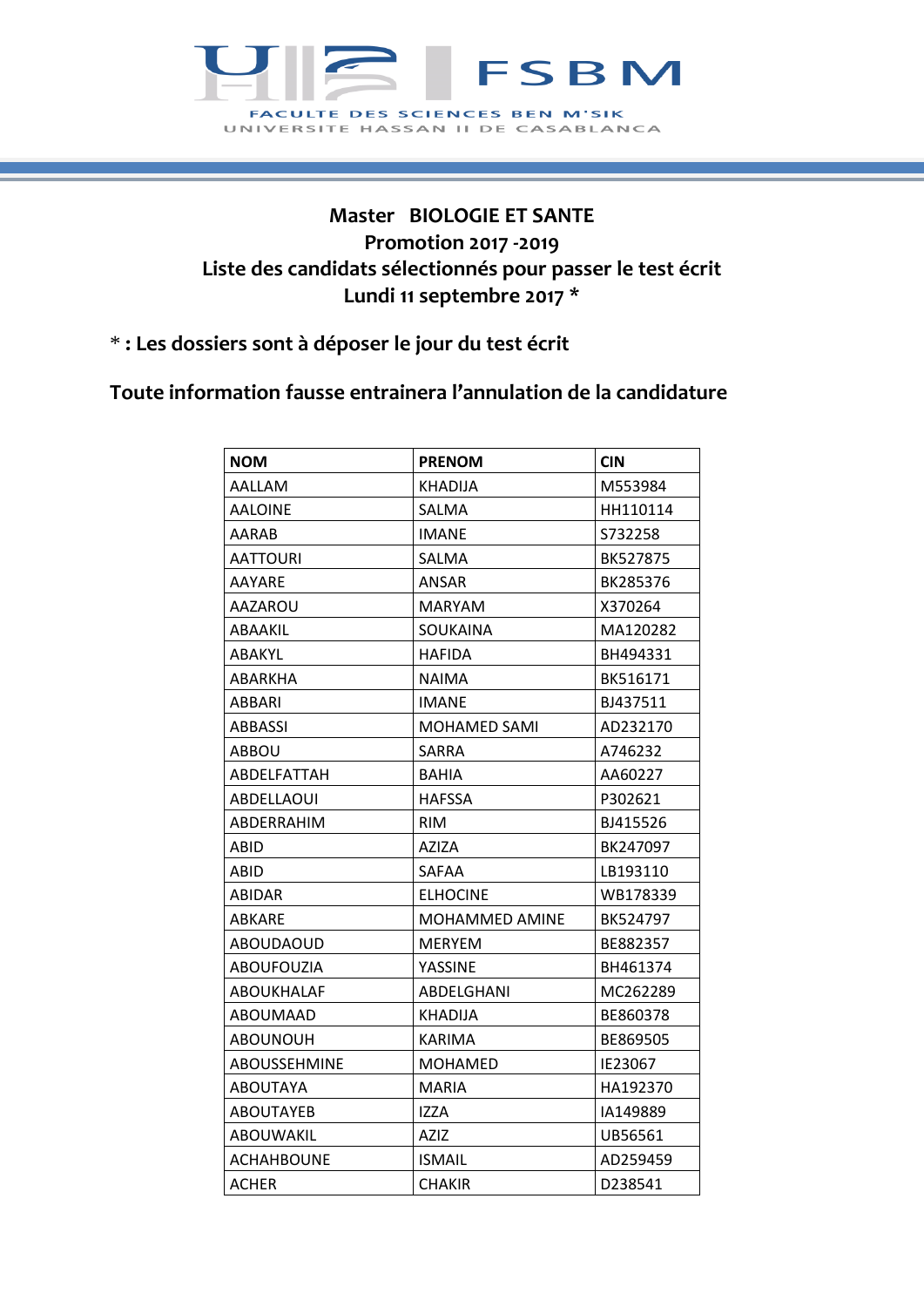| ACHHIB           | <b>FATIMA</b>   | BK530071 |
|------------------|-----------------|----------|
| ACHIAOU          | <b>KHALID</b>   | EE547565 |
| ACHLOUJ          | <b>HIND</b>     | TA137487 |
| ACHOUIH          | ASMA            | EE744819 |
| ADEN             | <b>WASSIMA</b>  | AE172568 |
| ADIB             | LAMIAE          | CD586614 |
| ADIB             | SABRA           | BH384062 |
| <b>ADIBA</b>     | <b>ATMAN</b>    | N407617  |
| <b>ADINAE</b>    | <b>JAOUAD</b>   | HA177215 |
| ADLI             | ABDELHAK        | H703098  |
| ADOUD            | IMANE           | BB138688 |
| <b>AFAS</b>      | <b>KAOUTAR</b>  | BE864160 |
| AFERE            | <b>MARIAM</b>   | ID72156  |
| AFFIFEN          | <b>OMAR</b>     | EE469903 |
| AFKARI           | <b>SARA</b>     | SH173821 |
| AFOUD            | <b>FADOUA</b>   | IC112542 |
| <b>AFRASSI</b>   | <b>MOHAMED</b>  | S715871  |
| <b>AFROUKH</b>   | <b>AYOUB</b>    | TA136758 |
| AGOUDIM          | SAID            | JK21472  |
| <b>AGOUNTAR</b>  | AZIZ            | PA153306 |
| AGRAD            | <b>KHADIJA</b>  | AD265735 |
| AGUERD           | <b>SFIA</b>     | BE883728 |
| AGUNAOU          | <b>NOURDINE</b> | IC104763 |
| <b>AGZOUL</b>    | <b>DRISS</b>    | JY30670  |
| AHACHAD          | <b>BOUTAINA</b> | AA45511  |
| AHACHAD          | <b>HAJAR</b>    | AA45509  |
| AHALLAL          | <b>MOHAMED</b>  | ZG119880 |
| <b>AHBIBI</b>    | <b>SOUKAINA</b> | BH485710 |
| <b>AHDOUSS</b>   | <b>AYOUB</b>    | 1715087  |
| AHMADI           | KARIM           | EE123459 |
| <b>AHMIDAN</b>   | <b>MOHAMED</b>  | LC292994 |
| AHRAYHIRA        | <b>HANANE</b>   | AD266365 |
| AHRID            | ZAKARIA         | BL 45067 |
| AIMA             | <b>MOUNA</b>    | DA74967  |
| AIT ABBOU        | <b>NADIA</b>    | SH175639 |
| AIT ABDALLAH     | <b>DRISS</b>    | JC558872 |
| AIT ADDI OUAHMAD | <b>MOHAMED</b>  | EE613131 |
| AIT AKCHOUD      | RABAB           | JC545987 |
| <b>AIT ALI</b>   | <b>OUSSAMA</b>  | AE137754 |
| <b>AIT ALLA</b>  | AHLAM           | J497627  |
| AIT ALLA AHMED   | SALMA           | P320764  |
| <b>AIT AMEUR</b> | <b>OTMANE</b>   | ID73384  |
| <b>AIT BAGUI</b> | <b>FADMA</b>    | VA123218 |
| AIT BAH          | HAJAR           | PA227493 |
| AIT BELLA        | FATIM EZZAHRA   | AA66161  |
| AIT BELLA        | YOUSSEF         | JC559777 |
|                  | YOUSSEF         |          |
| AIT BELLA        |                 | JC559777 |
| AIT BOUHOU       | ABIR            | D825640  |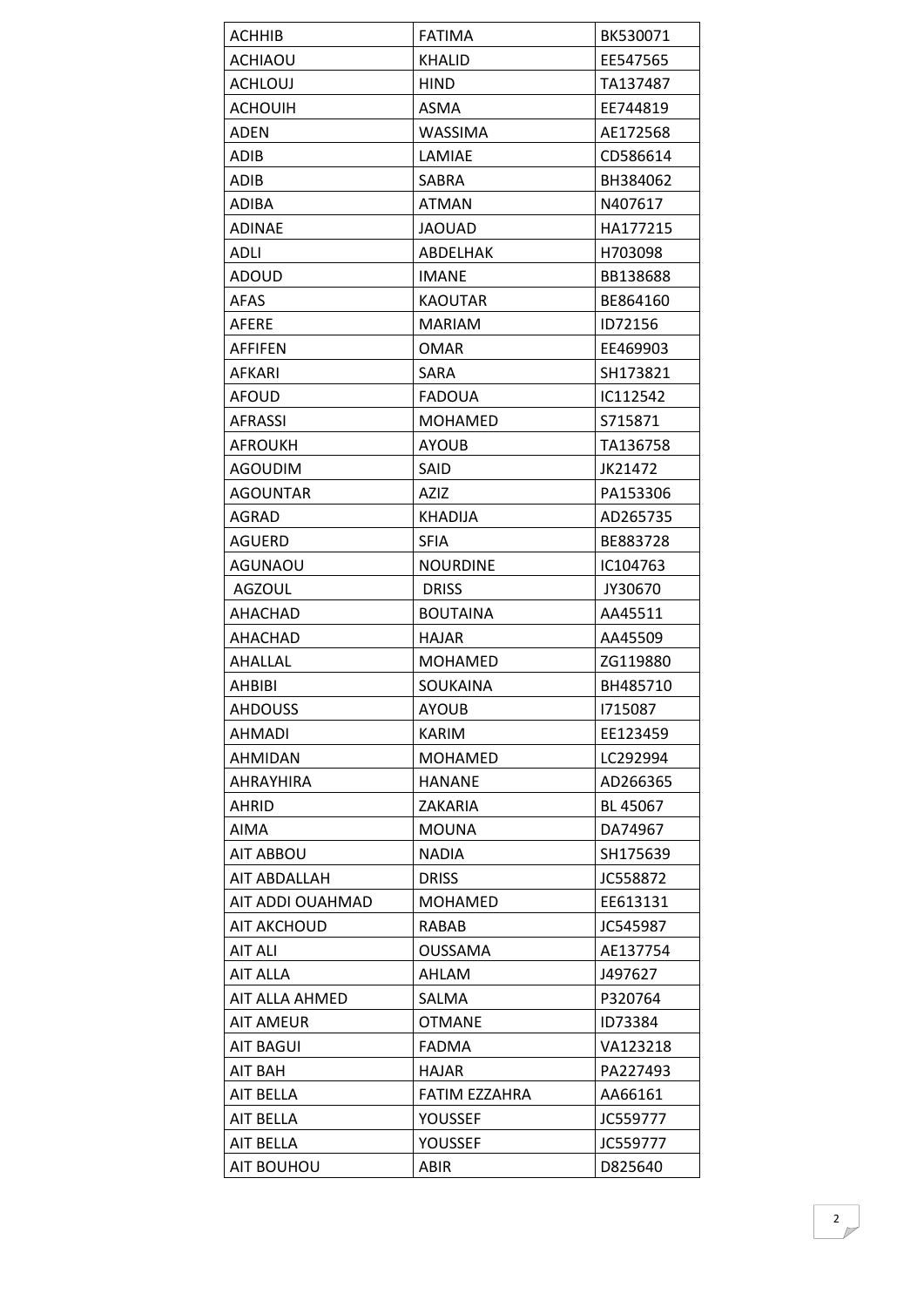| <b>AIT BRAIM</b>       | <b>KAWTAR</b>   | T271042   |
|------------------------|-----------------|-----------|
| AIT EL CAID            | <b>KHADIJA</b>  | U187773   |
| AIT EL HARDA           | <b>HANAE</b>    | Y419203   |
| AIT EL KHOU            | <b>IMANE</b>    | BB138930  |
| AIT EL MOKHTAR         | <b>FATIMA</b>   | BH483629  |
| AIT HAMOU              | <b>MARYAM</b>   | JM54471   |
| AIT HDA                | <b>OMAR</b>     | UA102977  |
| AIT ICHOU              | KHADIJA         | BJ390369  |
| AIT ICHOU              | LAHCEN          | PB224776  |
| AIT IHYA               | <b>MOHAMED</b>  | EE614567  |
| <b>AIT JILAL</b>       | <b>IMANE</b>    | M566079   |
| AIT KADDOUR            | <b>MERYEM</b>   | EA188926  |
| AIT LAHCEN             | FATIMA EZAHRA   | P297029   |
| AIT LAMAALEM           | ABDELLATIF      | PB196986  |
| AIT MAATALLAH          | <b>IKRAM</b>    | BK630915  |
| <b>AIT MALK</b>        | <b>HAJAR</b>    | A449925   |
| AIT MESSAOUD           | YASSINE         | BH575475  |
| AIT OUKTIR             | <b>RADOINE</b>  | IC97920   |
| <b>AIT RAHHOU</b>      | <b>KELTOUMA</b> | JM56910   |
| AIT SAGHIR             | ABDELAALI       | EE777862  |
| AIT SAID               | JIHAD           | BE886648  |
| AIT SALAH              | <b>BOUCHRA</b>  | BK298584  |
| <b>AIT SSY</b>         | YOUSSEF         | JC516544  |
| <b>AITALI OUMESSAD</b> | <b>IMAD</b>     | IC103088  |
| AIT-BAHA               | ABDELFATTAH     | CD229225  |
| AIT-BAHA               | ABDELFATTAH     | CD229225  |
| <b>AIT-EL MOUADEN</b>  | <b>MOHAMED</b>  | JT65117   |
| <b>AITOUMRHAR</b>      | <b>WISSAL</b>   | JA163206  |
| <b>AITYOUSSEF</b>      | <b>SOUFIANE</b> | BH462973  |
| AJDAR                  | ASMA            | JE 289067 |
| AJEDAD                 | <b>AYYOUB</b>   | OD45984   |
| <b>UOANLA</b>          | <b>WALID</b>    | AE161198  |
| <b>UOAUOLA</b>         | <b>NOUMIDIA</b> | S73775    |
| AKARKOUCH              | <b>ILIAS</b>    | G692005   |
| AKCHAT                 | <b>OUMAIMA</b>  | BJ433810  |
| <b>AKDIM</b>           | <b>OTHMANE</b>  | BJ437285  |
| AKEBBAB                | <b>KHALID</b>   | AE29623   |
| <b>AKENSOUS</b>        | FATIMA ZAHRA    | EE518156  |
| <b>AKHATAR</b>         | <b>ASMAE</b>    | 1710560   |
| AKHSSAS                | <b>ANOUAR</b>   | G694973   |
| AKLI                   | <b>ACHRAF</b>   | BB109128  |
| <b>AKOUDAD</b>         | <b>HAYAT</b>    | HH240749  |
| AKOUNACH               | MBARKA          | JH26701   |
| AKRACHE                | RAJAA           | G639444   |
| <b>AKROUT</b>          | WAFA            | Q318229   |
| AL KHAZRAJI            | <b>OUMAIMA</b>  | T272854   |
| AL MOUSSAYD            | SOUMAYA         | EE537352  |
| <b>ALAMI</b>           | <b>IKRAM</b>    | AE133898  |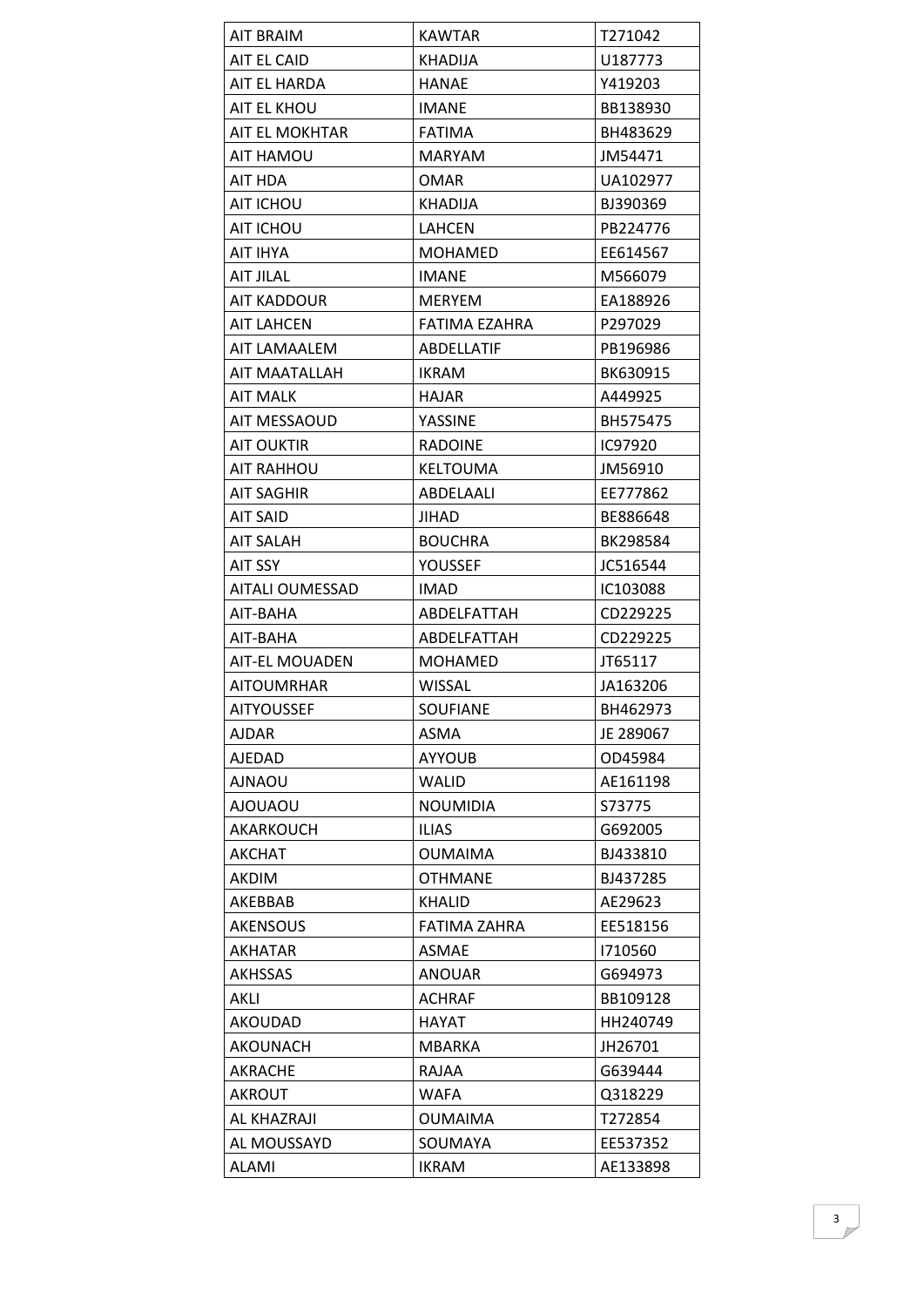| <b>ALAMI</b>     | <b>MEHDI</b>      | IA143833 |
|------------------|-------------------|----------|
| <b>ALAMI</b>     | <b>AYOUB</b>      | G638802  |
| <b>ALAMI</b>     | <b>ABDELLATIF</b> | UC140914 |
| ALAOUI MRANI     | KARIMA            | CD328912 |
| ALHYANE          | ABDESSAMAD        | EE576075 |
| <b>ALKANOUNI</b> | <b>ZINAB</b>      | R339662  |
| <b>ALKHYIA</b>   | <b>BOUCHRA</b>    | IC112996 |
| ALKHYIA          | <b>BOUCHRA</b>    | IC112996 |
| ALLALI           | <b>MALIKA</b>     | QB29670  |
| ALLITI           | <b>HAJAR</b>      | D240119  |
| <b>ALOUANI</b>   | <b>RAJAA</b>      | W380982  |
| <b>ALOUT</b>     | YOUSSEF           | BE878557 |
| AMAHROUS         | <b>AYOUB</b>      | W393662  |
| AMANOUANOU       | YOUSSEF           | JM48039  |
| AMAQRAN          | <b>FATIMA</b>     | 1722701  |
| AMARI            | KHALID            | PA154374 |
| AMBARI           | ABDALLAH          | BK616051 |
| AMEZOUGH         | <b>ASMAA</b>      | U180820  |
| <b>AMHOUD</b>    | <b>IMANE</b>      | D237264  |
| AMILO            | <b>OUMAIMA</b>    | BB142443 |
| <b>AMIME</b>     | MOHAMED           | JK27597  |
| AMINE            | EL MAHDI          | AE220798 |
| <b>AMKADI</b>    | <b>MOHAMMED</b>   | AE222546 |
| AMMAR            | <b>AYYOUB</b>     | MD107    |
| AMRAOUI          | ZINEB             | AD251904 |
| <b>AMRIBT</b>    | AHMED             | JB471155 |
| AMZIL            | <b>CHAYMAA</b>    | AE172980 |
| AMZIL            | MOHAMED           | J504541  |
| ANADIF           | <b>IMANE</b>      | BB137996 |
| <b>ANARAIN</b>   | <b>MOHAMED</b>    | AE101440 |
| <b>ANBAR</b>     | <b>BASMA</b>      | Q319846  |
| ANDAM            | <b>MUSTAPHA</b>   | J487504  |
| ANEJJAR          | <b>KHALID</b>     | J478900  |
| ANIBA            | <b>RAFIK</b>      | QA174247 |
| <b>AOUIDAT</b>   | <b>MOUHCINE</b>   | ID67738  |
| <b>AOUINATI</b>  | <b>AIMAD</b>      | Y428876  |
| <b>AOUJIL</b>    | MOHAMED           | UD54401  |
| AOURAGH          | <b>MOHAMED</b>    | UB80750  |
| AOUSSAR          | <b>KHADIJA</b>    | WA202551 |
| <b>AOUZAL</b>    | JIHAD             | BL134914 |
| <b>AQARROUT</b>  | YASSINE           | CD243226 |
| <b>AQODAD</b>    | <b>ILHAM</b>      | T272723  |
| <b>AQUIL</b>     | <b>TAOUFIK</b>    | BK626453 |
| ARABI            | <b>RIDA</b>       | AA45068  |
| ARAKA            | <b>ZINEB</b>      | Y413699  |
| <b>ARAOUI</b>    | SAFAE             | AE173557 |
| <b>ARAOUI</b>    | <b>MAROUA</b>     | AE173558 |
| ARAYSI           | <b>TAIB</b>       | BE853065 |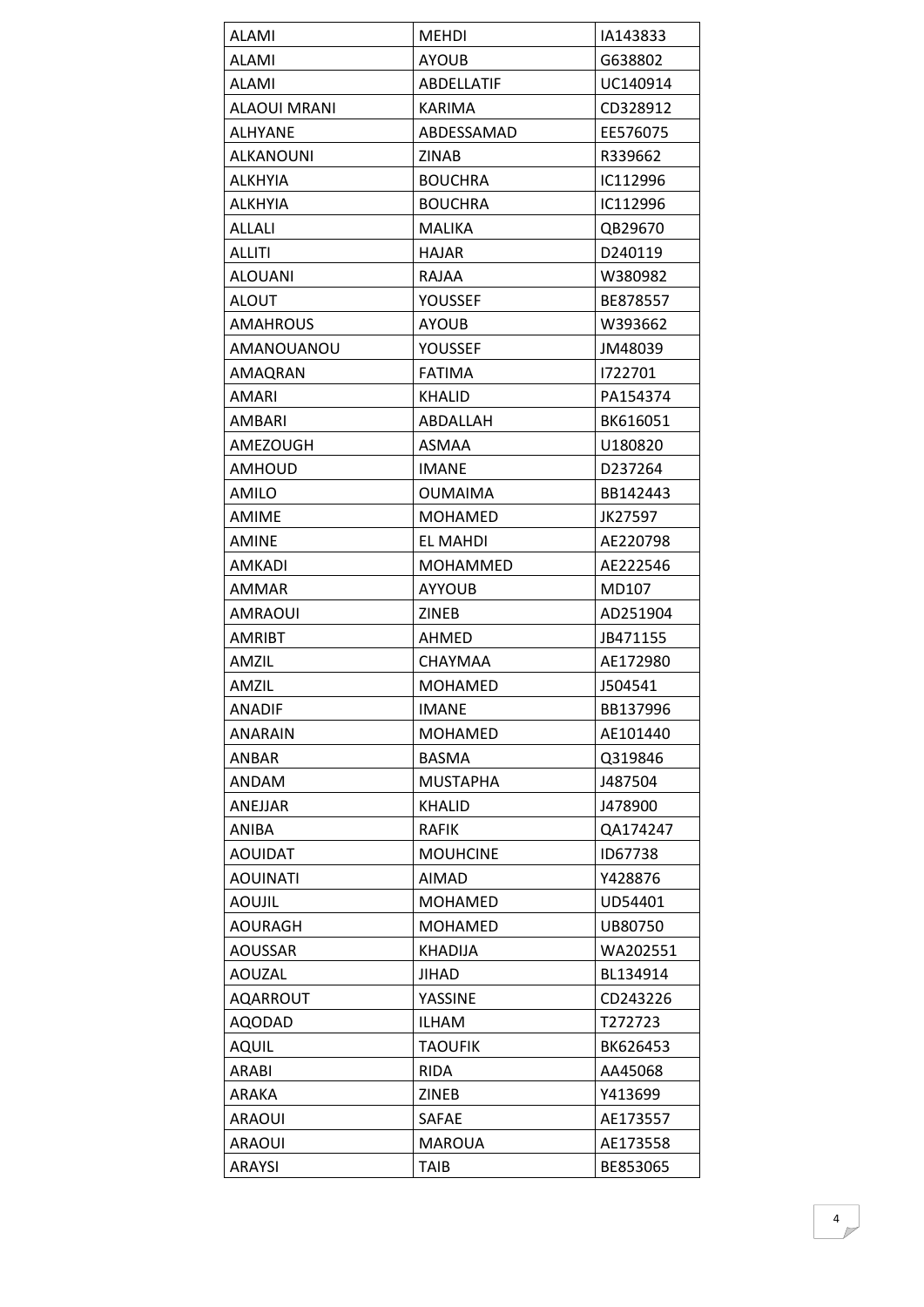| ARBANI             | YOUSSEF         | UA93180   |
|--------------------|-----------------|-----------|
| ARGRAG             | KHADIJA         | J460682   |
| ARHANDOURI         | <b>MOHAMMED</b> | BB122666  |
| ARICH              | <b>MUSTAPHA</b> | AD227336  |
| ARIF               | <b>SOUFIANE</b> | WB167741  |
| ARIF               | <b>ZINEB</b>    | BK287629  |
| ARIFI              | <b>SOFIA</b>    | BM24384   |
| AROHAL             | HABIBA          | AB631859  |
| ASANAOU            | FATIMAEZZAHRA   | QA165866  |
| ASBAAI             | FATIMA ZAHRA    | AE220506  |
| <b>ASKANE</b>      | <b>MOHAMMED</b> | BK281396  |
| <b>ASKANE</b>      | <b>MOHAMMED</b> | BK281396  |
| <b>ASRIA</b>       | FATIMA-EZZAHRA  | SH173421  |
| ASSADIKI           | OUMAIMA         | BJ437479  |
| <b>ASSAID</b>      | <b>HASSNA</b>   | BE888553  |
| ASSAM              | <b>MOHAMMED</b> | QB29777   |
| <b>ASSANFE</b>     | <b>NAIMA</b>    | PB 216594 |
| <b>ASSIASSI</b>    | <b>HICHAM</b>   | IC86580   |
| ASSOU              | SOUAD           | W379611   |
| <b>ATANANE</b>     | <b>CHAIMAA</b>  | BK639958  |
| ATEMNI             | IBRAHIM         | CB301863  |
| ATIF               | <b>OSSAMA</b>   | LB194291  |
| ATIF               | ZINEB           | BE882555  |
| ATIF               | <b>ZINEB</b>    | BE882555  |
| ATMANI             | HAMZA           | BE860760  |
| <b>ATOUEL</b>      | <b>IMANE</b>    | AE250584  |
| ATOUM              | <b>MARYAM</b>   | J511368   |
| ATTA               | NAJMA           | BJ426318  |
| <b>ATTAOUI</b>     | <b>HIND</b>     | JA167341  |
| <b>AYACHE</b>      | ZAINAB          | G687314   |
| <b>AZAIMI</b>      | MOHAMED ALI     | K491205   |
| AZAKHMAM           | YASSINE         | AE87380   |
| AZAOU              | SAADIA          | JC547230  |
| <b>AZARGUI</b>     | <b>YOUSSEF</b>  | JA165534  |
| AZAYOU             | <b>IMANE</b>    | BL131059  |
| <b>AZEGOUAR</b>    | <b>AICHA</b>    | CD379929  |
| <b>AZHARI</b>      | ZINEB           | BJ433728  |
|                    |                 |           |
| AZHARI             | ZINEB           | BJ433728  |
| AZIF               | <b>DOUNIA</b>   | MD2143    |
| AZIRA              | CHAIMAE         | M566917   |
| <b>AZIZE</b>       | <b>NADIA</b>    | P317641   |
| <b>AZOUBI</b>      | ZINEB           | T262542   |
| <b>AZOUINE</b>     | <b>GHIZLANE</b> | JM24800   |
| <b>AZOUZ</b>       | <b>MOUNIA</b>   | IA143547  |
| <b>AZRRAR</b>      | AHMED           | JE295514  |
| <b>AZZOUGOUAGH</b> | LAHSSAN         | PA143512  |
| <b>AZZOUZI</b>     | <b>MARYAME</b>  | UD6051    |
| <b>BABA</b>        | SARA            | BJ415768  |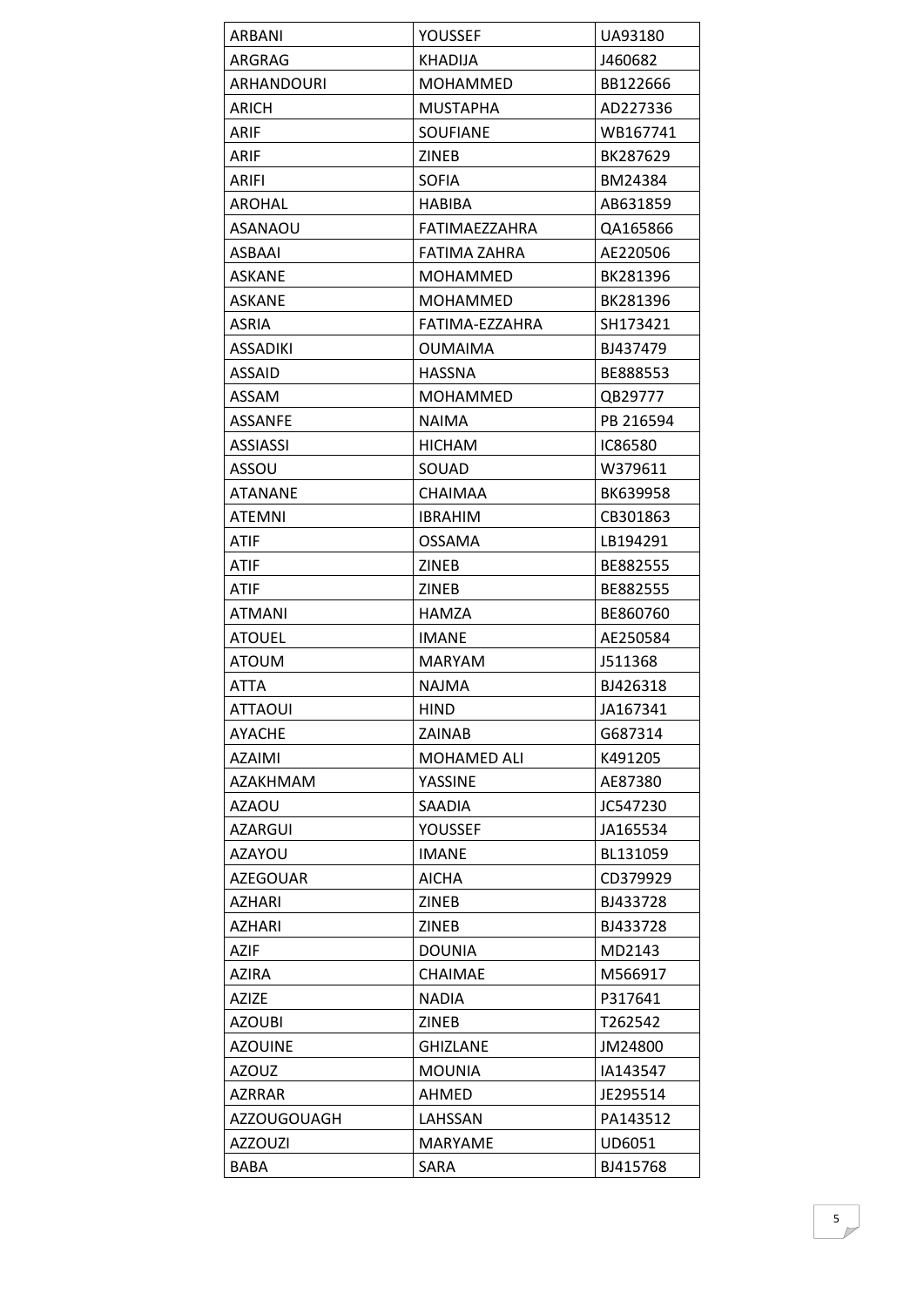| BABAHEDDI          | YOUSSEF         | CD198736  |
|--------------------|-----------------|-----------|
| <b>BACHAR</b>      | ASMAA           | BJ435533  |
| BADDA              | <b>HAJAR</b>    | W383535   |
| <b>BADDANE</b>     | <b>HAMID</b>    | JC488287  |
| <b>BADR</b>        | LAILA           | M585405   |
| BADRAOUI           | <b>BASMA</b>    | CD598969  |
| <b>BADR-EDDINE</b> | <b>IBTISSAM</b> | BB114083  |
| BAHAL              | NABIL           | BE850354  |
| <b>BAHIR</b>       | <b>KAOUTAR</b>  | BE853833  |
| <b>BAHLAOUI</b>    | HAMZA           | Q310013   |
| BAHMAD             | WASSIMA         | BJ430649  |
| <b>BAIOUAK</b>     | <b>MAROUANE</b> | EE517301  |
| BAJJI              | <b>AZIZ</b>     | V292787   |
| <b>BAKADER</b>     | <b>HAFSA</b>    | BK622966  |
| ВАКНКНАКН          | HAJAR           | Q315564   |
| <b>BAKHTAOUI</b>   | M'HAMED         | QA155223  |
| <b>BAKKACHE</b>    | <b>MAROUA</b>   | G638488   |
| BAKKOUCH           | <b>SOUKAINA</b> | BJ416689  |
| <b>BANAN</b>       | <b>SIHAM</b>    | Q297672   |
| <b>BANSI</b>       | SOUMIA          | HH11315   |
| <b>BAOUSQI</b>     | HOUDA           | ID60057   |
| <b>BARAHOU</b>     | <b>MOHAMMED</b> | IA143935  |
| BARAKATE           | ELMAHJOUB       | IC109685  |
| <b>BARGAM</b>      | <b>MALIKA</b>   | BJ407009  |
| <b>BARHOU</b>      | <b>NOUHAILA</b> | IA161453  |
| BARI               | SOUKAINA        | BB131564  |
| <b>BARKOUZ</b>     | <b>CHAYMAE</b>  | SH170392  |
| <b>BAROUDI</b>     | <b>IBTISSAM</b> | CD594801  |
| <b>BAROUDI</b>     | <b>IBTISSAM</b> | CD485901  |
| <b>BAROUDI</b>     | <b>YOUSSEF</b>  | IB223138  |
| <b>BARRANE</b>     | YASSINE         | PB197692  |
| <b>BARRY</b>       | ADAMA           | 000024385 |
| <b>BASLAM</b>      | ABDELMOUNAIM    | Y369543   |
| BASSA              | <b>OMAR</b>     | BK615170  |
| <b>BASSOU</b>      | <b>AZEDDINE</b> | N407661   |
| BAYI               | <b>MERYEM</b>   | HA186268  |
| <b>BAYOUD</b>      | AHMED           | BK518967  |
| <b>BAYRI</b>       | <b>HAISSOUN</b> | JY23401   |
| BAZARI             | <b>ILYAS</b>    | BK289553  |
| <b>BEDDA</b>       | <b>CHADI</b>    | BK287558  |
| <b>BEDDOU</b>      | <b>MARWAN</b>   | Q306153   |
| <b>BEDOUANE</b>    | SANAA           | BE874901  |
| <b>BEKKALI</b>     | <b>ILHAM</b>    | CD281898  |
| <b>BELAAROUSSI</b> | ASSIA           | BJ433244  |
| <b>BELABBES</b>    | RADIA           | MC262380  |
| <b>BELAHRIZIA</b>  | SALMA           | MC263554  |
| <b>BELAID</b>      | ZINEB           | J502221   |
| <b>BELAIDI</b>     | SAFAE           | D825752   |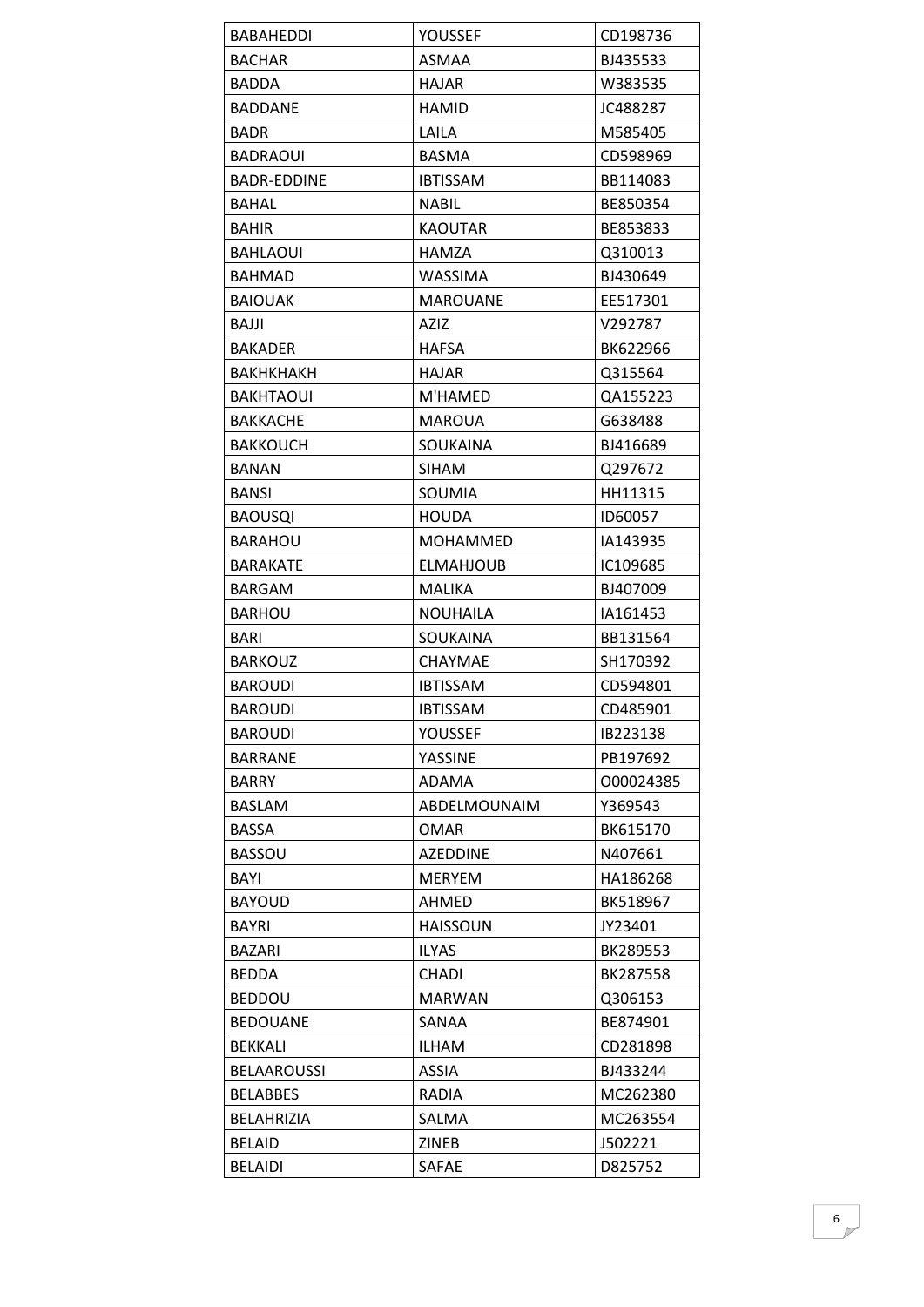| <b>BELARBI</b>     | <b>OUMAYMA</b>    | D945809  |
|--------------------|-------------------|----------|
| <b>BELARBI</b>     | <b>MOUNIA</b>     | AA45806  |
| <b>BELATAR</b>     | <b>ASSIA</b>      | HH11854  |
| <b>BELFAKIR</b>    | <b>KARIMA</b>     | MC267450 |
| BELGUASSEMI        | ABDELKADER        | PB188656 |
| <b>BELHADJ</b>     | <b>ASMAA</b>      | BH283080 |
| <b>BELHAJ</b>      | <b>LAHOUCINE</b>  | JA173216 |
| <b>BELHAJ</b>      | <b>KARIMA</b>     | AA44671  |
| <b>BELHIMER</b>    | <b>MILOUD</b>     | HH103528 |
| <b>BELKAF</b>      | AYMANE            | IA147857 |
| <b>BELKAF</b>      | <b>IKRAM</b>      | 1719368  |
| <b>BELKASMI</b>    | <b>HANAN</b>      | JK17345  |
| <b>BELKASSMI</b>   | ALI               | FB103468 |
| <b>BELKOUCHI</b>   | <b>SARRA</b>      | BK512823 |
| <b>BELLAGNECH</b>  | <b>BASMA</b>      | S 752971 |
| BELLAJ             | YASSIR            | H576228  |
| <b>BELLAKHDIM</b>  | <b>ABDELKABIR</b> | M556068  |
| <b>BELLAMINE</b>   | YASMINE           | BE871622 |
| BELLAMRHAR         | <b>FATIMA</b>     | ZG132131 |
| <b>BELLOUCH</b>    | AHMED             | JE260427 |
| <b>BELMEKNASSI</b> | <b>NAZIK</b>      | BK289420 |
| <b>BELMEKNASSI</b> | <b>NAZIK</b>      | BK289420 |
| BELMRHAR           | HAMZA             | SH166869 |
| <b>BEMEZAGH</b>    | <b>SAADIA</b>     | JB489533 |
| <b>BEN ALI</b>     | <b>HAJAR</b>      | Q326203  |
| <b>BEN ALLAL</b>   | ZINEB             | BK298551 |
| <b>BEN AOUISS</b>  | <b>SOKAINA</b>    | T247507  |
| <b>BEN AZYZ</b>    | KHADIJA           | IE27794  |
| <b>BEN HADDOU</b>  | OMAR              | UA103787 |
| <b>BEN HAMMOU</b>  | MOHAMED           | PA143404 |
| <b>BEN JADIDA</b>  | ABDERRAHMAN       | EE592138 |
| <b>BEN MALOUI</b>  | ABDELALI          | IE21434  |
| <b>BEN MENNAH</b>  | SOUKAINA          | WA247231 |
| <b>BEN RACHAD</b>  | <b>HAMZA</b>      | CD378922 |
| <b>BEN RAMDANE</b> | <b>MOHAMMED</b>   | CD199479 |
| <b>BEN TALHA</b>   | <b>AYOUB</b>      | BH468600 |
| BENABDELWAHID      | <b>OTTMANE</b>    | P292006  |
| <b>BENABOUCHE</b>  | SALMA             | HH169016 |
| <b>BENACEUR</b>    | <b>IBTISSAME</b>  | JA163261 |
| <b>BENACHOUR</b>   | <b>ASSIA</b>      | AE162558 |
| <b>BENAISSA</b>    | <b>IMANE</b>      | HH52557  |
| <b>BENALI</b>      | <b>MANAL</b>      | LB199334 |
| <b>BENALI</b>      | <b>HAFSSA</b>     | EE619118 |
| <b>BENANGUA</b>    | SOUKAINA          | WA233023 |
| <b>BENCHIKH</b>    | SARA              | BJ434834 |
| <b>BENCHOUK</b>    | FATIMA EZZAHRA    | EE586871 |
| <b>BENDAOUI</b>    | <b>AMINA</b>      | MA128791 |
| <b>BENDIDI</b>     | <b>FATIMA</b>     | Z494569  |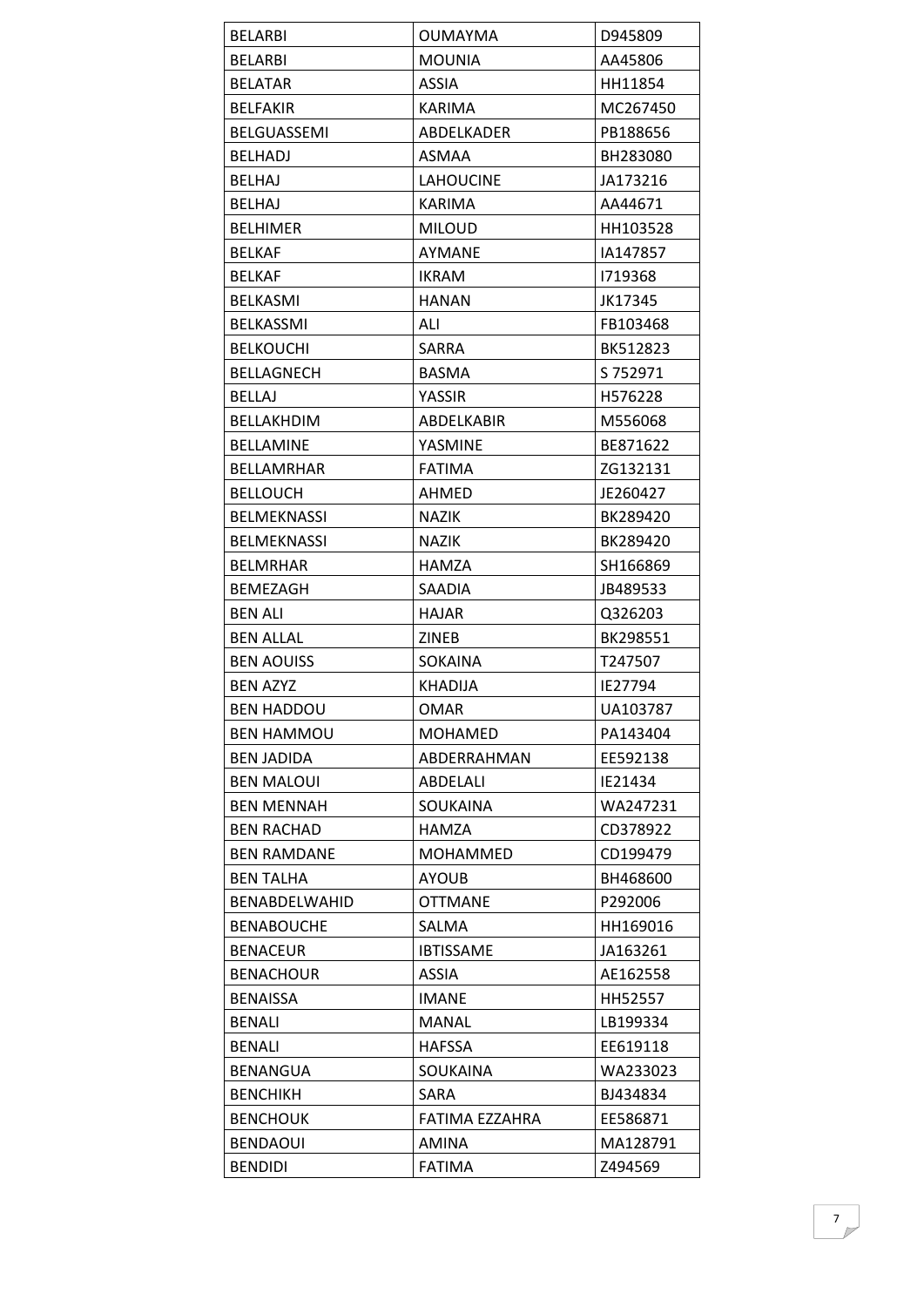| <b>BENDRISS</b>         | ASMA               | JH 15218           |
|-------------------------|--------------------|--------------------|
| <b>BENEZZINE</b>        | <b>NAIMA</b>       | W360971            |
| <b>BENGHRIB</b>         | <b>DOUNIA</b>      | BE890255           |
| <b>BENHAFFOU</b>        | AHMED              | WB168509           |
| BENHAIDA                | <b>MAROUANE</b>    | AA58294            |
| <b>BENHAMMOU</b>        | <b>MAJDA</b>       | D929885            |
| <b>BENHSAIN</b>         | <b>RHOFRANE</b>    | AA54997            |
| <b>BENHSSAINE</b>       | NOUAMA             | UB77418            |
| <b>BENICHE</b>          | LAHCEN             | HH106282           |
| <b>BEN-IDER</b>         | <b>OUSAMA</b>      | EB182513           |
| <b>BENJARE</b>          | YOUSSEF            | HH223006           |
| <b>BENKHALDOUN</b>      | <b>MERIEM</b>      | BH469809           |
| <b>BENKHLIFA</b>        | <b>SARA</b>        | G681666            |
| <b>BENLKAID</b>         | RABIAA             | JC 541076          |
| <b>BENMAKHLOUF</b>      | <b>ZOUHAIR</b>     | BK623685           |
| <b>BENMAKHLOUF</b>      | <b>GHITA</b>       | BK392804           |
| <b>BENMOUSSA</b>        | LAILA              | BK633067           |
| <b>BENMOUSSA</b>        | SAFA               | CD377525           |
| <b>BENMRICH</b>         | AHMED MANSOUR      | GB211150           |
| <b>BENNANI</b>          | EL MUSTAPHA        | W361688            |
| <b>BENNANI ZAHOUANE</b> | <b>BOUCHRA</b>     | JC538039           |
| <b>BENNEZHA</b>         | ABDESLAM           | U180177            |
| <b>BENNOUR</b>          | MERIAM             | BJ435275           |
| <b>BENNOUR</b>          | <b>CHAIMAE</b>     | WA245390           |
| <b>BENOMAR</b>          | <b>HAJAR</b>       | AE233406           |
| <b>BENRANDAM</b>        | <b>SOUKAINA</b>    | Z548370            |
| <b>BENRHDIER</b>        | <b>HOUSNA</b>      | AA46260            |
| <b>BENRKIA</b>          | <b>SIHAM</b>       |                    |
| <b>BENSADIA</b>         |                    | K532490<br>S751145 |
|                         | LOUBNA             |                    |
| <b>BENSAID</b>          | SARZ<br><b>RIM</b> | AE160792           |
| <b>BENSAID</b>          | <b>CHAIMAA</b>     | AA56420            |
| <b>BENSAID</b>          |                    | BH384970           |
| <b>BENSAID</b>          | <b>RIM</b>         | AA56420            |
| <b>BENSAIDIA</b>        | <b>MANAL</b>       | S740789            |
| <b>BENSALAH</b>         | <b>EL MAHDI</b>    | X372027            |
| <b>BENSALAH</b>         | <b>EL MAHDI</b>    | X372027            |
| <b>BENSERBOUT</b>       | <b>REDDAD</b>      | M544310            |
| <b>BENSGHIR</b>         | <b>SAIDA</b>       | BH384746           |
| <b>BENSLIMANE</b>       | <b>MAROUANE</b>    | Z481133            |
| <b>BENTALEB</b>         | SOUHAÏLA           | AA66867            |
| <b>BENTARHLIA</b>       | <b>NOURA</b>       | AE223851           |
| <b>BENTAYBI</b>         | <b>AYOUB</b>       | AD225779           |
| <b>BENTEFOUR</b>        | <b>NASSIMA</b>     | HH162676           |
| <b>BENTHAMI</b>         | HAMZA              | X369138            |
| <b>BENTOUHAMI</b>       | AHMED              | F445506            |
| <b>BENTOUHAMI</b>       | <b>ILIAS</b>       | FA155010           |
| <b>BENYACHOU</b>        | EL HOUSSAINE       | D749457            |
| <b>BERIMA</b>           | RABIE              | C794149            |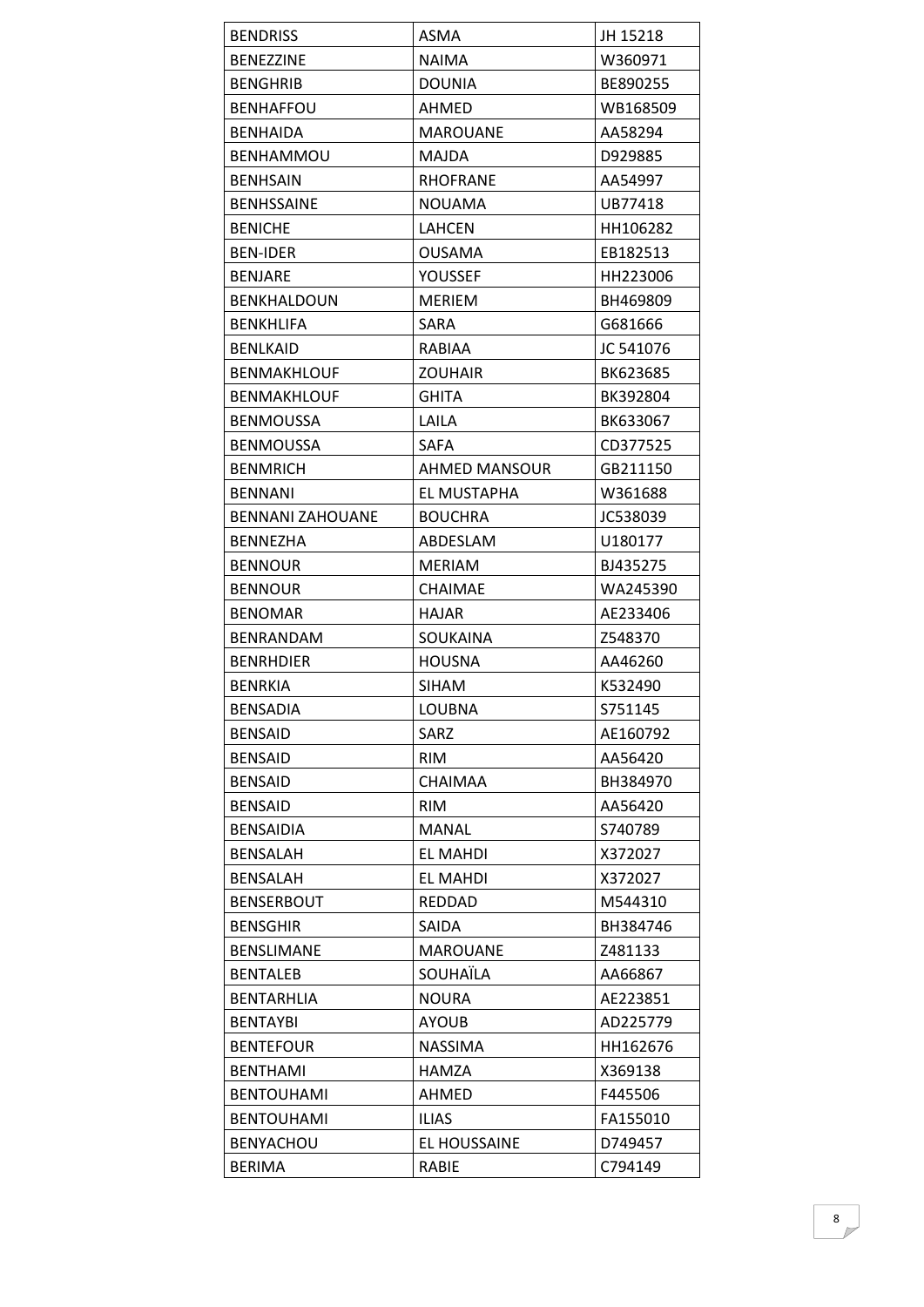| <b>BERKANI</b>      | <b>DRISS</b>         | FJ24160  |
|---------------------|----------------------|----------|
| <b>BERKAOUI</b>     | <b>MOUNA</b>         | 1715100  |
| <b>BERROS</b>       | <b>ISSAM</b>         | M549139  |
| <b>BEZZIOU</b>      | RANIA                | DZ804770 |
| <b>BHAR</b>         | ABDERRAHIME          | EE563754 |
| <b>BIBOUDEN</b>     | <b>SOKAINA</b>       | JH23915  |
| <b>BICHRY</b>       | LAILA                | WA230080 |
| <b>BIDAR</b>        | <b>HASNAE</b>        | AD223397 |
| <b>BIGA</b>         | <b>HALIMA</b>        | JC518278 |
| <b>BIKHALA</b>      | <b>ROMAISSAA</b>     | BB144219 |
| <b>BILI</b>         | <b>MEHDI</b>         | EE728930 |
| <b>BIRKWAT</b>      | <b>NIDAL</b>         | BH474131 |
| <b>BIZEM</b>        | <b>KHADIJA</b>       | BJ425732 |
| <b>BNITIR</b>       | <b>MAROUANE</b>      | PA219575 |
| <b>BOUABDLLAOUI</b> | <b>HOURIA</b>        | LA161381 |
| <b>BOUAGBA</b>      | <b>FARAH</b>         | CD271329 |
| <b>BOUAKYOUD</b>    | <b>MOHAMED</b>       | IE19975  |
| <b>BOUALAMI</b>     | <b>ASMAA</b>         | M572664  |
| <b>BOUALI</b>       | <b>KAWTAR</b>        | BK284732 |
| <b>BOUANALA</b>     | FATIMA-EZZAHRA       | HH58611  |
| <b>BOUANZAR</b>     | <b>AYOUB</b>         | PA228840 |
| <b>BOUARFA</b>      | MOHAMMED             | GA183106 |
| <b>BOUASLA</b>      | <b>CHAYMAE</b>       | CD636358 |
| <b>BOUAZA</b>       | HASNA                | JH29842  |
| <b>BOUAZA</b>       | <b>JAMILA</b>        | JH29844  |
| <b>BOUCETTA</b>     | <b>MAROUA</b>        | BB143061 |
| <b>BOUCHAABA</b>    | <b>SOUFIANE</b>      | JH7376   |
| <b>BOUCHDIRA</b>    | <b>OUMAYMA</b>       | HH163723 |
| <b>BOUCHFIRA</b>    | HAMZA                | D999102  |
| <b>BOUCHIKHA</b>    | ZAHRA                | JK26419  |
| <b>BOUCHLIH</b>     | <b>WISSAL</b>        | BB137305 |
| <b>BOUCHNAFA</b>    | <b>JAMAL</b>         | CN10557  |
| <b>BOUCHOUA</b>     | <b>SAIDA</b>         | BL134403 |
| <b>BOUCHOUF</b>     | <b>MERYEM</b>        | BK378331 |
| <b>BOUCHRA</b>      | <b>OUMAIMA</b>       | J503614  |
| <b>BOUDAR</b>       | ZAKIA                | AD230083 |
| <b>BOUDDIA</b>      | YASSINE              | W395778  |
| <b>BOUDERBA</b>     | <b>KOUTELKOULOUB</b> | HH103657 |
| <b>BOUDHIM</b>      | <b>CHAIMA</b>        | P318914  |
| <b>BOUDHINE</b>     | <b>HOUDE</b>         | 1724674  |
| <b>BOUDOUMA</b>     | HAJAR                | V313556  |
| <b>BOUDRAHM</b>     | SOUKAINA             | BL134763 |
| <b>BOUFDIL</b>      | <b>NAIMA</b>         | JM28840  |
| <b>BOUFTINI</b>     | KHADIJA              | M585486  |
| <b>BOUGHZAF</b>     | SOUHAILA             | HH105662 |
| <b>BOUGITOUNE</b>   | <b>NOUR-EDDINE</b>   | JH24291  |
| <b>BOUGUARAA</b>    | <b>ZOUHAIR</b>       | WA231296 |
| <b>BOUGUIYOUD</b>   | <b>NOUHAILA</b>      | EE790099 |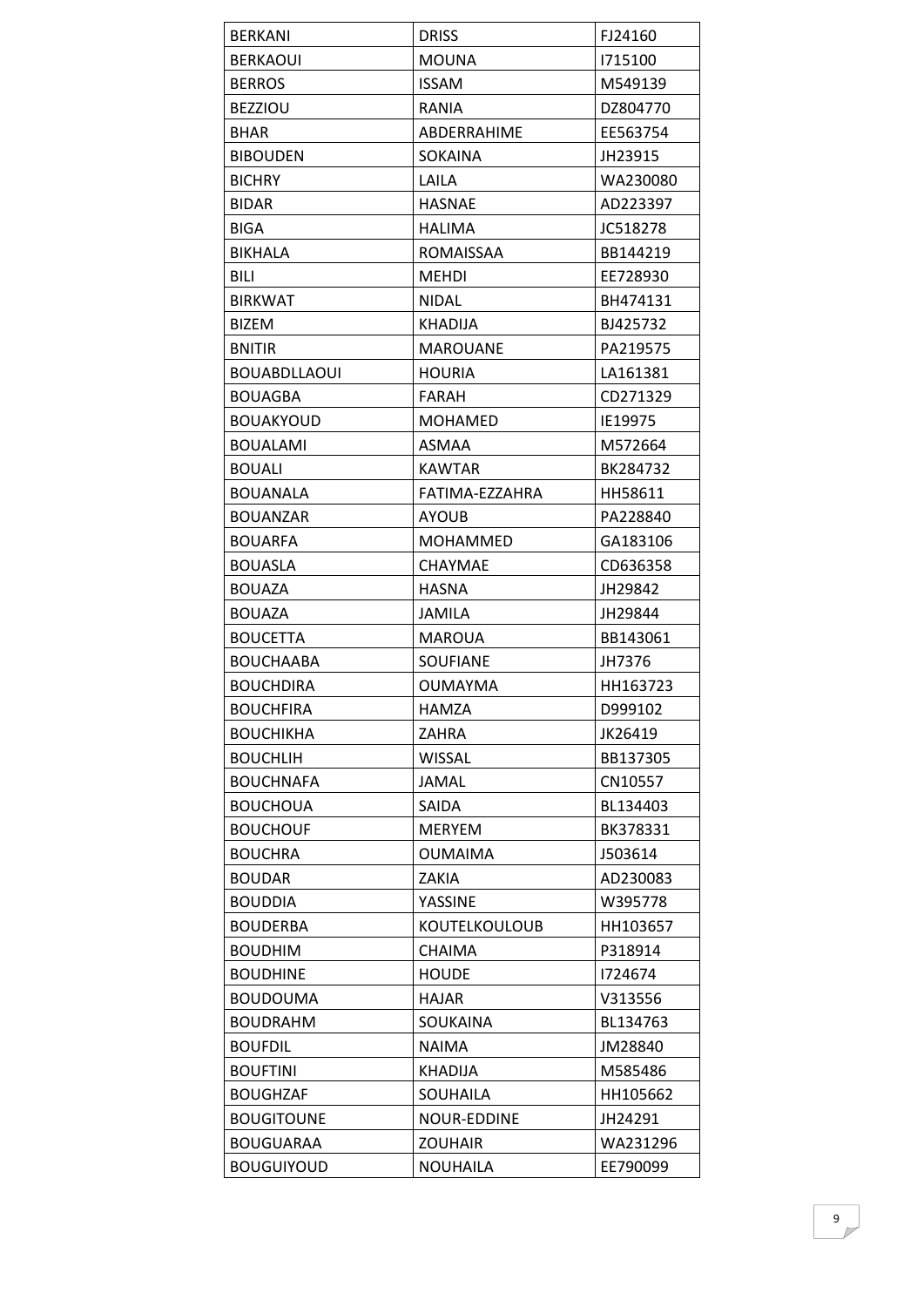| <b>BOUHADDANE</b>  | ZINEB              | BJ426397 |
|--------------------|--------------------|----------|
| <b>BOUHAFID</b>    | <b>NAIMA</b>       | PA240836 |
| <b>BOUHATI</b>     | <b>SARA</b>        | KB103836 |
| BOUHLAL            | <b>RACHID</b>      | WB153900 |
| <b>BOUHMID</b>     | <b>TARIQ</b>       | PA137722 |
| <b>BOUHOUCH</b>    | YOUSSEF            | Q303786  |
| <b>BOUIBRIK</b>    | <b>MINA</b>        | MA125299 |
| <b>BOUIH</b>       | <b>BADREDDINE</b>  | EE726307 |
| <b>BOUINA</b>      | <b>KHALID</b>      | M527378  |
| <b>BOUJARAOUI</b>  | <b>MARYEM</b>      | IB216417 |
| <b>BOUJAT</b>      | <b>CHAYMAA</b>     | X380629  |
| BOUJELBANE         | <b>SIHAME</b>      | CN14648  |
| <b>BOUJIBAR</b>    | <b>HAJAR</b>       | BJ428621 |
| <b>BOUJNANE</b>    | <b>IBTISSAM</b>    | BL133010 |
| <b>BOUKAIRA</b>    | SAMIA              | A448352  |
| <b>BOUKHALKHAL</b> | <b>FADWA</b>       | BH478154 |
| <b>BOUKHARI</b>    | SOUKAINA           | UC149313 |
| <b>BOUKHOU</b>     | YASSIN             | DN30114  |
| <b>BOUKILI</b>     | <b>AYOUB</b>       | AA52936  |
| <b>BOUKILI</b>     | <b>DONIA</b>       | BB128859 |
| <b>BOUKRIAN</b>    | <b>SAID</b>        | JE294095 |
| <b>BOUKRIIA</b>    | <b>YOUSSEF</b>     | ZG119972 |
| <b>BOUKYOUD</b>    | <b>ZAINEB</b>      | JK24320  |
| BOULAASSAFRE       | SOUKAYNA           | EE615648 |
| <b>BOULAGHRAD</b>  | <b>ZOUHAIR</b>     | U178613  |
| <b>BOULARHBAR</b>  | HAJIBA             | EE776356 |
| <b>BOULATAR</b>    | <b>AHMED AMINE</b> | EE471001 |
| <b>BOULKHELF</b>   | YOUSSEF            | JH5958   |
| <b>BOUMAHDI</b>    | SAID               | IA147994 |
| <b>BOUMAREG</b>    | <b>IMANE</b>       | AA39662  |
| <b>BOUMASMAR</b>   | <b>HAJIBA</b>      | EE727438 |
| <b>BOUMHAOUAD</b>  | <b>SIHAM</b>       | AA59428  |
| <b>BOUMNI</b>      | <b>IMANE</b>       | Q312674  |
| <b>BOUNASSER</b>   | <b>SOUFIANE</b>    | EE572911 |
| BOUNOUARA          | FATIMAZAHRA        | BH472602 |
| <b>BOUOTHMANY</b>  | <b>KAOUTAR</b>     | HH116021 |
| <b>BOUQOUFI</b>    | <b>AFAF</b>        | JK19500  |
| <b>BOURAIS</b>     | <b>HOUDA</b>       | D854523  |
| <b>BOURAS</b>      | <b>NORA</b>        | D833115  |
| <b>BOURESSAS</b>   | <b>MOUNIA</b>      | V316776  |
|                    | <b>MOHAMMAD</b>    |          |
| <b>BOURHIM</b>     | <b>REDOUANE</b>    | JM60394  |
| <b>BOURHIS</b>     | <b>MARYAM</b>      | JK4846   |
| <b>BOURIZQ</b>     | ZAKARIA            | SH175603 |
| <b>BOURJI</b>      | <b>FAYCAL</b>      | BK296040 |
| <b>BOURRABIA</b>   | <b>RACHID</b>      | IC97487  |
| <b>BOURZIK</b>     | SARA               | P317843  |
| <b>BOURZIQ</b>     | ANAS               | EE770899 |
| <b>BOUSELAMA</b>   | <b>TAJA</b>        | JA170409 |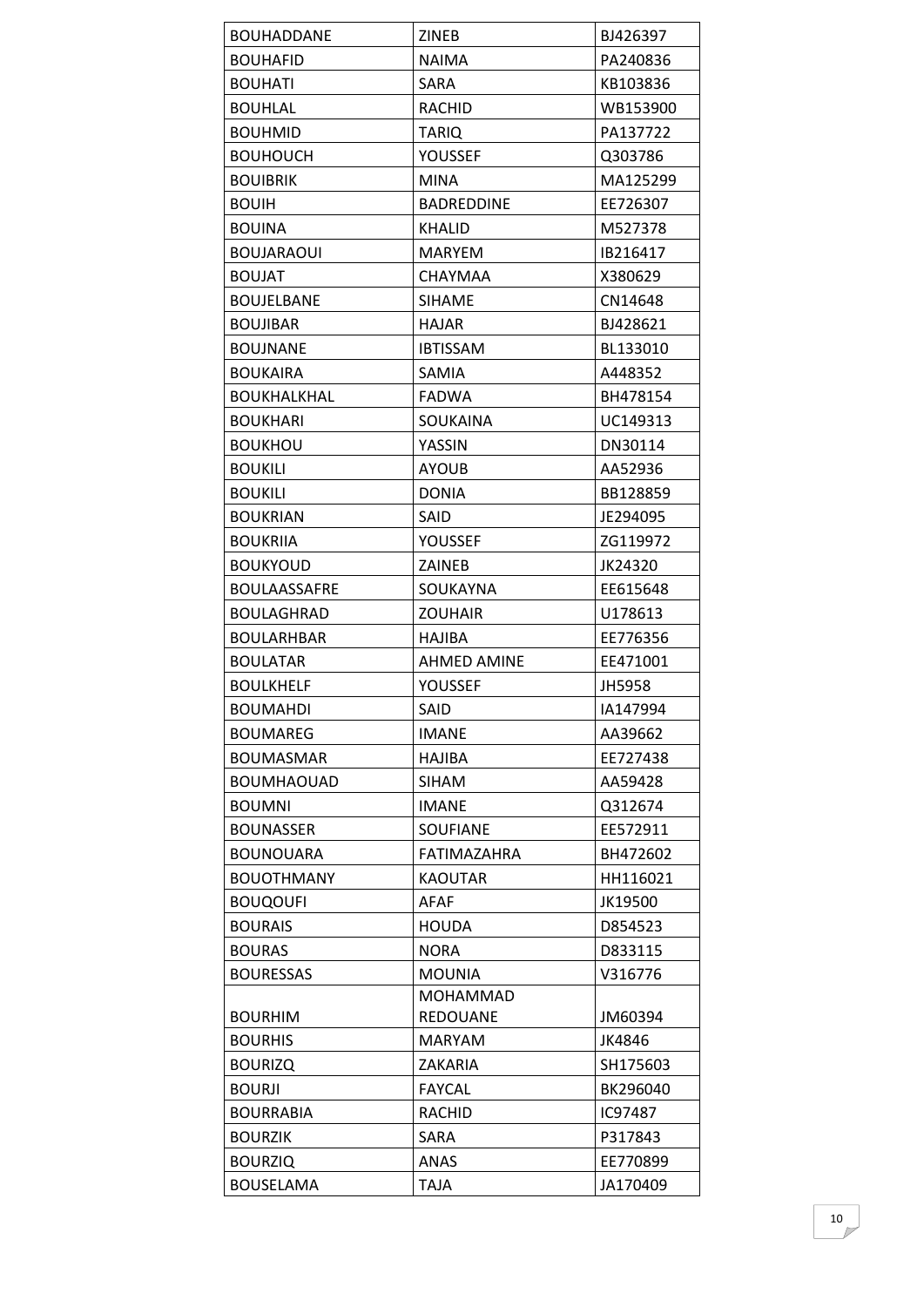| <b>BOUSLAMA</b>           | NAJOUA                 | BJ430893  |
|---------------------------|------------------------|-----------|
| <b>BOUSRAF</b>            | FATIMA ZOHRA           | CB299029  |
| <b>BOUSSAKRI</b>          | <b>IKHLASS</b>         | PA 140103 |
| <b>BOUSSAKRI</b>          | <b>IKHLASS</b>         | PA140103  |
| <b>BOUSSATA</b>           | FATIMA EZZAHRA         | BJ214185  |
| <b>BOUSSHINE</b>          | <b>SAMIR</b>           | IE28123   |
| <b>BOUTA</b>              | <b>IKRAME</b>          | U187141   |
| <b>BOUTAGAYOUT</b>        | ABDELLATIF             | EE599733  |
| <b>BOUTALEB</b>           | YOUSSEF                | T274355   |
| <b>BOUTAYBY</b>           | YOUSSEF                | VM6996    |
| BOUTGAYOUT                | <b>HANANE</b>          | JH29375   |
| <b>BOUYA</b>              | SALWA                  | N395624   |
| <b>BOUYA</b>              | SALWA                  | BL133927  |
| <b>BOUYAMIT</b>           | <b>MOHAMED</b>         | PA218790  |
| <b>BOUYAZID</b>           | <b>AMINA</b>           | BH481914  |
| <b>BOUYKHNFANE</b>        | ABDELKRIM              | EE714728  |
| <b>BOUZIANE</b>           | <b>HIND</b>            | CD587869  |
| <b>BOUZID</b>             | ABIR                   | WA192598  |
| <b>BOUZIDA</b>            | <b>BOUCHRA</b>         | 1709327   |
| <b>BOUZIDI</b>            | <b>BASMA</b>           | G677850   |
| <b>BOUZIDI</b>            | SALMA                  | BK526728  |
| <b>BOUZIDI</b>            | YOUSSEF                | PA210919  |
| <b>BOUZIDI</b>            | <b>KHADIJA</b>         | ID57590   |
| <b>BOUZKRAOUI</b>         | <b>OUMAYMA</b>         | XA107768  |
| <b>BRAIMI</b>             | <b>AMINA</b>           | JM54402   |
| <b>BROUZI</b>             | <b>OMAR</b>            | GB226305  |
| <b>BZAZOU EL OUAZZANI</b> | <b>ZINE EL ABIDINE</b> | JA167043  |
| CADI HAJA                 | SOUMIA                 | BH488447  |
| CHAANANE                  | <b>FATIMA</b>          | FA175726  |
| CHAANOUN                  | AYOUB                  | BB104788  |
| <b>CHABBI</b>             | YASSINE                | JB470056  |
| <b>CHAFIK</b>             | <b>YOUSSEF</b>         | WB147433  |
| <b>CHAFIK</b>             | ABDESSADK              | PA215886  |
| <b>CHAFIQUI</b>           | <b>NOURA</b>           | QB11046   |
| <b>CHAGRA</b>             | ZAINEB                 | EA194832  |
| <b>CHAHBI</b>             | SANA                   | 1719457   |
| <b>CHAIBI</b>             |                        |           |
| <b>CHAIBI</b>             | <b>ILIAS</b>           | U186060   |
|                           | <b>LAHCEN</b>          | P310829   |
| <b>CHAIR</b>              | <b>RAJAA</b>           | LB194844  |
| <b>CHAJAI</b>             | <b>OUMAYMA</b>         | D239385   |
| <b>CHAKIR</b>             | SAMIR                  | IC113850  |
| <b>CHAKIR</b>             | <b>TARIK</b>           | BH186486  |
| <b>CHAKIR</b>             | MOHAMMED               | PA217354  |
| <b>CHAKRANE</b>           | <b>ANAS</b>            | JT52663   |
| CHALLAL                   | <b>HICHAM</b>          | IC112984  |
| <b>CHAM</b>               | ILHAM                  | BL136517  |
| <b>CHAMEKH</b>            | <b>AYYOUB</b>          | CD194513  |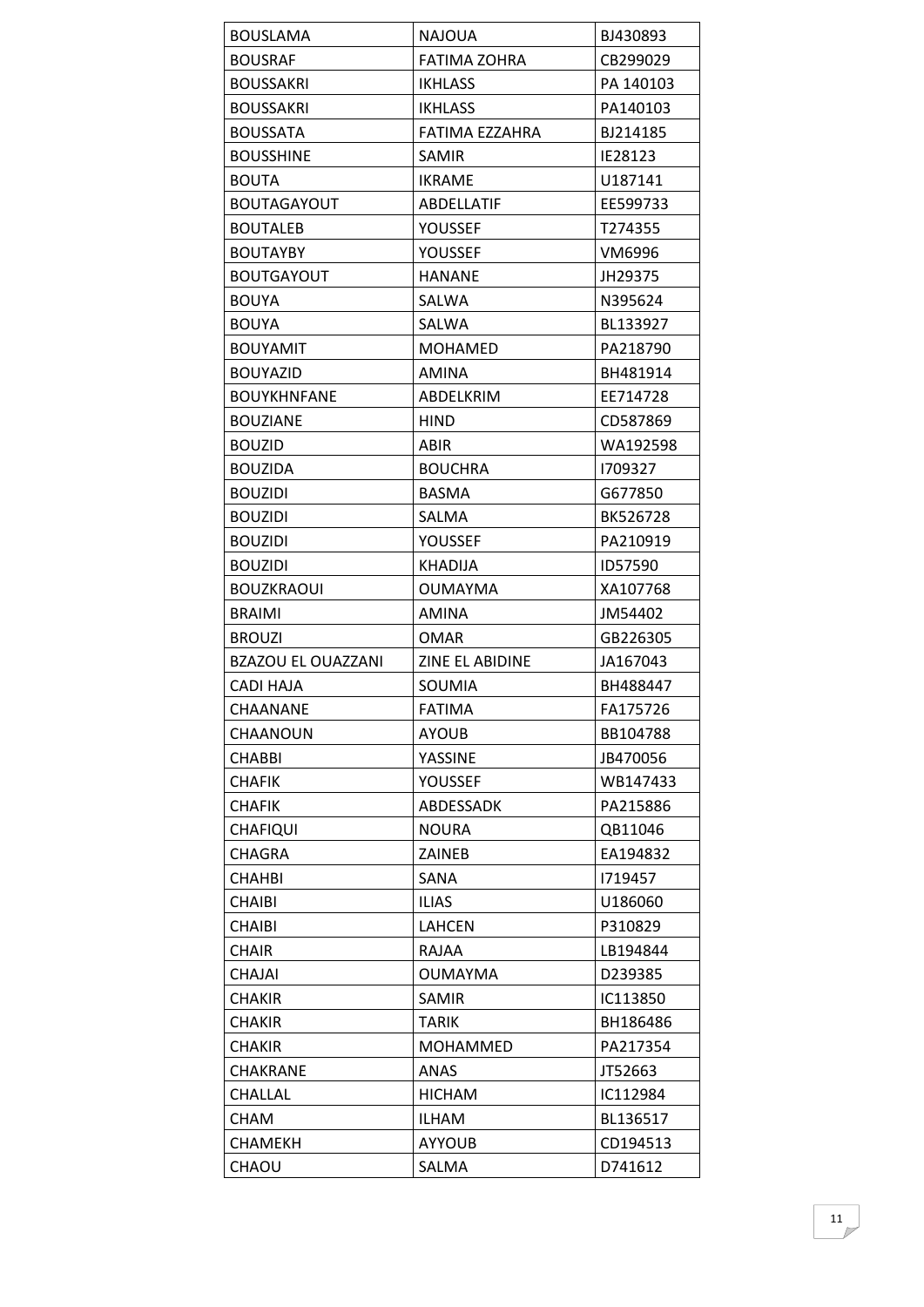| CHAOUCH                   | AMAL               | F541729    |
|---------------------------|--------------------|------------|
| <b>CHAOUI</b>             | <b>BOUCHRA</b>     | 1711504    |
| <b>CHAQROUN</b>           | <b>AHLAM</b>       | BL137758   |
| CHARAA                    | SOUAD              | JB487276   |
| <b>CHARIF</b>             | <b>CHOUMOUS</b>    | W372963    |
| <b>CHARIF</b>             | AMAL               | W372962    |
| CHARKAOUI                 | <b>SOUKAINA</b>    | CD562388   |
| <b>CHATTAHY</b>           | <b>KAOUTAR</b>     | BB138362   |
| <b>CHCHAB</b>             | <b>FADWA</b>       | BH474340   |
| <b>CHEBAB</b>             | <b>HAFSA</b>       | DO28804    |
| <b>CHEBNOUNE</b>          | <b>MERYEM</b>      | SJ30067    |
| CHEDDAD                   | LAMYAE             | AE129314   |
| CHEFAOUI                  | <b>HAMZA</b>       | BH390366   |
| <b>CHEHAB</b>             | FATIM-ZAHRA        | AE103347   |
| <b>CHELLAY</b>            | <b>AMINA</b>       | FH55932    |
| <b>CHELLIQ</b>            | <b>ISMAIL</b>      | KB91494    |
| <b>CHENNAK</b>            | LATIFA             | EE516364   |
| <b>CHENNI</b>             | <b>YOUNES</b>      | IC109082   |
| <b>CHENNOUFI</b>          | <b>IKHLAS HANI</b> | 1719673    |
| <b>CHENNOUNE</b>          | <b>HANANE</b>      | BH460884   |
| <b>CHERIF EL MESLOUHI</b> | <b>ASMA</b>        | MD4034     |
| <b>CHERKAOUI</b>          | <b>GHITA</b>       | A444390    |
| <b>CHERKAOUI</b>          | <b>CHAYMAE</b>     | WA230445   |
| <b>CHERRADI</b>           | <b>HANANE</b>      | IB217698   |
| CHERRAT                   | <b>ILHAM</b>       | AB54605121 |
| <b>CHETOUI</b>            | SANAA              | W362516    |
| <b>CHICHA</b>             | <b>TARIK</b>       | BE871931   |
| <b>CHIHAB</b>             | <b>SAMIRA</b>      | BB26821    |
| <b>CHIKHI</b>             | EL MAHDI           | TA136719   |
| <b>CHIRAJ</b>             | SIHAM              | BH480741   |
| <b>CHKAIRI</b>            | NADIA              | W393743    |
| <b>CHKHAIBANI</b>         | <b>KAOUTAR</b>     | HA199677   |
| <b>CHKOUNDA</b>           | <b>HALIMA</b>      | CB291379   |
| CHLARHMI                  | <b>NOUHAILA</b>    | SH166552   |
| <b>CHNITER</b>            | <b>MARYEM</b>      | GN189375   |
| <b>CHOKKAR</b>            | <b>MOHAMMED</b>    | BH362273   |
| <b>CHOUKRANNI</b>         | <b>HICHAM</b>      | Z490712    |
| <b>CHRAIRI</b>            | <b>MANAL</b>       | K531076    |
| <b>CHRIKI</b>             | <b>OUMAIMA</b>     | OD49484    |
| <b>CHTAIBI</b>            | <b>HASNAE</b>      | W383070    |
| <b>DABACHI</b>            | <b>WARDIA</b>      | N378975    |
| <b>DABACHI</b>            | ABDELAZIZ          | ZT145377   |
| <b>DABIB</b>              | <b>KHAOULA</b>     | EE561805   |
| DADI                      | <b>OUMAIMA</b>     | BE888066   |
| DADI                      | <b>IKRAME</b>      | V328883    |
| <b>DAFIR</b>              | JAMAL              | BK627609   |
| <b>DAFIR</b>              | <b>JAMAL</b>       | BK627609   |
| <b>DAFIR</b>              | SAMIA              | A396280    |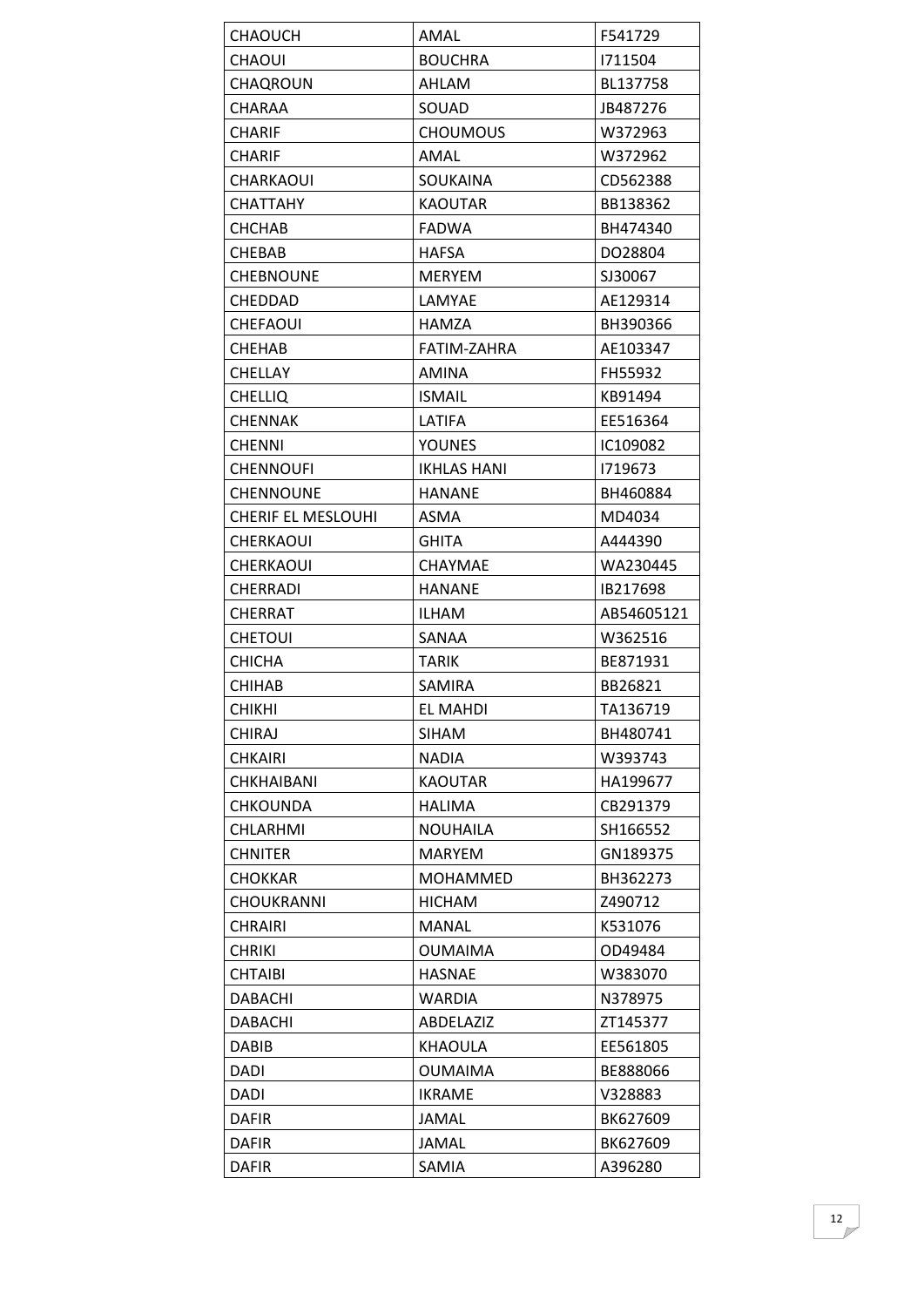| <b>DAFOUF</b>      | <b>ZINEB</b>         | CD597971 |
|--------------------|----------------------|----------|
| DAGHBACHE          | SABAH                | CN17537  |
| <b>DAGHOURI</b>    | <b>HANANE</b>        | J494068  |
| DAHBI              | <b>BRAHIM</b>        | JE288991 |
| <b>DAKHISSI</b>    | <b>SAMIR</b>         | UA102893 |
| <b>DAMINE</b>      | <b>OUMAIMA</b>       | JM50673  |
| <b>DAOUDI</b>      | <b>KHADIJA</b>       | WB177497 |
| <b>DAOUDI</b>      | KHADIJA              | AD247385 |
| <b>DEBAR</b>       | <b>AYYOUB</b>        | JT56401  |
| <b>DEMNATI</b>     | <b>KENZA</b>         | CD565015 |
| <b>DEROUIECH</b>   | <b>LHOUCINE</b>      | WA184552 |
| <b>DERROUICH</b>   | <b>LOUBNA</b>        | UA102937 |
| <b>DHIMENE</b>     | SANAE                | CD282824 |
| <b>DIANY</b>       | <b>SARA</b>          | T270905  |
| <b>DINAI</b>       | SARA RABHA           | Q304486  |
| <b>DJEBARA</b>     | <b>ILHAM</b>         | BK525915 |
| <b>DJORWE</b>      | SOULANDI             | I001208R |
| <b>DKHIS</b>       | <b>CHARIFA</b>       | BK527204 |
| <b>DOUAJI</b>      | <b>KHADOUJ</b>       | HH230932 |
| <b>DOUISSI</b>     | <b>AZIZ</b>          | P315032  |
| <b>DOUKALI</b>     | <b>SOFIA</b>         | BK614867 |
| <b>DOUMIR</b>      | <b>MOHAMED AMINE</b> | T260511  |
| <b>DOUNRAR</b>     | <b>JAMILA</b>        | JC523851 |
| <b>DRAYA</b>       | <b>HANANE</b>        | BK627103 |
| <b>DRIDOU</b>      | <b>NIDAL</b>         | ZT216026 |
| <b>DRIF</b>        | BADR-EDDINE          | IC101106 |
| <b>DRIFI</b>       | <b>FIRDAWSSE</b>     | BH486127 |
| <b>DWASSY</b>      | YASSINE              | JC430869 |
| <b>EBBIRIK</b>     | ABDELGHANI           | HH210510 |
| <b>ECH CHIBI</b>   | ABDERRAHIM           | Z373912  |
| <b>ECHARAFI</b>    | <b>BOUCHRA</b>       | JA167081 |
| <b>ECHARQAOUI</b>  | <b>NOUHAILA</b>      | EE717485 |
| <b>ECHCHNAA</b>    | <b>AMINA</b>         | BB119499 |
| ED DAOUDY          | <b>HICHAM</b>        | IE5489   |
| <b>EDDABEL</b>     | <b>KHADIJA</b>       | BB107005 |
| <b>EDDADSY</b>     | <b>HAYAT</b>         | EE737575 |
| <b>EDDAFIRI</b>    | LAILA                | OD44879  |
| EDDAHANI           | <b>IKRAM</b>         | IE27401  |
| EDDARFOUNE         | YAHYA                | JE294741 |
| <b>EDDARIF</b>     | SOUKAINA             | WA216558 |
| <b>EDDASSOUQUI</b> | <b>NOUFISSA</b>      | HH6838   |
| <b>ED-DRIOUECH</b> | <b>HANAE</b>         | ZG111347 |
| <b>EDRAOUI</b>     | <b>HASSAN</b>        | MA105535 |
| EL AASSAL          | <b>BTISSAM</b>       | EE473009 |
| EL ACHHAB          | <b>OUSSAMA</b>       | BK637923 |
| EL ADLANI          | ABIA                 | J496538  |
| <b>EL ALAMI</b>    | FATIMA ZAHRA         | CN8809   |
| <b>EL ALAOUI</b>   | <b>MAROUA</b>        | BE881039 |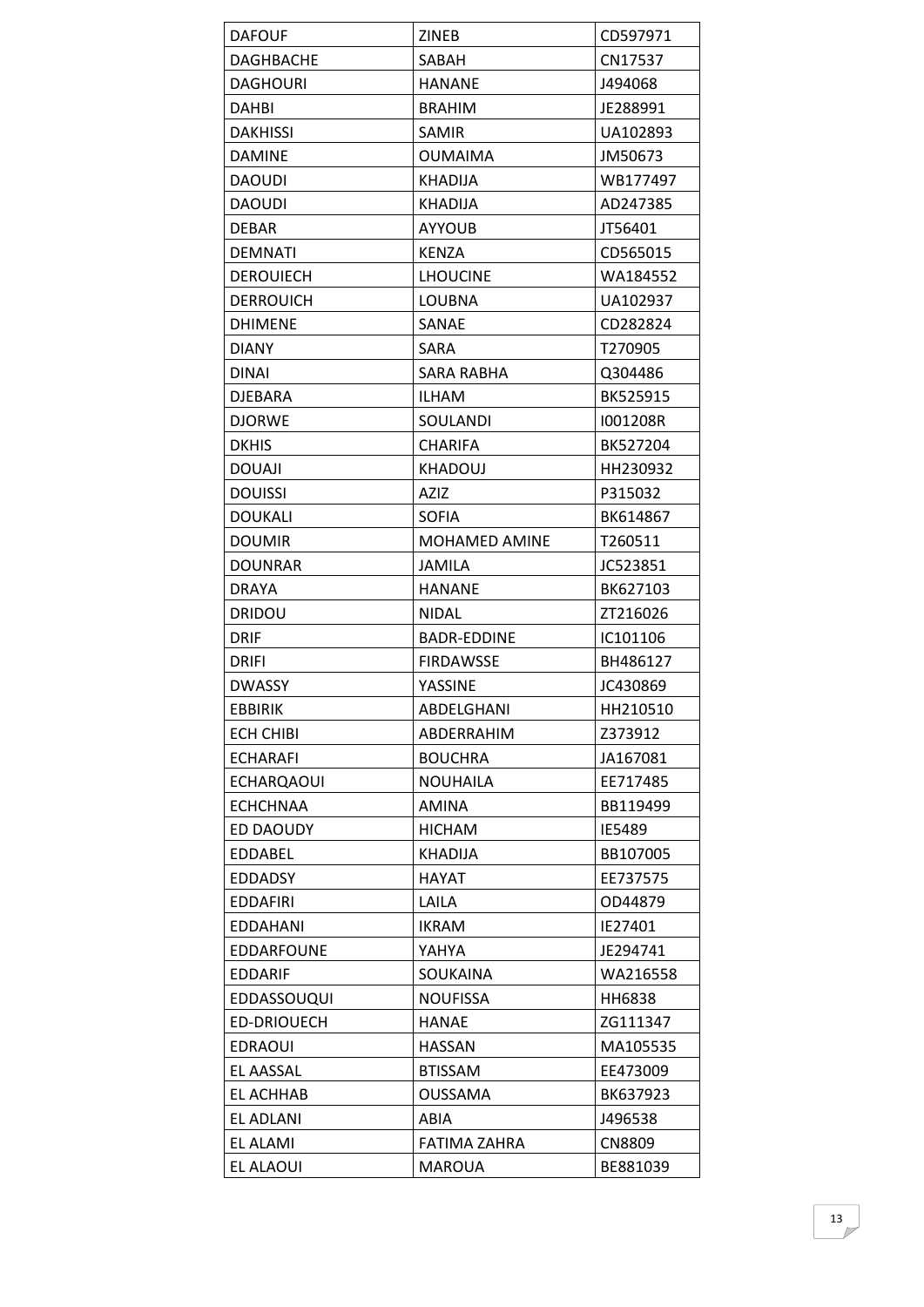| EL ALAOUI EL     |                     |          |
|------------------|---------------------|----------|
| ABDALLAOUI       | <b>OUMAIMA</b>      | M581997  |
| EL ALLALI        | JIHAD               | D770392  |
| EL ALLALI        | <b>ZOUHAIR</b>      | TK22409  |
| EL ALLAM         | <b>BOUCHRA</b>      | BJ421414 |
| <b>EL AMANE</b>  | SALMA               | D779081  |
| EL AMERANY       | <b>BOUCHRA</b>      | CD263256 |
| <b>EL AMOURY</b> | <b>HASNAA</b>       | BH476212 |
| EL AMOURY        | <b>FATIMA ZAHRA</b> | A740485  |
| <b>EL AMRANI</b> | <b>IMAD</b>         | CD191933 |
| EL AMRANI ZERIFI | <b>ZINEB</b>        | CD512154 |
| EL AMRAOUI       | <b>KAOUTAR</b>      | P317960  |
| EL AMYN          | <b>MEHDI</b>        | BH476905 |
| EL AOUAD         | <b>HAJAR</b>        | BL125042 |
| EL AOUAR         | <b>SAID</b>         | Z481319  |
| EL ARFAOUI       | ABOUSH              | HH7567   |
| <b>EL ASFAR</b>  | <b>KARIMA</b>       | GK136937 |
| <b>EL ASMAI</b>  | <b>FATIMA</b>       | AD249797 |
| <b>EL ASRI</b>   | ABDELHAKIM          | ZG128971 |
| <b>EL ASSALY</b> | <b>KAOUTAR</b>      | CD384469 |
| <b>EL ATTAR</b>  | <b>KHADIJA</b>      | A440795  |
| EL AZHARI        | DOHA                | W393053  |
| EL AZIZI         | LAGHLIMI            | WA233354 |
| EL AZZOUZI       | <b>MERYEM</b>       | AE136763 |
| <b>EL BACHYR</b> | <b>RACHIDA</b>      | CD280536 |
| EL BADAOUI       | KHAOULA             | HH166843 |
| EL BADAOUI       | YASSINE             | 396900   |
| EL BADAOUI       | <b>MOHAMED</b>      | W377961  |
| EL BAHI          | YOUSSEF             | EB180849 |
| EL BAHLOUL       | <b>MARYAM</b>       | BK621648 |
| EL BAKKALI       | HAFSA               | A440173  |
| EL BALAIDI       | <b>MOUATASSIM</b>   | PB197878 |
| EL BALLAL        | <b>HASNA</b>        | X358472  |
| EL BARDAOUI      | <b>MARIYAM</b>      | LB164461 |
| EL BARNAOUI      | <b>SMAIL</b>        | BB112495 |
| EL BAROUDI       | <b>YOUSSEF</b>      | AE76497  |
| <b>EL BASETT</b> | <b>HAJAR</b>        | GN209016 |
| EL BELLAOUI      | ABDERRAZAK          | HH11616  |
| EL BELLAOUI      | ABDERRAZAK          | HH11616  |
| EL BIDALI        | FATIMA ZAHRA        | EC40926  |
| EL BOUHSSINI     | <b>MARIAM</b>       | LB178819 |
| EL BOUMANI       | <b>MANAL</b>        | M539555  |
| EL BOUROUMI      | <b>KAMAL</b>        | Z542196  |
| EL BOUTY         | ABDELLATIF          | CD484466 |
| EL BROUZI        | <b>MOUHCINE</b>     | G636883  |
| EL FADILI        | ABDENNAIM           | PB230191 |
| <b>EL FADLI</b>  | <b>HALIMA</b>       | PB118654 |
| EL FAHLI         | <b>AMINA</b>        | EE613649 |
| <b>EL FARJI</b>  | SAFAA               | BH474682 |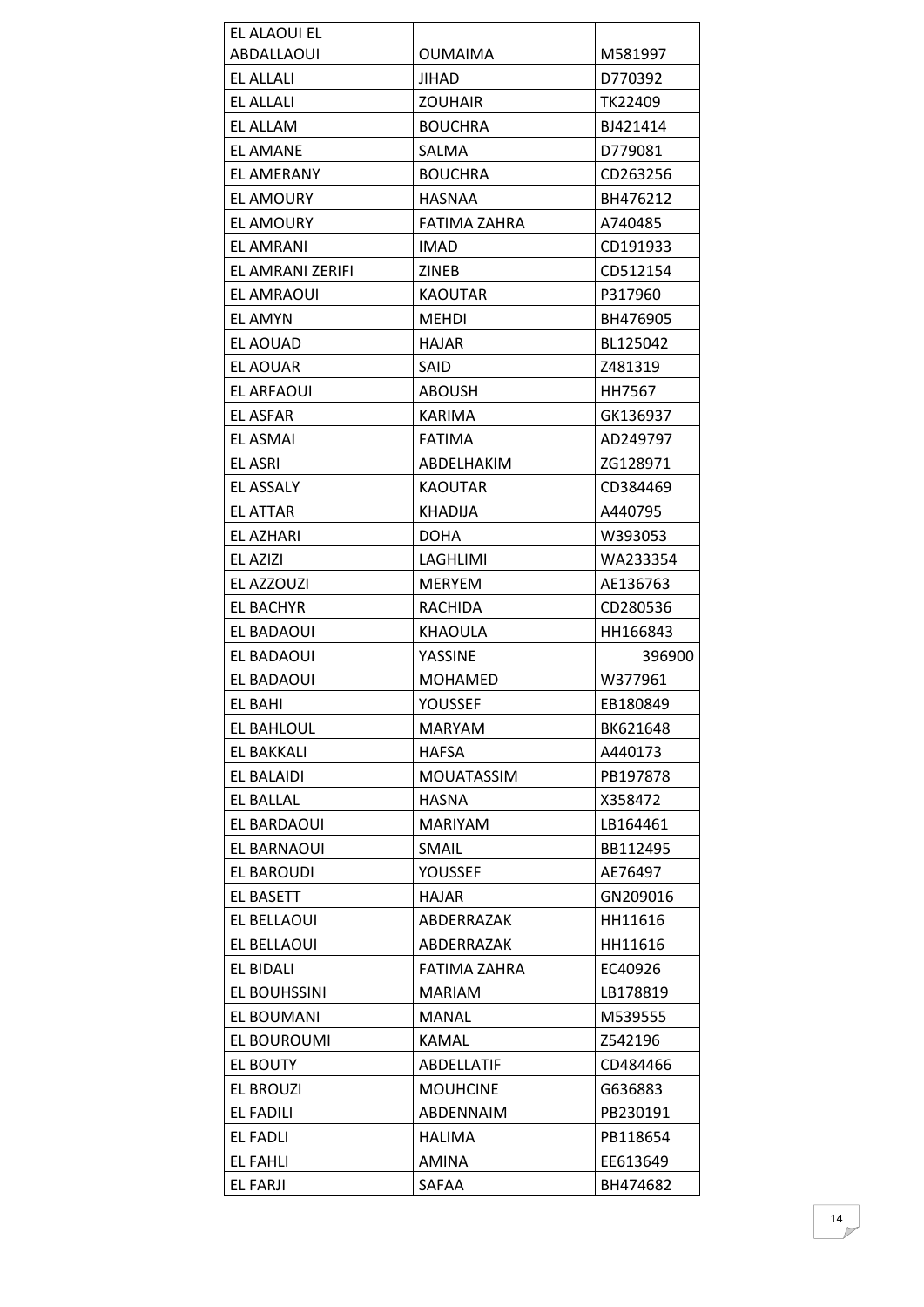| <b>EL FATIMI</b>    | ZINEB             | WA231807 |
|---------------------|-------------------|----------|
| <b>EL FEDDANI</b>   | <b>CHAIMAA</b>    | HH159997 |
| EL FILALI           | <b>CHAIMAE</b>    | CB295172 |
| <b>EL FORKANI</b>   | <b>FERDAOUS</b>   | M553327  |
| EL FRAKCHA          | OUSSAMA           | EE598703 |
| EL FRAYJI           | <b>YOUNESS</b>    | Q234801  |
| EL GAAMOUSS         | LAMIA             | F426726  |
| <b>EL GAATIB</b>    | <b>HAJAR</b>      | AE221341 |
| <b>EL GAZZI</b>     | <b>YOUSSEF</b>    | CD513458 |
| <b>EL GERCH</b>     | ABDERRAHIM        | PB224353 |
| <b>EL GHABRA</b>    | HASNAA            | BH473413 |
| EL GHACHI           | <b>HAFIDA</b>     | HH114401 |
| <b>EL GHAILASSI</b> | <b>KHAOULA</b>    | JK26335  |
| EL GHALI            | <b>ABIR AMANI</b> | J488639  |
| EL GHALLAB          | <b>HOUDA</b>      | BK287641 |
| EL GHARBAOUI        | <b>BOUTAINA</b>   | GA193632 |
| <b>EL GHOU</b>      | SOUKAINA          | Z541054  |
| EL GHOUCH           | <b>IMANE</b>      | CD318022 |
| <b>EL GHOUFIRI</b>  | <b>IMANE</b>      | AE148031 |
| <b>EL GOZMIR</b>    | <b>SOUKAYNA</b>   | Q310548  |
| EL HABCHI           | <b>KHADIJA</b>    | WB177326 |
| EL HACHIMI          | SALMA             | GM170654 |
| EL HADDAD           | <b>HANANE</b>     | M566239  |
| EL HADDAD           | <b>AYOUB</b>      | Z569449  |
| EL HADDIOUI         | LATIFA            | QB31206  |
| EL HADDOUMI         | <b>HANANE</b>     | QA168576 |
| EL HADRAOUI         | <b>NAJIA</b>      | BJ45422  |
| EL HAFIDI           | <b>OUMAIMA</b>    | AA45255  |
| EL HAJI             | <b>OUTMANE</b>    | ZG119929 |
| <b>EL HAJLI</b>     | <b>NAIMA</b>      | EE576681 |
| EL HAJY             | <b>MOHAMED</b>    | T254551  |
| EL HAKIM            | <b>OUAFAE</b>     | CD198959 |
| EL HAMDAOUI         | <b>KHALID</b>     | CN19876  |
| EL HAMMADI          | <b>NISSERINE</b>  | K489978  |
| <b>EL HAMRI</b>     | ZAKARIA           | ZT200202 |
| EL HANDAOUI         | EL MEHDI          | Q322350  |
| <b>EL HANINE</b>    | <b>HASNAA</b>     | BK626712 |
| <b>EL HARBYLY</b>   | <b>FDILA</b>      | JC522589 |
| <b>EL HARRAD</b>    | <b>KHADIJA</b>    | BH476847 |
| <b>EL HARRAK</b>    | <b>MOHAMED</b>    | LB167787 |
| EL HARRAZ           | ZAINEB            | BM15156  |
| EL HASSANI          | SOUKAINA          | MA121248 |
| <b>EL HASSOUNI</b>  | <b>MOHAMED</b>    | P315873  |
| EL HAYANI           | <b>ISMAIL</b>     | AE173329 |
| EL HEJJIOUI         | <b>BRAHIM</b>     | CD624244 |
| EL HILA             | <b>ISRAE</b>      | F584229  |
| EL HILALI           | KARIMA            | TK19528  |
| EL HLAL             | <b>KHADIJA</b>    | Q311224  |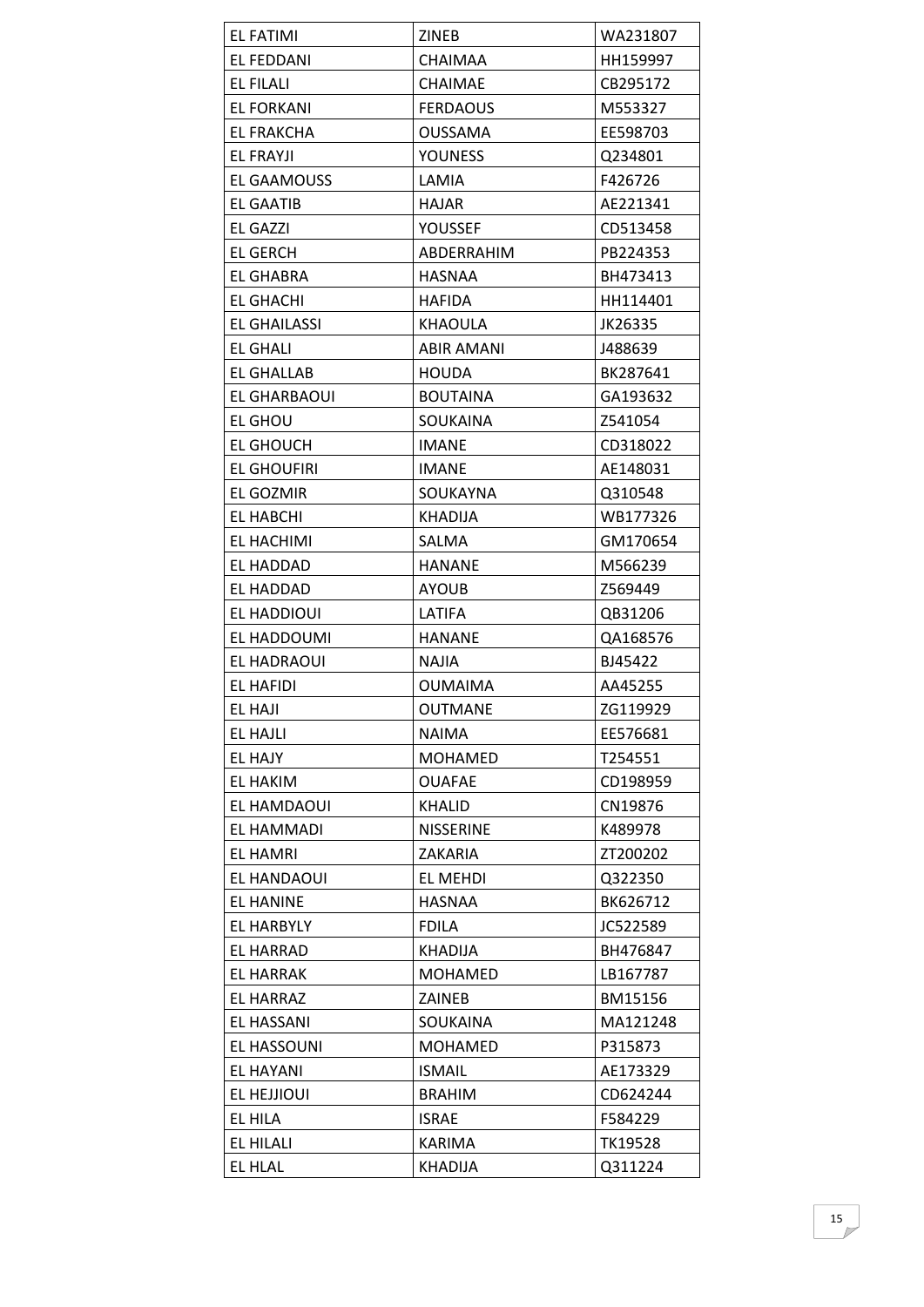| EL HOSIMI              | <b>RAJAE</b>     | HH115321 |
|------------------------|------------------|----------|
| EL HOU                 | TOURIYA          | EC21190  |
| EL HOUNAINI            | <b>ZINEB</b>     | W392216  |
| <b>EL HOUSSNI</b>      | <b>IMANE</b>     | AD240320 |
| EL HRIDI               | AHMED            | GM173005 |
| <b>EL IDRISSI</b>      | <b>ZINEB</b>     | MA130607 |
| <b>EL IDRISSI</b>      | <b>ASSIA</b>     | WA240540 |
| <b>EL IDRISSI</b>      | SOUKAINA         | BK388916 |
| EL IDRISSI EL BOUZAIDI | <b>OUMAIMA</b>   | T271911  |
| EL JAI                 | <b>AICHA</b>     | AD210718 |
| <b>EL JARISSI</b>      | SARA             | EE774974 |
|                        | <b>MOHAMED</b>   |          |
| EL JIHAOUI             | ABDELHAMID       | AE251703 |
| EL KAAAM               | <b>OMAR</b>      | HA177954 |
| EL KADDOURI            | <b>IMANE</b>     | KB144376 |
| EL KARTOUNI            | <b>HANANE</b>    | HA191540 |
| EL KETTANI             | <b>ZINEB</b>     | AA52647  |
| <b>EL KHADIRI</b>      | <b>MOHCINE</b>   | EE605919 |
| <b>EL KHALDI</b>       | AMINA            | BL138917 |
| EL KHALFAOUI           | SOUKAINA         | Z561798  |
| EL KHAMLICHI           | <b>FAISSAL</b>   | ZT179973 |
| <b>EL KHATI</b>        | HAMZA            | TK19382  |
| EL KHATTAB             | MERYEM           | Q314879  |
| EL KHAYARI             | <b>MERYEM</b>    | AD267262 |
| EL KHAYARI             | <b>MARIEM</b>    | V318389  |
| EL KHAYATI             | SARA             | AE162519 |
| <b>EL KHCHINE</b>      | <b>MOHAMAD</b>   | M562982  |
| <b>EL KHDRI</b>        | <b>SOUKAINA</b>  | AE170091 |
| <b>EL KHIYATI</b>      | AMINA            | AA48434  |
| <b>EL KHLIFI</b>       | <b>FATIMA</b>    | GB224779 |
| <b>EL KHOURI</b>       | <b>SAMIHA</b>    | M579768  |
| <b>EL KHYAT</b>        | <b>CHAYMAA</b>   | BJ430400 |
| <b>EL KIHAL</b>        | <b>CHAIMAA</b>   | BB136028 |
| EL KOJJI               | <b>SLIMAN</b>    | LB127337 |
| <b>EL KOUAS</b>        | SALMA            | ZG102105 |
| <b>EL KREM</b>         | <b>SAFIA</b>     | Q317587  |
| <b>EL MAAROUFI</b>     | <b>RACHID</b>    | JY23639  |
| EL MABKHOUT            | ANOUAR           | Z552444  |
| EL MADLIOUI            | <b>AYOUB</b>     | IE17774  |
| EL MAIDI               | <b>WIJDANE</b>   | EE609584 |
| EL MAJDOUBI            | <b>GHIZLANE</b>  | LA152239 |
| <b>EL MALIHI</b>       | <b>MOHAMED</b>   | S729070  |
| EL MASKAOUY            | <b>KHADIJA</b>   | IE27552  |
| EL MASSTOUR            | <b>ELMOSTAFA</b> | XA103503 |
| EL MAZYOUNY            | IKBAL            | BH396585 |
| EL MEKHLOUF            | YOUSSEF          | 1717543  |
| EL MESKINI             | SOUKAINA         | QB32145  |
| EL MESSAFY             | <b>NADIA</b>     | OD50051  |
| <b>EL MKHOUST</b>      | ABDELILAH        | JT51951  |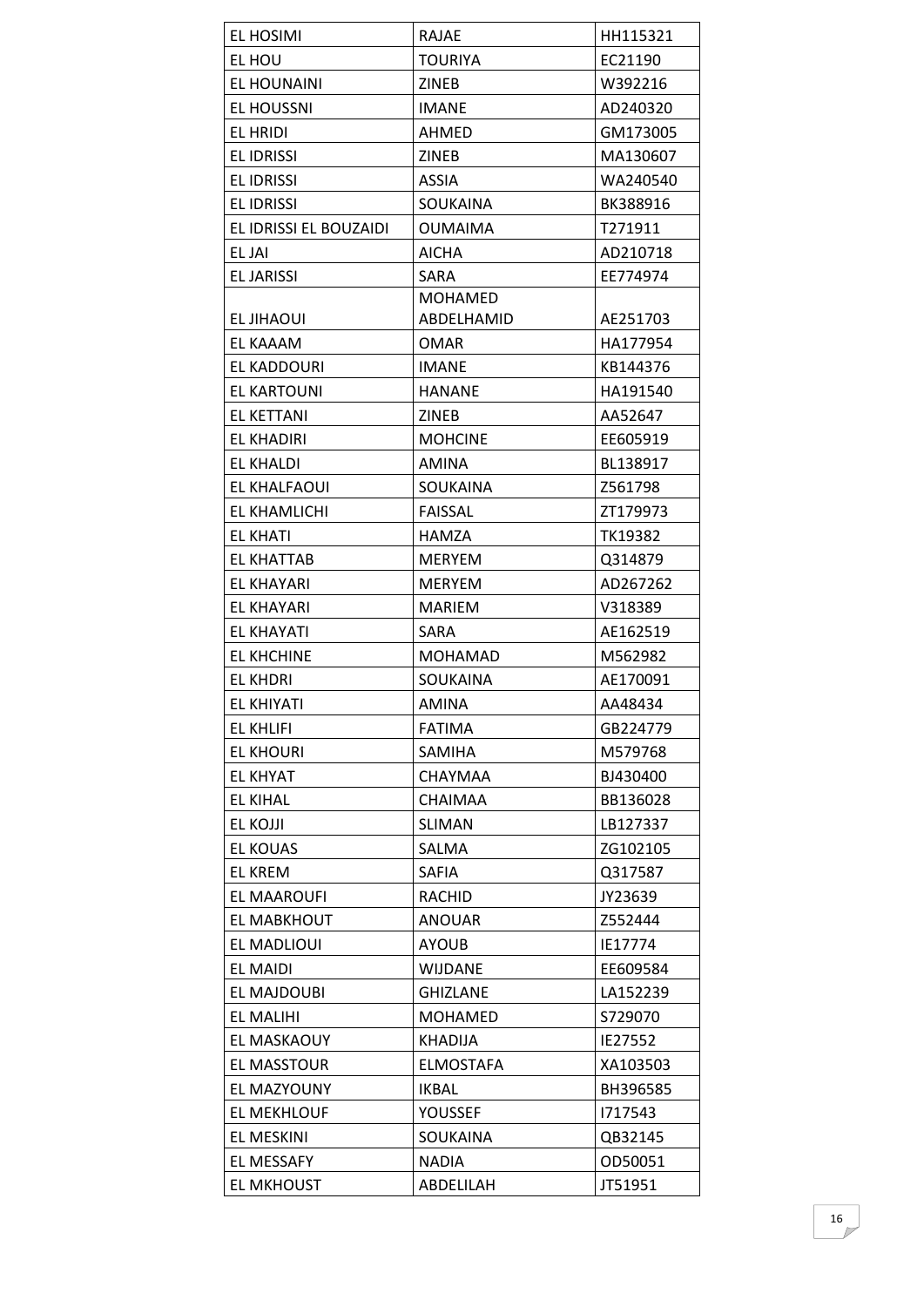| <b>EL MODEN</b>    | <b>HAMID</b>    | JC433927 |
|--------------------|-----------------|----------|
| <b>EL MORSLI</b>   | <b>ACHRAF</b>   | WB175336 |
| EL MOTAOUAKKEL     | <b>KHAOULA</b>  | IB217534 |
| EL MOUBCHIRI       | <b>CHAIMAA</b>  | W402798  |
| EL MOUDDEN         | <b>MANAL</b>    | LA141920 |
| EL MOUHI           | <b>HINDE</b>    | CD194285 |
| EL MOUIH           | <b>NADIA</b>    | BK524081 |
| EL MOUMAN          | <b>SOUFIANE</b> | EE553371 |
| EL MOURABIT        | ABDERRAHIM      | EE295812 |
| EL MOUSSAINE       | <b>MOHAMED</b>  | IE23031  |
| EL OICHANI         | <b>KHALIL</b>   | F567825  |
| EL OUAD            | ABDALLAH        | A685240  |
| EL OUALI           | <b>MANAL</b>    | AE162392 |
| EL OUASTI          | <b>NOURA</b>    | DC33917  |
| <b>EL QARTIT</b>   | <b>SOUKAINA</b> | Z563968  |
| EL QASBI           | <b>NADIA</b>    | HH12846  |
| EL RHILANI         | <b>HAJAR</b>    | AE133219 |
| EL RHYAZI          | MOHAMED KHALIFA | TK17720  |
| EL WAANABI         | <b>RACHID</b>   | JC548518 |
| EL YOUBI           | <b>BOUCHRA</b>  | Z556938  |
| EL ZAITOUNI        | <b>SARA</b>     | AA53168  |
| EL ZEMZOUMI        | <b>HANANE</b>   | UD6394   |
| ELAABBARI          | <b>KAMAL</b>    | TA110582 |
| ELAACHRAOUI        | <b>FATIMA</b>   | BH456740 |
| <b>ELABD</b>       | <b>OUMAIMA</b>  | G680529  |
| <b>ELADRAOUI</b>   | RADOUANE        | EE461740 |
| <b>ELALAMI</b>     | ZINEB           | BK289472 |
| EL-ALAMI           | NAJIA           | Z563526  |
| <b>ELALAOUI</b>    | <b>IBTISSAM</b> | P324229  |
| ELALJI             | FATIMAEZZAHRA   | CD188802 |
| <b>ELAOUNY</b>     | <b>HICHAM</b>   | BE836414 |
| <b>ELASSRI</b>     | <b>KHADIJA</b>  | SH173334 |
| <b>ELATMANI</b>    | ABDESSAMAD      | N382934  |
| <b>ELBADR</b>      | SABAH           | IB225134 |
| ELBAHI             | ABDERRAHMAN     | BK605262 |
| <b>ELBAHRAOUI</b>  | <b>OMAR</b>     | AE98867  |
| EL-BAHRAOUI        | M'BAREK         | JA164872 |
| <b>ELBANAOUI</b>   | ABDELLAH        | BK387047 |
| <b>ELBAQQALY</b>   | <b>SAFAE</b>    | AE181652 |
| ELBARRANI          | LEILA           | M560031  |
| ELBAYANE           | SALMA           | T259668  |
| EL-BAZ             | <b>MOHAMED</b>  | SH166109 |
| ELBIYAZ            | <b>IHSSANE</b>  | TK22020  |
| <b>ELBOTI</b>      | <b>MOHAMED</b>  | AE135309 |
| <b>ELBOUCHIKHI</b> | <b>NADIA</b>    | CD237100 |
| <b>ELBOUDYQ</b>    | <b>OUMAYMA</b>  | FB106130 |
| <b>ELBOUNY</b>     | HAMZA           | PA153766 |
| <b>ELBOUROUMI</b>  | <b>ASMAE</b>    | JM61536  |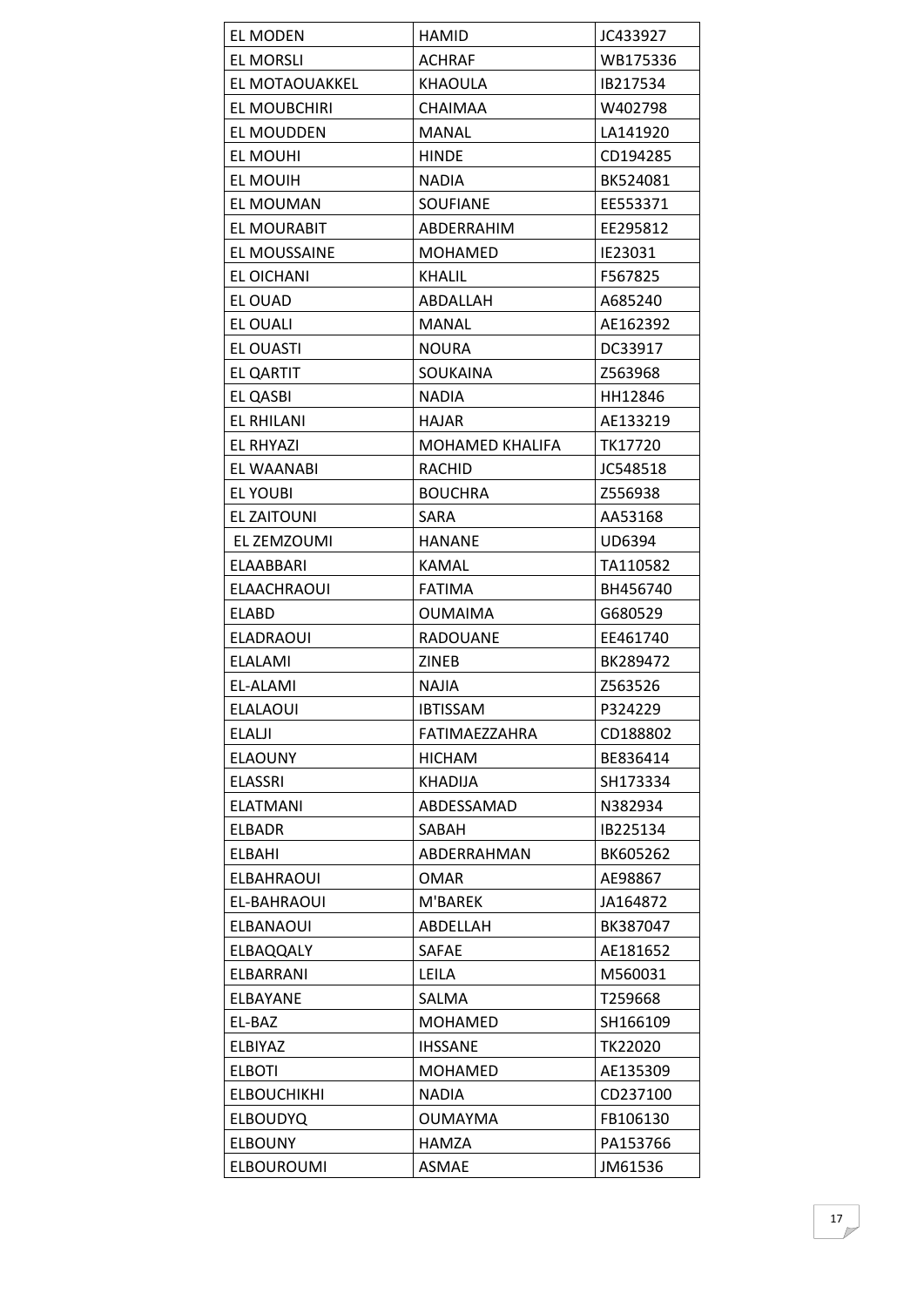| <b>ELFAIZ</b>      | <b>ELBOUCHTAOUIA</b> | AD207030 |
|--------------------|----------------------|----------|
| <b>ELFAYD</b>      | <b>ASSIA</b>         | BH473005 |
| ELGHAZZAL          | SAMIRA               | Z559050  |
| ELGHLID            | <b>ANOUAR</b>        | Z490944  |
| <b>ELHABBAZ</b>    | YOUSSEF              | AE85076  |
| <b>ELHACHIMI</b>   | <b>CHAIMAA</b>       | BB140204 |
| <b>EL-HACHIMI</b>  | <b>RABAB</b>         | IC76455  |
| <b>ELHADI</b>      | <b>WAFA</b>          | EE626014 |
| <b>ELHAJJI</b>     | <b>OTHMANE</b>       | AD239723 |
| <b>ELHAJJI</b>     | <b>OTHMANE</b>       | AD239723 |
| <b>ELHAJJI</b>     | <b>MARYEM</b>        | MC261933 |
| <b>ELHALOUI</b>    | <b>KHADIJA</b>       | BJ427733 |
| <b>ELHAMCHI</b>    | <b>ZINEB</b>         | HH161686 |
| ELHAMDAOUI         | <b>ILHAM</b>         | BE889497 |
| <b>ELHAMMOUMI</b>  | MOHAMMED             | IB225219 |
| ELHANCH            | <b>KAWTAR</b>        | BE882313 |
| <b>ELHANIOUI</b>   | FATIMA ZAHRA         | BB134758 |
| ELHARCHA           | OUMAIMA              | AA57329  |
| ELHARMOUCHI        | ABDELMAJID           | JA112708 |
| <b>ELHASSOUNI</b>  | YOUSSEF              | IE14142  |
| <b>ELHICHAMI</b>   | <b>NADIA</b>         | QA165647 |
| <b>ELHILALI</b>    | <b>FATIMA</b>        | WA199890 |
| <b>ELHILALI</b>    | AHMED                | 384008   |
| <b>ELHOUDI</b>     | <b>MERIEM</b>        | N407096  |
| <b>ELIDRISSI</b>   | <b>KARIMA</b>        | JC546582 |
|                    | SOUAD                | BH478423 |
| <b>ELIDRISSI</b>   |                      |          |
| <b>EL-IDRISSI</b>  | SAID                 | Q295420  |
| ELJABBOURY         | FATIMA-ZAHRA         | TA134970 |
| EL-JABLY           | <b>ADAM</b>          | BM23180  |
| <b>ELJAOUAHIRY</b> | SOUKAINA             | BK276401 |
| <b>ELJAZOULI</b>   | <b>MOUNA</b>         | EE603865 |
| ELJEBARY           | <b>CHAIMAA</b>       | BJ440590 |
| ELKABAATARI        | <b>KHALID</b>        | EE521534 |
| <b>ELKAOURI</b>    | FARAH                | J507132  |
| <b>ELKHALIL</b>    | <b>YOUNESS</b>       | JA167514 |
| ELKHAYARI          | <b>ABDELLATIF</b>    | UC137288 |
| <b>ELKOBBI</b>     | ABDERRAZAK           | M571965  |
| <b>ELKURYMY</b>    | <b>HANANE</b>        | HH168130 |
| <b>ELLAHIA</b>     | SAAD                 | BH460995 |
| <b>ELMAHI</b>      | SAMIA                | AD241315 |
| <b>ELMANSOURI</b>  | LAILA                | BH482663 |
| <b>ELMANSOURI</b>  | <b>BRAHIM</b>        | JC508138 |
| EL-MAROUFI         | LAMIAE               | ZT126743 |
| ELMASLOUHI         | <b>ASMAA</b>         | BB133292 |
| <b>ELMATRAG</b>    | <b>SARA</b>          | BB133551 |
| ELMAZGHI           | <b>FATIMA</b>        | PA154219 |
| ELMESBAHI          | <b>SOUFIANE</b>      | CD195530 |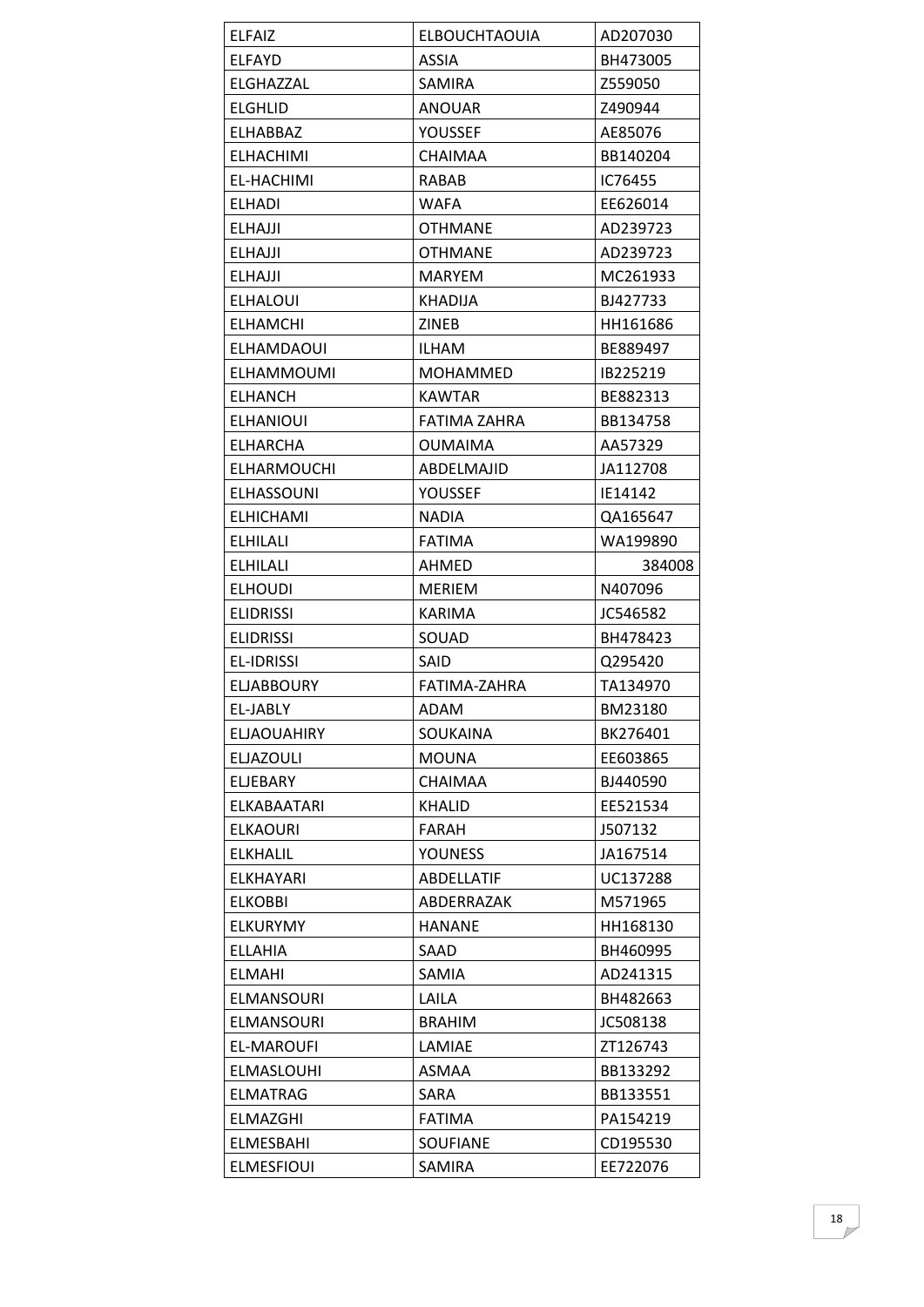| <b>EL-MEZOUED</b> | FATIMA-EZZAHRA    | JC528701  |
|-------------------|-------------------|-----------|
| ELMOUDDEN         | ABDERRAZAK        | BM22111   |
| <b>ELMOURABIT</b> | <b>ES-SMAIL</b>   | P311623   |
| ELOIRDI           | <b>HICHAM</b>     | WB177376  |
| <b>EL-OMARI</b>   | <b>AHMED</b>      | UC 116018 |
| <b>ELOUAFI</b>    | <b>ZAINAB</b>     | AE60676   |
| <b>ELOUAHABI</b>  | <b>HASNAA</b>     | QA170741  |
| ELOUAHABI         | ABDELOUAHAD       | EE516646  |
| ELOUAZZANI        | ZINEB             | AE131455  |
| ELQARI            | <b>ISSAM</b>      | H637535   |
| ELYACOUBI         | FATIMA AZZAHRAE   | A 741599  |
| <b>ELYOUSSFI</b>  | <b>CHAIMAA</b>    | BH475112  |
| EN NAIMANI        | SAAD              | ZT178202  |
| ENNABAGUI         | <b>OMAR</b>       | Y398257   |
| <b>ENNAHAL</b>    | <b>AFAF</b>       | S718456   |
| ENNAJI            | <b>HANANE</b>     | BE889400  |
| <b>ENNAJIH</b>    | SAMIRA            | HH158183  |
| <b>ENNASR</b>     | SAAD              | AE223816  |
| <b>ENNASR</b>     | <b>OUMAYMA</b>    | AE132349  |
| EROUH             | JAMILA            | EE776932  |
| ERRABBANI         | ABDELLATIF        | Z552533   |
| ER-RABIY          | SOUFYAN           | PB213517  |
| ERRACHED          | RABAB             | MC269710  |
| <b>ERRACHIDI</b>  | <b>IKRAM</b>      | AE143526  |
| ERRADI            | <b>BADREDDINE</b> | QA172756  |
| ER-RAHMANI        | SARA              | EA202100  |
| <b>ERRAI</b>      | YASSINE           | 1710666   |
| ERRAJI            | <b>MERIEM</b>     | OD47146   |
| ERRAMI            | <b>RACHID</b>     | TK22830   |
| ERRAMOULI         | ABDELGHANI        | ID78514   |
| <b>ERRAZQI</b>    | SARA              | AA63817   |
| <b>ERROUGUY</b>   | <b>KHADIJA</b>    | MC262848  |
| <b>ES SAADI</b>   | <b>SIHAM</b>      | V316831   |
| <b>ESSAADIA</b>   | <b>OUSSFI</b>     | HA179743  |
| ESSABAAI          | <b>ZINEB</b>      | BK638999  |
| <b>ES-SADEK</b>   | <b>WALID</b>      | WA223173  |
| <b>ESSAFI</b>     | <b>HAFSA</b>      | BH490402  |
| ES-SAFI           | <b>MALAK</b>      | EE728977  |
| ES-SAGHRAOUI      | <b>MERYEM</b>     | IB225329  |
| <b>ESSAKET</b>    | OMAR              | QB23663   |
| <b>ESSAKHI</b>    | <b>RAJA</b>       | JC537732  |
| <b>ESSAKI</b>     | <b>AHMED</b>      | WB162263  |
| <b>ESSAKKAT</b>   | <b>IHSANE</b>     | AD235502  |
| <b>ES-SALEHY</b>  | LAHCEN            | JE291910  |
| <b>ESSALIMI</b>   | <b>BATOUL</b>     | MC261943  |
| <b>ES-SARI</b>    | KARIMA            | Q320188   |
| ESSEBBAHI         | <b>ISSAM</b>      | AE120405  |
| <b>ESSEMLALI</b>  | <b>BRAHIM</b>     | J507848   |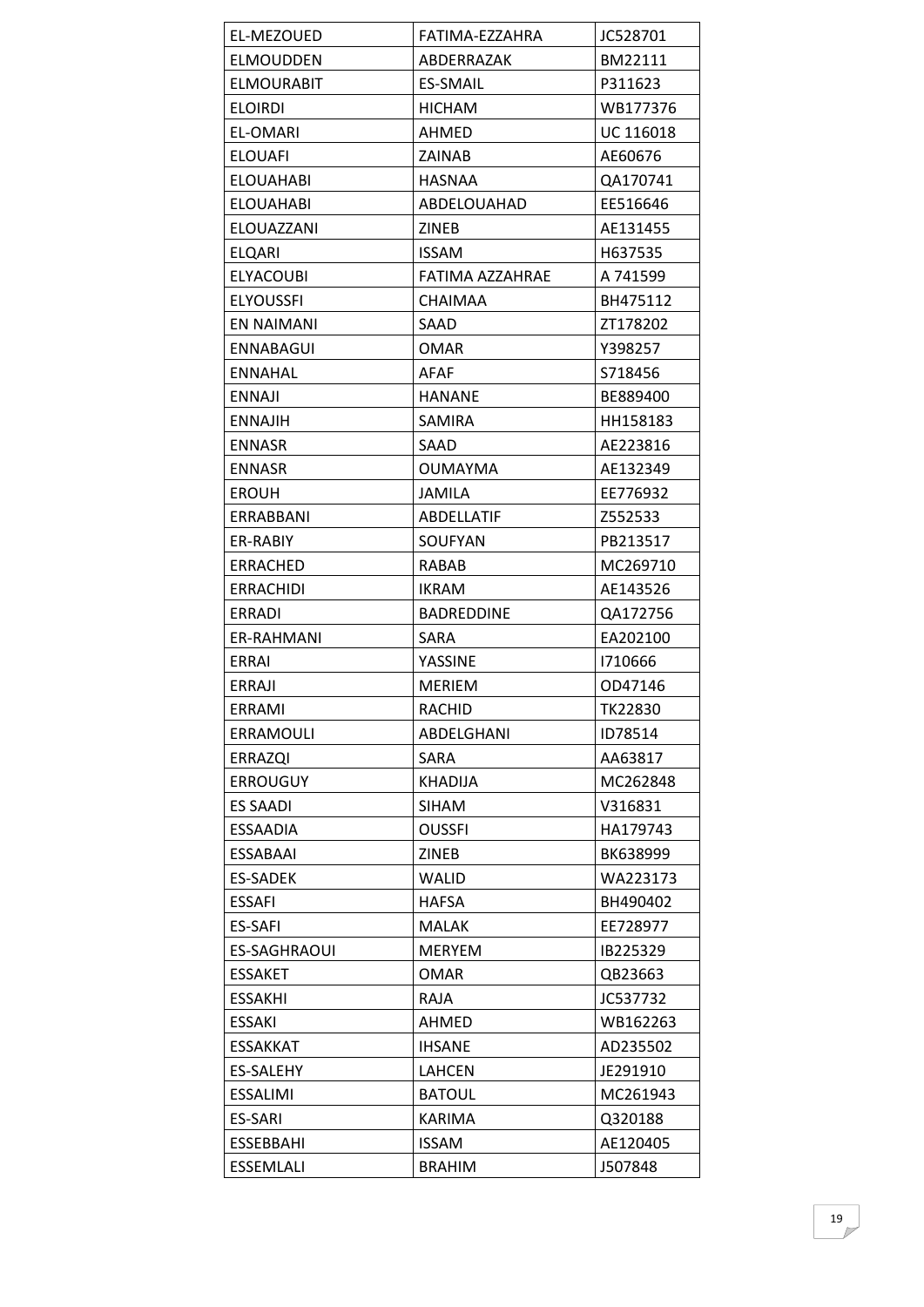| <b>ESSGUIRI</b>   | <b>NABIL</b>       | CD206138  |
|-------------------|--------------------|-----------|
| <b>ESSMIRI</b>    | <b>IMANE</b>       | CD292469  |
| <b>ESSOUIDI</b>   | ABDELILAH          | HH55436   |
| <b>ES-SOUISSI</b> | <b>MOUNIA</b>      | GA202953  |
|                   |                    | Q310706   |
| <b>ET TORI</b>    | AZIZ               | 1411      |
| <b>ET TORI</b>    | AZIZ               | Q310706   |
| ETTABAA           | <b>WAFAA</b>       | BE832812  |
| ETTABOUTI         | <b>NISRINE</b>     | BE854877  |
| ETTAGANY          | YOUSSEF            | JT44493   |
| ET-TAMAMI         | <b>ICHRAQ</b>      | Q313502   |
| ETTERNAOUI        | <b>RIDA</b>        | JC 559304 |
| <b>ETTOUR</b>     | <b>HICHAM</b>      | J476111   |
| <b>EWAGUE</b>     | FATIMA ZAHRA       | JD63495   |
| EZROURI           | <b>MOUAD</b>       | IB222281  |
| EZZAAMI           | <b>AYOUB</b>       | PB168550  |
| EZZAHIDI          | <b>ANAS</b>        | EE585272  |
| <b>EZZAHIR</b>    | <b>ASMA</b>        | BK636074  |
| EZZAIM            | LAYLA              | ZT44550   |
| <b>EZZAKRAOUI</b> | <b>ADIL</b>        | HA194921  |
| EZZARYOUHY        | <b>NISSRINE</b>    | U188040   |
| EZ-ZAYYADY        | <b>BRAHIM</b>      | Y383633   |
| <b>FADEL</b>      | <b>SARA</b>        | AE231011  |
| <b>FADIL</b>      | <b>NADIA</b>       | BL129314  |
| <b>FADILI</b>     | <b>RIHAB</b>       | IB220489  |
| <b>FAIT</b>       | OMAR               | BB132707  |
| FAIZ              | <b>LAHCEN</b>      | P317053   |
| <b>FAKHOUR</b>    | <b>JIHANE</b>      | BJ430883  |
| <b>FAKIR</b>      | SALAH-EDDINE       | WB170293  |
| <b>FALAH</b>      | <b>TAOUZER</b>     | T273586   |
| <b>FANAKI</b>     | <b>CHAIMAA</b>     | BJ428833  |
| <b>FANIDI</b>     | <b>SOUKAINA</b>    | MD2493    |
| <b>FANNANE</b>    | <b>EZZOHRA</b>     | BH394725  |
| <b>FARAGI</b>     | <b>MOHAMED</b>     | JC537839  |
| <b>FARBAB</b>     | <b>AICHA</b>       | M556668   |
| <b>FARDOUCH</b>   | <b>MOHAMED</b>     | S695056   |
| FARID             | <b>NORA</b>        | BE882065  |
| <b>FAROUK</b>     | <b>SOUFIA</b>      | W392887   |
| <b>FARRAKH</b>    | <b>ZINEB</b>       | BB112258  |
| <b>FATHI</b>      | <b>CHAIMAE</b>     | BK298729  |
| <b>FATHI</b>      | <b>NADIA</b>       | JC537542  |
| <b>FATIH</b>      | <b>HALIMA</b>      | BB108560  |
| <b>FATTAHI</b>    | SOUAD              | HH207686  |
| <b>FATTAHI</b>    | LAILA              | HH4182    |
| <b>FEJRI</b>      | <b>WAFAE</b>       | TA131018  |
| <b>FENNANE</b>    | <b>HALIMA</b>      | BK606925  |
| <b>FERDAWSE</b>   | <b>NACIRI</b>      | BL141084  |
| <b>FETTAH</b>     | <b>ALAA EDDINE</b> | WB177707  |
| <b>FETTAH</b>     | <b>MOHAMMED</b>    | H751547   |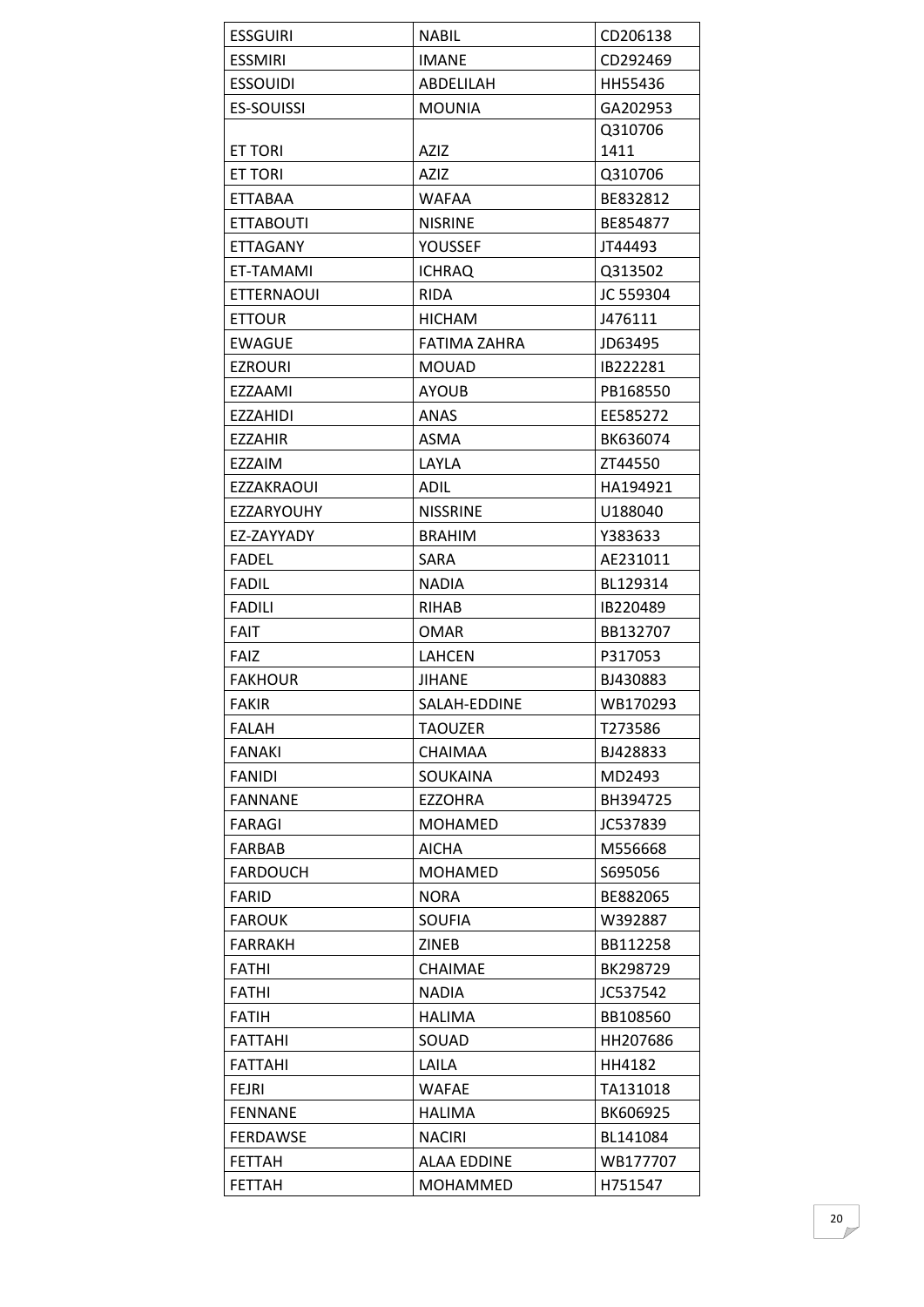| <b>FETTOUH</b>           | HANAN             | SJ28638  |
|--------------------------|-------------------|----------|
| <b>FIAH-MTIOUI</b>       | YOUSSRA           | CD272592 |
| <b>FIGUIGUI</b>          | <b>KARIMA</b>     | IA159661 |
| <b>FLIFLOU</b>           | ZAKARIYAE         | LB205764 |
| <b>FOUAS</b>             | <b>AZIZ</b>       | IA135231 |
| <b>FOUDAD</b>            | <b>MAHASSINE</b>  | ID56824  |
| <b>FOULAME</b>           | <b>MOUHCINE</b>   | HH5156   |
| <b>FOUNAS</b>            | <b>SMAIL</b>      | CB296325 |
| FRIDI                    | YASSINE           | Q323063  |
| <b>FRINDI</b>            | <b>HICHAM</b>     | HH250344 |
| GAADI                    | ASMAA             | BJ431902 |
| GADI                     | <b>ZOUHIR</b>     | FL80651  |
| GALBAHI                  | SALMA             | HH164539 |
| GARAGE                   | <b>HASSAN</b>     | JH29213  |
| <b>GARAOUI</b>           | <b>ZINEB</b>      | T275815  |
| <b>GARDOUL</b>           | <b>MOUHCINE</b>   | AE97420  |
| <b>GHAFIKI</b>           | <b>KAOUTAR</b>    | LB155142 |
| GHAICHAT                 | <b>SARA</b>       | T269951  |
| <b>GHALIM</b>            | <b>MERIEM</b>     | QA168227 |
| <b>GHARMILI SEFRIOUI</b> | MOHAMMED ILIAS    | CD470044 |
| GHARNIRT                 | YOUSSEF           | IC113059 |
| <b>GHAYBE</b>            | <b>OUAFA</b>      | M544617  |
| <b>GHAZALI</b>           | <b>FOUAD</b>      | WA226725 |
| <b>GHILAL</b>            | <b>TARIQ</b>      | JT53209  |
| GHLAGHOUL                | <b>YACINE</b>     | BK606585 |
| <b>GHOUIBA</b>           | BADR-EDDINE       | JC514984 |
| <b>GHRIBI</b>            | <b>MARWANE</b>    | WB164820 |
| <b>GOIDJE</b>            | AIMEE             | 1001214B |
| <b>GOULHAYE</b>          | <b>KHADIJA</b>    | BK608021 |
| <b>GOUMGHARI</b>         | <b>ZINEB</b>      | EE771010 |
| <b>GOUMRI</b>            | SARA              | WA226089 |
| <b>GOURBI</b>            | <b>KARIM</b>      | UA98873  |
| <b>GOURICH</b>           | <b>AMAN ALLAH</b> | D747018  |
| <b>GOZMIR</b>            | <b>IMANE</b>      | M551859  |
| <b>GRINI</b>             | FATIMA-EZ-ZAHRA   | T260961  |
| <b>GUEBLI</b>            | SALMA             | BB123610 |
| <b>GUECHCHANI</b>        | ABDELGHANI        | IA172016 |
| <b>GUELLAF</b>           | ABDELGHANI        | ID72889  |
| <b>GUENAN</b>            | <b>SABIR</b>      | BB127304 |
| <b>GUENDOUZI</b>         | ABDELMAJID        | BB125569 |
| <b>GUERJAWI</b>          | KARIM             | BK621462 |
| <b>GUERTITE</b>          | <b>KAOUTHAR</b>   | BB130406 |
| <b>GUESSOUS</b>          | <b>MERYEM</b>     | HH60972  |
| <b>GUINGA</b>            | <b>MOHAMMED</b>   | GB203525 |
| HABBAD                   | <b>NOUHAILA</b>   | AA68031  |
| <b>HABBADI</b>           | SAID              | BH582761 |
| <b>HABCHI</b>            | <b>CHAIMAA</b>    | G680876  |
| <b>HABZI</b>             | SOUMIA            | CB296196 |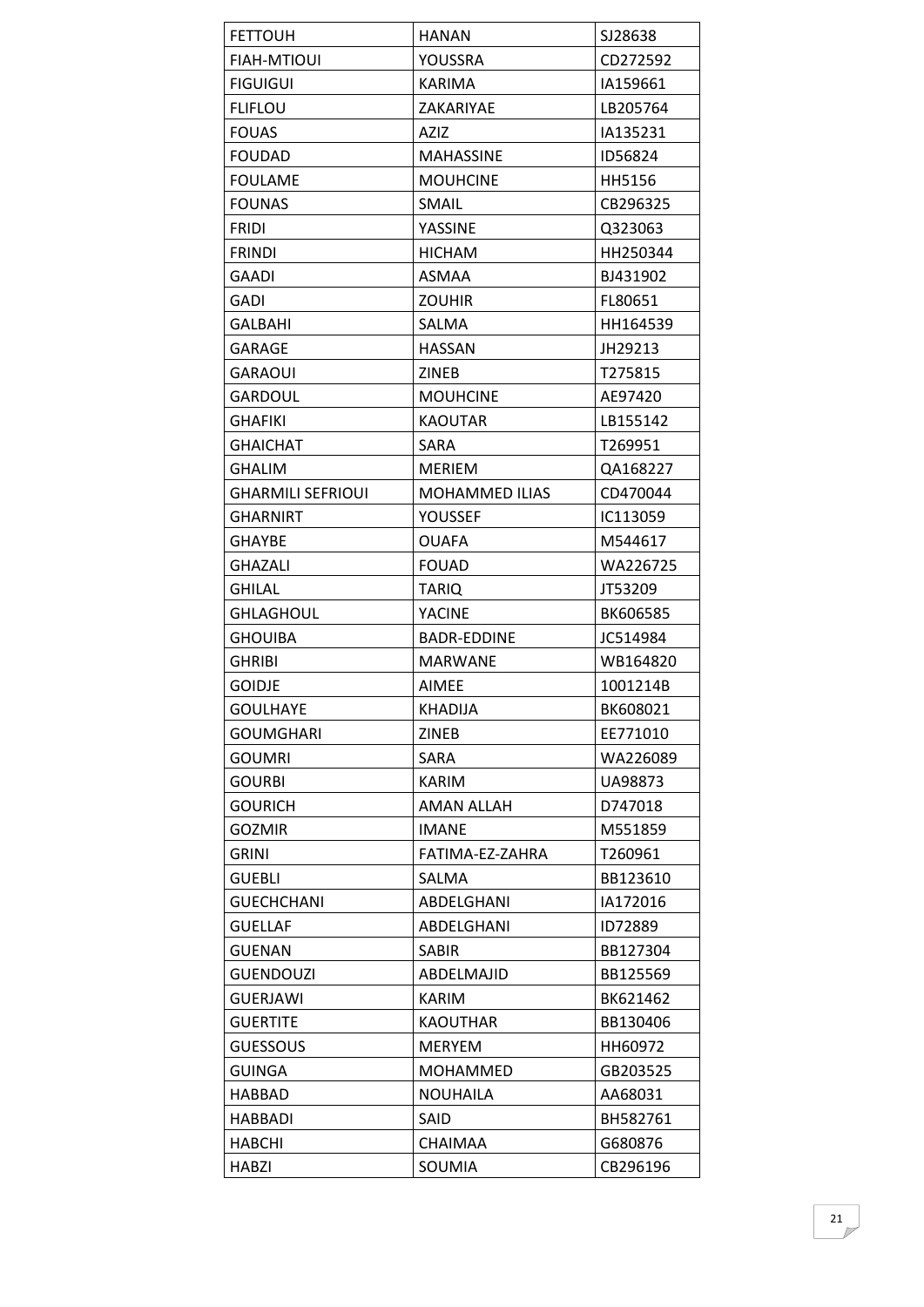| <b>HACHADI</b>        | ZINEB               | MA128495 |
|-----------------------|---------------------|----------|
| <b>HACHAMI</b>        | <b>ATIKA</b>        | SH169907 |
| <b>HACHIMI</b>        | SABAH               | JH14274  |
| <b>HACHIMI ALAOUI</b> | MOHAMED             | ID68944  |
| <b>HACHKAR</b>        | <b>BASMA</b>        | HH56366  |
| <b>HACHMANE</b>       | SOUKAINA            | BB75227  |
| <b>HADDADI</b>        | <b>YOUSSEF</b>      | D793458  |
| HADDAOUI              | ABDERRAHMAN         | G663874  |
| <b>HADDAR</b>         | KAOUTAR             | BH470813 |
| <b>HADIRI</b>         | YASSINE             | HH151512 |
| <b>HADOUI</b>         | <b>MERYEM</b>       | AA49988  |
| <b>HADRI</b>          | <b>ZINEB</b>        | BH475142 |
| <b>HAFIANI</b>        | LAILA               | 1720622  |
| <b>HAFID</b>          | <b>WAFAA</b>        | TK21869  |
| <b>HAFIDAK</b>        | <b>KHAOULA</b>      | HH7468   |
| HAFIDI                | MARIA               | JH30009  |
| HAFIDI                | <b>MARYAM</b>       | JE291308 |
| HAFIF                 | ANASS               | BE877425 |
| <b>HAIZOUN</b>        | ABDELHAKIM          | Q309806  |
| MALLAH                | SARA                | BM12870  |
| HAJJAMI               | AHMED RIDA          | U184109  |
| <b>HAJJAOUI</b>       | <b>ABDELLATIF</b>   | M560761  |
| <b>HAJJAR</b>         | <b>SAMIRA</b>       | ZG126994 |
| HAJJI                 | <b>AISSAM</b>       | PA226745 |
| HAJJI                 | <b>AZEDDINE</b>     | M545352  |
| <b>LUOLLAH</b>        | <b>MOHAMED</b>      | IA160088 |
| HAKKI                 | <b>FAISSAL</b>      | IC110965 |
| HAKKI                 | <b>IBTISSAM</b>     | X382803  |
| <b>HALOUANI</b>       | <b>YASSINE</b>      | DA78672  |
| HAM                   | JAMILA              | JH12563  |
| <b>HAMAMME</b>        | AHMED               | AE36879  |
| HAMDI                 | ZINEB               | BH478405 |
| <b>HAMDINOU</b>       | SAMIRA              | AE162620 |
| <b>HAMDOUNE</b>       | ABDELGHAFOUR        | MC248762 |
| HAMID                 | SAFAA               | UA105747 |
| <b>HAMINE</b>         | <b>HAJAR</b>        | BH475623 |
| <b>HAMOUDDI</b>       | <b>SABRINE</b>      | LE20974  |
| <b>HAMOUDDI</b>       | <b>SABRINE</b>      | LE20974  |
| <b>HAMRAOUI</b>       | <b>KHALID</b>       | QA166624 |
| <b>HANAF</b>          | <b>OUMAIMA</b>      | BK527536 |
| HANNIOUI              | FATIMA EZZAHRA      | ID57714  |
| <b>HANYNY</b>         | ABDERRAHIM          | JT62087  |
| <b>HAOUTA</b>         | <b>KHAOULA</b>      | BH477051 |
| <b>HAOUZI</b>         | <b>IMANE</b>        | BB132703 |
| <b>HARAKAT</b>        | <b>EL HASSAN</b>    | BK389040 |
| HARCHAOU              | <b>FATIMA ZOHRA</b> | CB291490 |
| HARCHE                | <b>HAJAR</b>        | Q311485  |
| <b>HARDANE</b>        | SOUKAINA            | BM21640  |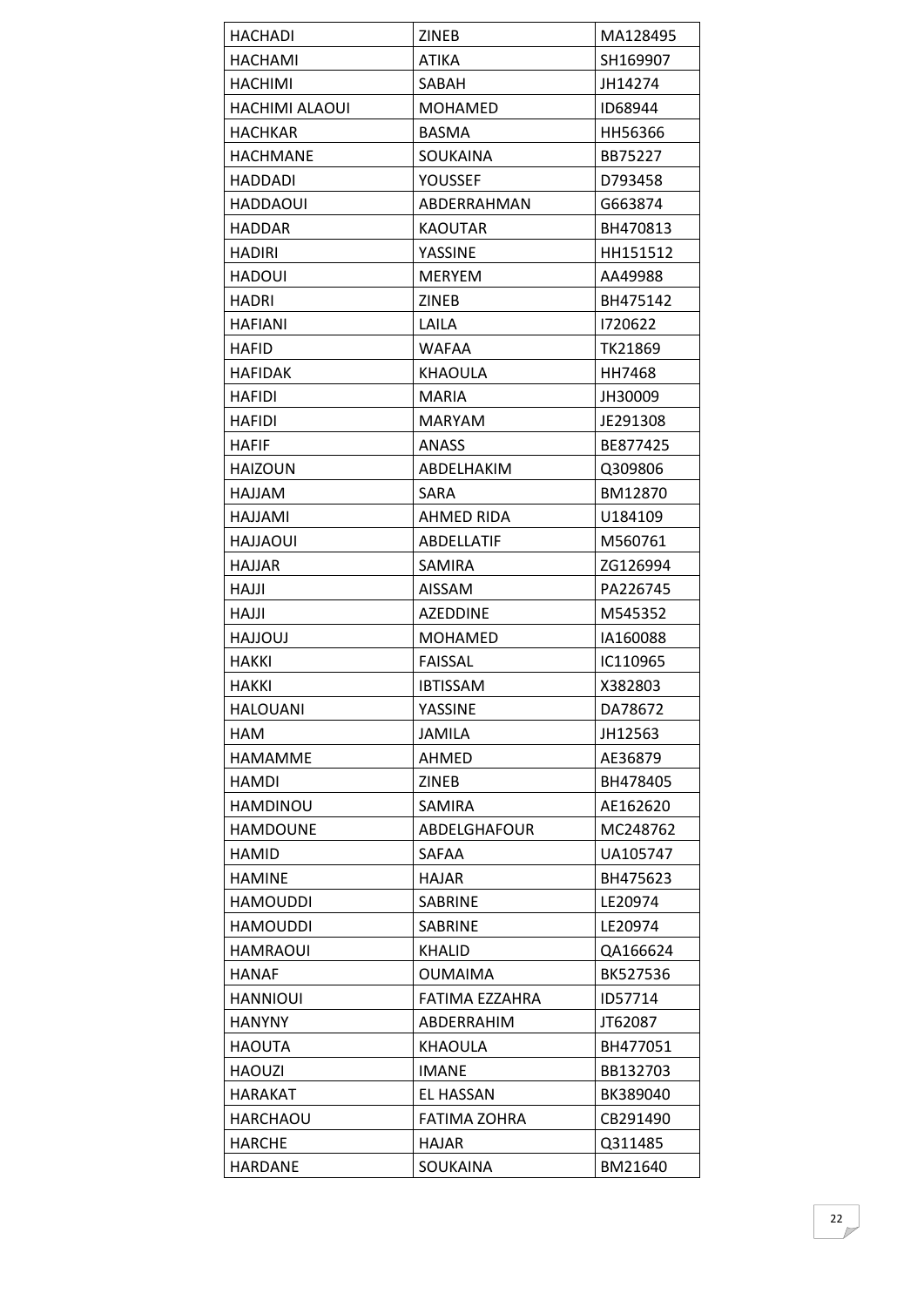| <b>HARRAMA</b>   | <b>DOUNIA</b>     | GB230923   |
|------------------|-------------------|------------|
| HARTI            | <b>SIHAM</b>      | WB156364   |
| <b>HASBAOUI</b>  | <b>CHEMS DOHA</b> | BL136292   |
| <b>HASSAD</b>    | FATIMA EZZAHRA    | BJ404133   |
| HASSANE          | <b>IMANE</b>      | HA187120   |
| <b>HASSANI</b>   | <b>SOUMIA</b>     | QB28066    |
| HASSANI          | ALI               | Z481151    |
| HASSANI          | FATIMA-EZZAHRA    | IA146655   |
| <b>HASSIKU</b>   | <b>HASSNAA</b>    | BH477628   |
| <b>HEBBACH</b>   | <b>MILOUD</b>     | MC269575   |
| HEDDAD           | <b>HAYAT</b>      | BL60353    |
| <b>HEMLALI</b>   | <b>MOUHSSINE</b>  | M557494    |
| <b>HEMMI</b>     | <b>ISMAIL</b>     | UA99228    |
| <b>HIDAR</b>     | <b>HAFSA</b>      | WB175357   |
| HIDARA           | BADREDDINE        | BL123451   |
| <b>HIKA</b>      | <b>IKRAM</b>      | BB142535   |
| <b>HIKMAT</b>    | <b>HOUMADI</b>    | C018705Q   |
| HILALI           | KARIMA            | D741431    |
| HILMI            | <b>ILHAM</b>      | AE136427   |
| <b>HILOUANE</b>  | AHMED             | W364355    |
| HIMI             | <b>IBTISSAM</b>   | BJ424032   |
| <b>HIRCHI</b>    | KHAOULA           | 1210749735 |
| HISSI            | <b>IBTISSAME</b>  | T267069    |
| HIZMI            | <b>BOUCHAIB</b>   | M567389    |
| HLAL             | MOHAMMED          | BL131906   |
| <b>HLAL</b>      | MOHAMMED          | BL131906   |
| HLALI            | <b>IQBAL</b>      | AE184637   |
| <b>HMIDOUCHE</b> | <b>OUMAIMA</b>    | AE172311   |
| <b>HMOUCH</b>    | <b>HIND</b>       | WA236489   |
| <b>HMOUINA</b>   | ASSMAA            | BB134218   |
| <b>HMYENE</b>    | ABDERRAHMANE      | EE525347   |
| <b>HOUASLI</b>   | <b>ANOUAR</b>     | ZT201544   |
| <b>HOUCIMI</b>   | <b>AYOUB</b>      | 1728642    |
| <b>HOUCINI</b>   | SAID              | F573368    |
| <b>HOUMMAS</b>   | <b>OUSSAMA</b>    | 171529399  |
| <b>HOUMMAS</b>   | <b>OUSSAMA</b>    | 171529399  |
| <b>HOUMMAS</b>   | OUSSAMA           | 171529399  |
| <b>HOUNA</b>     | <b>SARA</b>       | AE131318   |
| <b>HRAIB</b>     | <b>SARA</b>       | BB102363   |
| <b>HSICI</b>     | KHADIJA           | BB149282   |
| <b>IAYSS</b>     | <b>BOUBKER</b>    | JY23578    |
| <b>IBARARH</b>   | SALMA             | BJ442631   |
| <b>IBOURK</b>    | ASMAA             | BJ418585   |
| <b>ICHENNARN</b> | <b>IMANE</b>      | D948821    |
| <b>IDAANI</b>    | <b>SAMIRA</b>     | AD240455   |
| <b>IDBOUSTTA</b> | SAMIRA            | G696682    |
| <b>IDIKEN</b>    | <b>MOHAMED</b>    | BK610123   |
| <b>IDLAABAR</b>  | <b>JALILA</b>     | T270335    |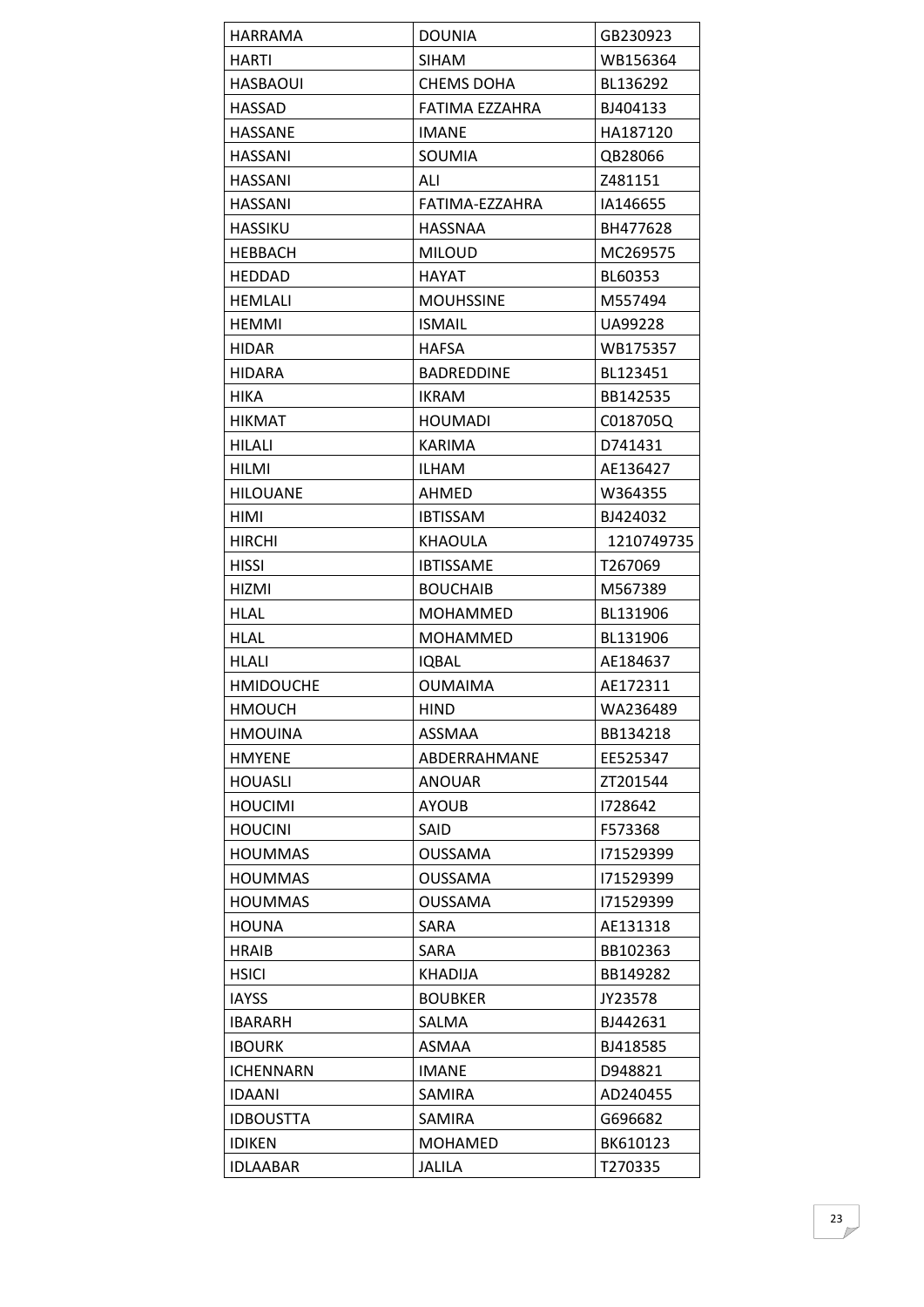| <b>IDRAHOU</b>         | <b>HAFSSA</b>         | EE622087 |
|------------------------|-----------------------|----------|
| <b>IFKIRNE</b>         | ABDELLAH              | JE280181 |
| <b>IFKIRNE</b>         | ABDELLAH              | JE280181 |
| <b>IGLILI</b>          | YOUSSRA               | BH464394 |
| <b>IGMOULLAN</b>       | <b>MERYEM</b>         | JB481106 |
| <b>IHITASSEN</b>       | <b>HICHAM</b>         | IC64423  |
| <b>IKEN</b>            | <b>MOHAMMED AMINE</b> | M530572  |
| <b>ILOUGUI</b>         | SANAE                 | JA168070 |
| <b>IMANE</b>           | <b>EL ASRI</b>        | 1716800  |
| <b>IMSGOUROUNE</b>     | <b>MARIEM</b>         | BH478653 |
| <b>IMZILN</b>          | HAMZA                 | EE714905 |
| <b>IRRAFIA</b>         | <b>NAIMA</b>          | BJ432516 |
| <b>ISLAH</b>           | <b>ANAS</b>           | EE740140 |
| <b>ISMAILI</b>         | <b>MERIEME</b>        | DA79786  |
| <b>ISMAILI IDRISSI</b> | FADWA                 | AE114301 |
| <b>ISSAM</b>           | <b>ALKHANCH</b>       | JC508312 |
| <b>IZEM</b>            | <b>TOURIA</b>         | JH13773  |
| <b>JAAFRI</b>          | IKRAM                 | QB28045  |
| <b>JAARANY</b>         | ZAKARIA               | BJ433237 |
| <b>JABIRI</b>          | <b>NAJOUA</b>         | ID71299  |
| <b>JABRI</b>           | <b>OUMAYMA</b>        | FH53396  |
| <b>JADOUM</b>          | FAYSAL                | JF51347  |
| <b>JAFFAL</b>          | <b>ADIL</b>           | M560706  |
| JAGHAR                 | <b>SARA</b>           | BK519967 |
| JAIT                   | <b>SOUHAILA</b>       | EE738041 |
| <b>JALAL</b>           | <b>AZIZA</b>          | WB176561 |
| JALAL                  | <b>ILYASSE</b>        | IA147341 |
| <b>JALALI</b>          | ABDESSADIK            | PA143508 |
| <b>JAMMAT</b>          | LOUBNA                | EE608596 |
| <b>JANATI</b>          | WALID                 | CD551703 |
| JANDAD                 | AMAL                  | ID52906  |
| <b>JAOUAD</b>          | LOUBNA                | EE770308 |
| <b>JAOUAD</b>          | <b>FATIMA ZAHRA</b>   | BE883280 |
| <b>JARDINI</b>         | LAILA                 | H435566  |
| JAZI                   | <b>CHAIMAA</b>        | Q286425  |
| <b>JBILOU</b>          | ABDELILAH             | G675130  |
| <b>JDEY</b>            | <b>BOUCHTA</b>        | QA170377 |
| <b>JEAOUANI</b>        | <b>SIHAM</b>          | M572062  |
| <b>JEDDAB</b>          | <b>HAFIDA</b>         | W404539  |
| <b>JEDDI</b>           | <b>MOHAMED</b>        | JK24564  |
| <b>JEFFANE</b>         | SABRINE               | BK632807 |
| <b>JELLOUL</b>         | <b>RAJA</b>           | PA154344 |
| <b>JELLOUL</b>         | <b>HASNAA</b>         | BL126563 |
| <b>JEOUAL</b>          | ZAKARIA               | AD242090 |
| <b>JERAIDI</b>         | <b>JIHANE</b>         | T238461  |
| JMILA                  | SAAD                  | AD269418 |
| JMILI                  | SALIMA                | BB109611 |
| <b>JOUIBER</b>         | <b>MERYEM</b>         | BH472650 |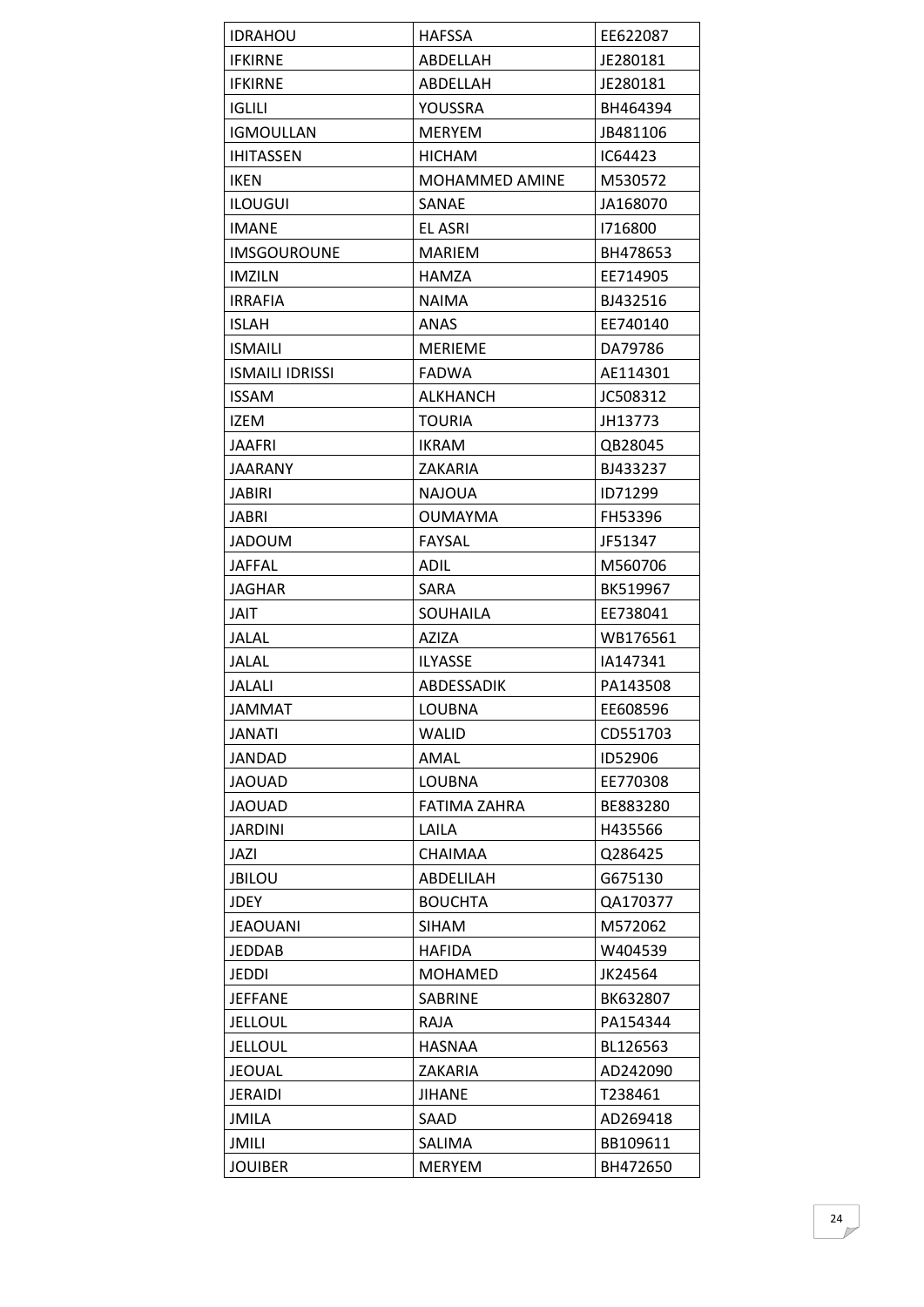| <b>KABA</b>      | <b>ODIA MAMADY</b> | 1001100K |
|------------------|--------------------|----------|
| <b>KABBAB</b>    | <b>ILYASS</b>      | HH11726  |
| <b>KABBOURI</b>  | FATIMA EZZAHRA     | QB28042  |
| <b>KABDY</b>     | <b>HAMID</b>       | IE18650  |
| KABIL            | <b>HAJAR</b>       | T265303  |
| <b>KABLI</b>     | <b>IMANE</b>       | BJ435896 |
| KACH             | <b>KHADIJA</b>     | PA206469 |
| <b>KACHACH</b>   | FATIMAZAHRA        | BH470283 |
| <b>KADI</b>      | ABDELHAMID         | UA106029 |
| KADI             | <b>YOUNES</b>      | JK19129  |
| <b>KADIR</b>     | EL MOSTAFA         | VM5376   |
| KAMIDI           | <b>ASMA</b>        | JB474324 |
| <b>KAMMOUS</b>   | HAMZA              | BB130813 |
| KANAN            | <b>AFAF</b>        | BK522011 |
| <b>KANDOUSSI</b> | SARAH              | BK387882 |
| KANZI            | <b>MERYEM</b>      | M569109  |
| <b>KAOTARA</b>   | <b>YOUSSEF</b>     | J476310  |
| <b>KAOUCH</b>    | <b>WISSAM</b>      | Z546971  |
| <b>KARAMAT</b>   | <b>MOUNA</b>       | BK621874 |
| <b>KARDOUDI</b>  | <b>ILHAME</b>      | BB120910 |
| KARIM            | KHADIJA            | JA167988 |
| KARIM            | EL HABIBE          | ZT200199 |
| KARIM            | <b>JAMILA</b>      | HH0542   |
| KARIM            | <b>JAMILA</b>      | HH4205   |
| <b>KARRA</b>     | <b>ZOUHEIR</b>     | CD324303 |
| KASSAL           | YASSMINE           | G682578  |
| <b>KASSAR</b>    | <b>MOHAMED</b>     | A744566  |
| <b>KASSI</b>     | <b>HABIBA</b>      | WA228739 |
| <b>KASSIMI</b>   | <b>YOUSSEF</b>     | U184293  |
| KASSIMI          | FATIMA-ZAHRA       | ID67008  |
| KASSIMI          | <b>HIND</b>        | BK519088 |
| <b>KENFAOUI</b>  | <b>JIHANE</b>      | CD599601 |
| <b>KENNAOUI</b>  | <b>OUAFAA</b>      | BB130174 |
| <b>KENNAOUI</b>  | <b>OUAFAA</b>      | BB130174 |
| <b>KERCH</b>     | LAHCEN             | JC518455 |
| <b>KHABAR</b>    | <b>BOUCHRA</b>     | MC258646 |
| <b>KHACHAN</b>   | <b>HASSAN</b>      | WB177808 |
| KHADIJA          | <b>BENABAIL</b>    | JH13074  |
| <b>KHADIJA</b>   | <b>BOUZIDI</b>     | ID57590  |
| <b>KHADROUNE</b> | ANASS              | CD225029 |
| <b>KHAFID</b>    | <b>FATIMAZAHRA</b> | MC267607 |
| <b>KHAIRY</b>    | SALWA              | M555090  |
| <b>KHALDI</b>    | SOUAD              | J494509  |
| <b>KHALIDI</b>   | <b>SAIDA</b>       | BH493553 |
| KHALIL           | FATIMA ZAHRA       | Y420828  |
| <b>KHALLAS</b>   | <b>MERYEM</b>      | W401516  |
| <b>KHALYFA</b>   | <b>MOHAMED</b>     | HH5979   |
| KHARBACH         | <b>MERYEM</b>      | CB273943 |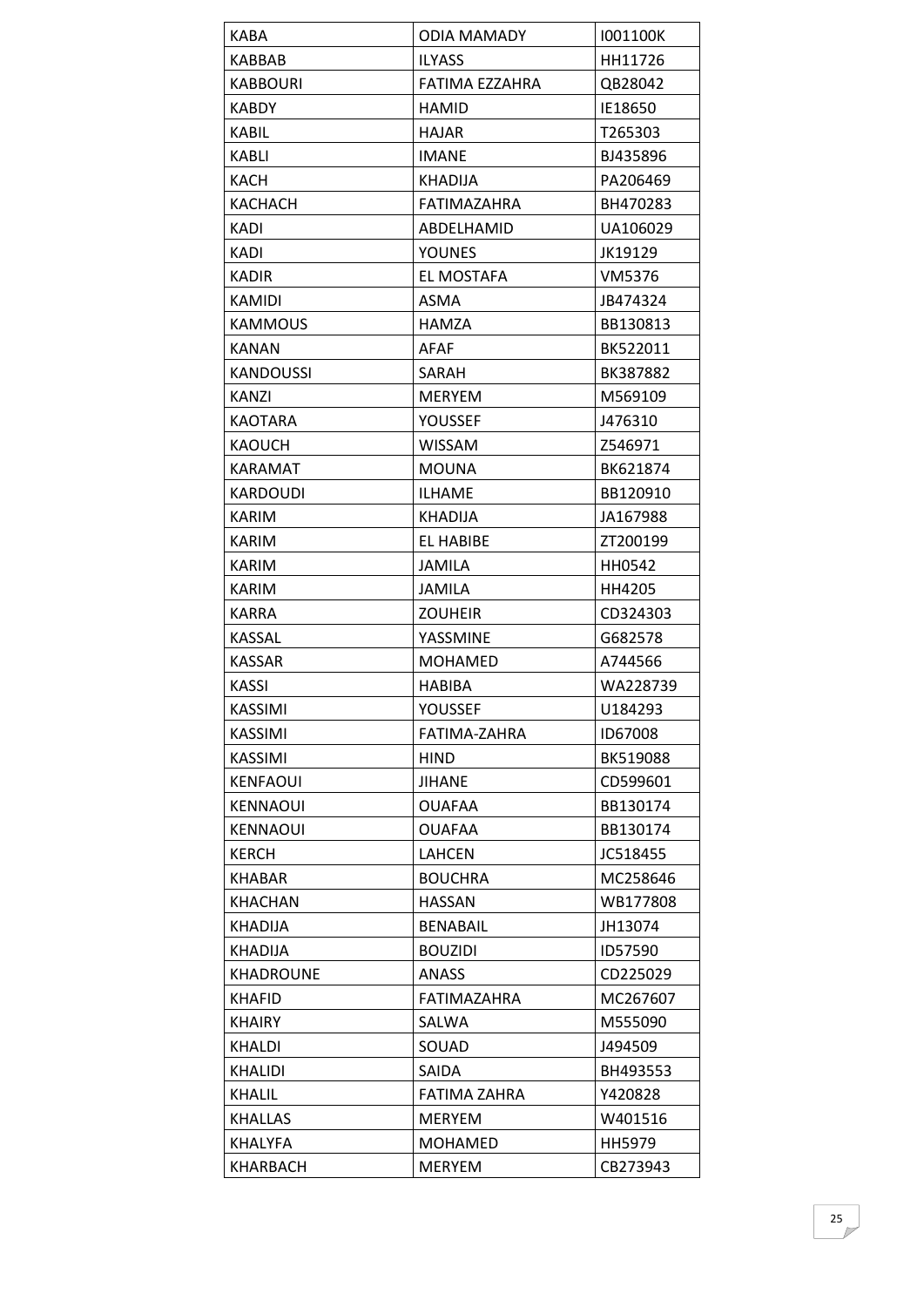| KHARBOUCH        | ABDERRAZZAK          | IC109223 |
|------------------|----------------------|----------|
| <b>KHARMAMA</b>  | AMINA                | D965170  |
| <b>KHAYARI</b>   | <b>KHADIJA</b>       | U187646  |
| <b>KHAZAZE</b>   | <b>IMAN</b>          | EE741425 |
| KHBAIB           | YOUSSEF              | BH394338 |
| KHERBECH         | AMINA                | JH27682  |
| KHERBECH         | <b>AMINA</b>         | JH27682  |
| <b>KHOUADRI</b>  | SIHAM.               | Q321989  |
| <b>KHOUIDER</b>  | <b>KHAOULA</b>       | CD552033 |
| <b>KHOUYI</b>    | ABDERRAHIM           | 1716569  |
| KIHEL            | <b>AYYOUB</b>        | HA192197 |
| KINANA           | <b>SAFIA</b>         | BK625377 |
| <b>KNOUZ</b>     | <b>FATIMA</b>        | IA174973 |
| KOALA            | <b>MOUNIRATOU</b>    | A2070696 |
| <b>KODAD</b>     | ASMAE                | F442383  |
| <b>KORCHI</b>    | <b>FERDAOUS</b>      | U180868  |
| <b>KORIDISS</b>  | <b>SAID</b>          | CB257529 |
| KOUALI           | ABDELHAK             | SJ27497  |
| KOUZAZ           | <b>FATIMA</b>        | IB174790 |
| <b>KSIKAS</b>    | SARA                 | BB123832 |
| LAABIDALLA       | RAJAA                | BE851632 |
| <b>LAABOUIDI</b> | <b>KAWTHAR</b>       | J497658  |
| <b>LAADILI</b>   | ABDELOUAHAD          | PB217566 |
| LAADOUZA         | HAMZA                | IC103184 |
| LAAMIMI          | <b>AMJAD</b>         | D992345  |
| LAAROUCH         | <b>IMANE</b>         | AE138360 |
| LAAROUS          | KHAOULA              | BK392152 |
| <b>LAAROUSSI</b> | <b>MERIEM</b>        | K471174  |
| <b>LAATOUB</b>   | <b>ZINEB</b>         | AA53732  |
| LAAYADI          | <b>HOUSSAM</b>       | CD262472 |
| LAAZAAZIA        | <b>OUMAIMA</b>       | AE181514 |
| LABIED           | SANAA                | XA95050  |
| LABRID           | TAHAR                | H 511901 |
| LABRIDI          | HAMZA                | BK625649 |
| <b>LACHGUER</b>  | <b>HASSNAE</b>       | AE180823 |
| LACHHAB          | <b>DOUAE</b>         | CD317336 |
| <b>LACHHEB</b>   | <b>IDRISS</b>        | JT59255  |
| LAFHL            | <b>CHAIMAA</b>       | BK289572 |
| LAGAZOULI        | <b>FATIMA ZOHRAE</b> | CD621723 |
| LAGHMAM          | <b>NAOUAL</b>        | Z543930  |
| LAGHRISSI        | REDA                 | HH3332   |
| LAGHZAOUI        | <b>NADIA</b>         | AA43116  |
| LAGOUIRAH        | SARA                 | BB137317 |
| LAGRINI          | SAIDA                | AE110919 |
| LAGTIOUI         | <b>ZOUHAIR</b>       | EE424311 |
| LAHBABI          | <b>HASNAE</b>        | IE25708  |
| LAHLAL           | SOUMIA               | Z470205  |
| LAHLALI          | <b>ANASS</b>         | M544084  |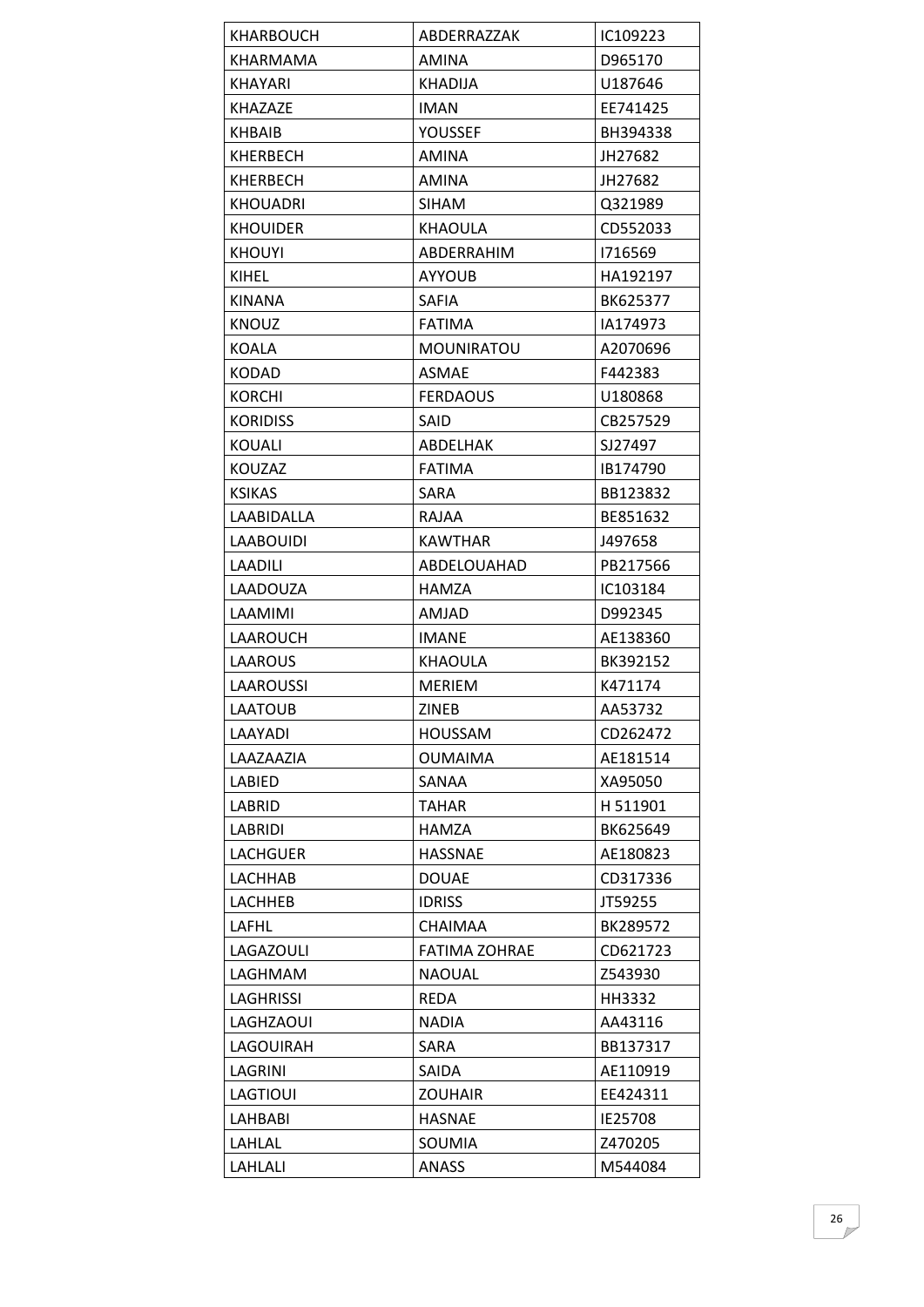| LAHLOU           | HANAE                | D238646  |
|------------------|----------------------|----------|
| LAHLOU           | ABDELKRIM            | HH163039 |
| LAHLOU           | <b>SALIMA</b>        | AE230111 |
| LAHMINI          | IMANE                | EE770938 |
| <b>LAHOUIR</b>   | FATIMAEZZAHRAE       | Y422385  |
| LAHOUIR          | <b>YOUNES</b>        | JT39556  |
| LAHRACHE         | <b>NABIL</b>         | M549553  |
| LAHRIR           | <b>BTISSAM</b>       | SL11969  |
| LAHSAINI         | <b>RIHAM</b>         | CD486516 |
| LAIDY            | FATIMA ZAHRA         | BE881079 |
| LAISSAOUI        | <b>GHIZLANE</b>      | HH164203 |
| LAKHAL           | <b>IMANE</b>         | CD586252 |
| LAKHDAR          | <b>SAIDA</b>         | BK621257 |
| LAKHLIFI         | <b>IMAN</b>          | BB146486 |
| <b>LAKHLOUFI</b> | <b>MOUNIR</b>        | ZG121521 |
| LAKRAA           | <b>KHADIJA</b>       | CD607757 |
| LAKRIM           | <b>SAID</b>          | AD193420 |
| LAKTATI          | ZAKIA                | AA39184  |
| LAMBARKI         | <b>SARA</b>          | AD254266 |
| <b>LAMDAK</b>    | <b>MERYEM</b>        | G633764  |
| LAMHAMDI         | <b>BRAHIM</b>        | AD232422 |
| LAMIRI           | FATIMEZAHRA          | Y425756  |
| LAMLIHI          | <b>WIJDANE</b>       | BB119124 |
| LAMNOUNI         | <b>IMANE</b>         | A745017  |
| <b>LAMOUR</b>    | <b>MOHAMED</b>       | JF49933  |
| LAMRAK           | <b>OUISSAL</b>       | Z493163  |
| LAMRINI          | <b>YOUNES</b>        | CN20182  |
| LANOUARI         | <b>CHAIMAA</b>       | W401528  |
| <b>LAOUIBI</b>   | <b>ILHAM</b>         | Q320251  |
| LAOUZ            | SAIDA                | EE596446 |
| LARAKI           | <b>HIBA</b>          | BE881718 |
| LASBATI          | <b>AYOUB</b>         | TA138346 |
| LASFAR           | <b>MOHAMED</b>       | JT66288  |
| LATIF            | <b>RACHIDA</b>       | AD255169 |
| LAZAR            | <b>JIHANE</b>        | CD261019 |
| <b>LAZRAK</b>    | <b>MOHAMED AMINE</b> | EE518383 |
| <b>LBOUHMADI</b> | <b>RKIA</b>          | J507770  |
| <b>LBOUHMADI</b> | <b>YOUNES</b>        | WA219139 |
| <b>LEMRASSI</b>  | SANAE                | HH109579 |
| <b>LHANAFI</b>   | <b>BTISSAM</b>       | 1675668  |
| <b>LIBRAHIMI</b> | HAMID                | PB300964 |
| LIBRAHIMI        | <b>HAMID</b>         | PB300964 |
| <b>LIZDIHAR</b>  | AHLAM                | JA164165 |
| <b>LOKMANE</b>   | LATIFA               | J494510  |
| LOTFI            | ZINEB                | GA197714 |
| <b>LOTFI</b>     | <b>SOUKAINA</b>      | 1695315  |
| <b>LOUAH</b>     | FATIMA ZAHRA         | BK284763 |
| <b>LOUATIB</b>   | <b>CHAIMAA</b>       | HH159344 |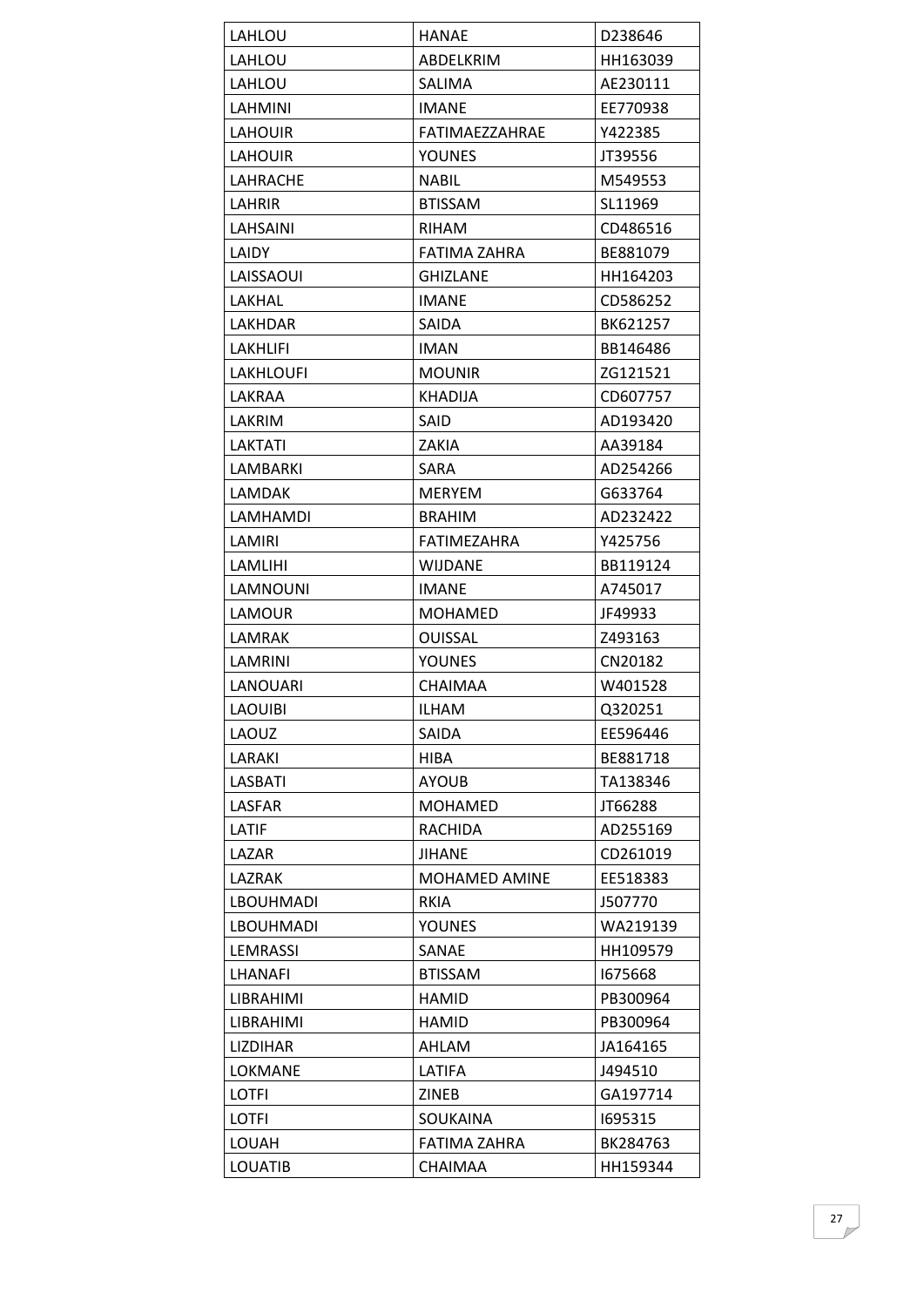| <b>LOUBBAIRI</b>    | SANA                | J498472    |
|---------------------|---------------------|------------|
| LOUGAY              | ABDELWADOUD         | EB164568   |
| <b>LOUIMINE</b>     | <b>MOHSSINE</b>     | AE149446   |
| <b>LOUMOUH</b>      | <b>KAWTAR</b>       | BK627774   |
| <b>LOUTFI</b>       | <b>AYOUB</b>        | AE87533    |
| <b>MAACHOU</b>      | HAMZA               | BJ430498   |
| <b>MAAJI</b>        | <b>IHSSANE</b>      | BH490428   |
| <b>MAALOUM</b>      | <b>HICHAM</b>       | EE524498   |
| <b>MAANI</b>        | <b>DOUNIA</b>       | M553456    |
| MAAROUF             | <b>ASSIA</b>        | BH477192   |
| MAATAH              | WALID               | JC551332   |
| <b>MAATAOUI</b>     | <b>WIJDANE</b>      | AD247195   |
| <b>MAATAOUI</b>     | CHAYMAE             | LA131973   |
| <b>MABROUK</b>      | <b>FATIMA ZAHRA</b> | BE889266   |
| <b>MADICH</b>       | <b>FATIMA ZOHRA</b> | DO10742    |
| MADROUMI            | <b>SARA</b>         | BB144938   |
| MAHDAOUI            | LAILA               | QA144151   |
| MAHFOUD             | SANAA               | WA201453   |
| <b>MAHFOUD</b>      | <b>MARYEM</b>       | BK289077   |
| MAHFOUD             | <b>MOUAD</b>        | WA205332   |
| <b>MAHFOUD</b>      | <b>YASSINE</b>      | CD594798   |
| MAHID               | HALIMA              | BH391358   |
| <b>MAHLAOUI</b>     | <b>DOHA</b>         | EE729058   |
| <b>MAHOUGAN</b>     | LOUBNA              | DN23348    |
| MAJDI               | YOUSSEF             | WB158201   |
| <b>MAJID</b>        | <b>OMAR</b>         | BK281541   |
| MAJIDI              | <b>RACHID</b>       | MC248772   |
| MAJRI               | <b>MORAD</b>        | HH151560   |
| <b>MAJYD</b>        | SOUKAYNA            | IE23826    |
| <b>MAJYD</b>        | SOUKAYNA            | IE23826    |
| <b>MAKNOUN</b>      | <b>AYOUB</b>        | W377075    |
| <b>MALEK</b>        | <b>MANAL</b>        | CB296225   |
| <b>MALIHY</b>       | <b>WAFAA</b>        | BK611203   |
| <b>MALQUI</b>       | HAJARE              | ID70396    |
| <b>MANSOUR</b>      | AZZEDDINE           | MC266195   |
| <b>MANSOURI</b>     | <b>MARIAM</b>       | AE136192   |
| <b>MAOUKIL</b>      | FATIMA-EZZAHRA      | V316459    |
| <b>MARDY</b>        | YOUSSEF             | BK615604   |
| <b>MARIEM SALMA</b> | LEJWAD              | 1657352477 |
| MARJEDDINE          | <b>IMAD</b>         | HA194586   |
| <b>MAROUAN</b>      | YOUSRA              | BE879881   |
| <b>MAROUAN</b>      | YOUSRA              | BE879881   |
| <b>MAROURI</b>      | <b>MERIEM</b>       | HH168576   |
| <b>MARRA</b>        | KHADIJA             | JK19784    |
| <b>MARSI</b>        | FATIMA EZZAHRA      | M569386    |
| <b>MASRAR</b>       | <b>MOHAMED TAHA</b> | BE884721   |
| <b>MASRI</b>        | SAID                | ID76384    |
| <b>MASSOUM</b>      | FATIMA EZZAHRAA     | BB72370    |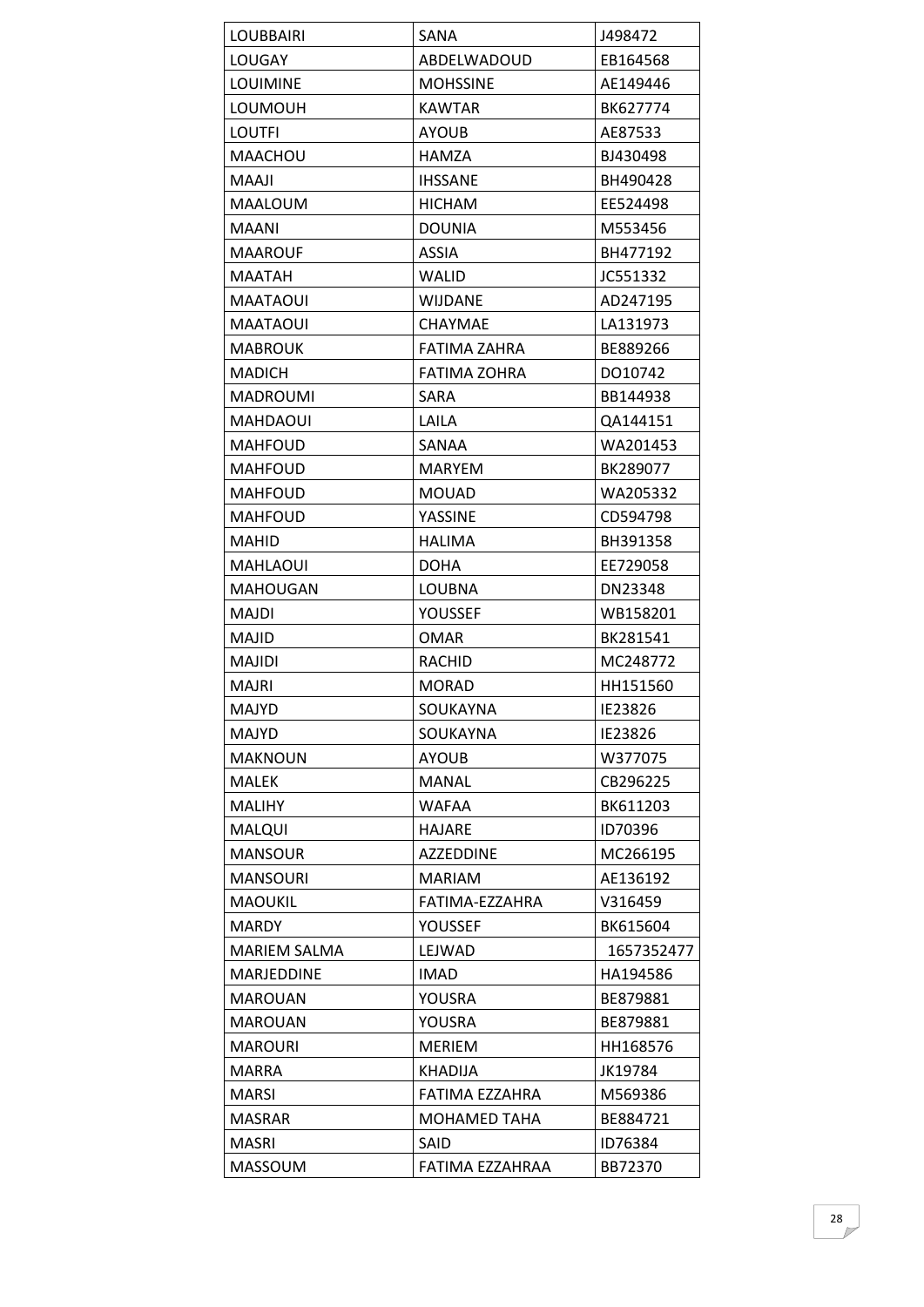| <b>MASSOUM</b>     | SALMA               | BB104067      |
|--------------------|---------------------|---------------|
| <b>MASTOUR</b>     | YASSINE             | CD598467      |
| <b>MAYMOUN</b>     | <b>OUKHOUYA</b>     | PB183862      |
| MAZA               | <b>INTISSAR</b>     | Q321419       |
| <b>MAZAOUI</b>     | YASSER              | JE288222      |
| <b>MAZOUZ</b>      | <b>ZINEB</b>        | BB141364      |
| <b>MAZOUZ</b>      | <b>AYOUB</b>        | <b>UD2798</b> |
| <b>MAZOZI</b>      | <b>ILHAM</b>        | D819643       |
| MAZRAG             | HALA                | IC102572      |
| <b>MBARKI</b>      | <b>INSAF</b>        | AA55211       |
| <b>MEDDOUN</b>     | <b>ANOUAR</b>       | IC101146      |
| <b>MEGHRANI</b>    | <b>AIMAD</b>        | PA142894      |
| MEHJOUBI           | HAMZA               | <b>UD5288</b> |
| <b>MENNANE</b>     | <b>KARIMA</b>       | CD429012      |
| <b>MERCHOUD</b>    | LOUBNA              | SJ29553       |
| <b>MERRAS</b>      | <b>MERYEM</b>       | AE220885      |
| <b>MERZOUK</b>     | <b>SOUKAINA</b>     | JM54117       |
| <b>MESKI</b>       | AMAL                | BK290273      |
| <b>MESKI</b>       | YASSINE             | BK610721      |
| <b>MESKINE</b>     | AMAL                | BB134670      |
| <b>MESSKINI</b>    | <b>MOSTAFA</b>      | CD189752      |
| <b>MEZZOURH</b>    | <b>JAMILA</b>       | JE262187      |
| <b>MHIDRA</b>      | <b>OUMAYMA</b>      | D933129       |
| <b>MIFTAH</b>      | <b>HOURIA</b>       | BH461884      |
| <b>MIMMI</b>       | <b>IMANE</b>        | DN18371       |
| <b>MIMOUNI</b>     | <b>RIM</b>          | AE10313       |
| <b>MIS</b>         | MOHAMMED            | HH207536      |
| <b>MISBAH</b>      | <b>BOUCHRA</b>      | BH459265      |
| <b>MITACHE</b>     | <b>MOHAMMED</b>     | CD623587      |
| <b>MJIDOU</b>      | FATIMA EZZAHRA      | 1710634       |
| <b>MOBALIGH</b>    | <b>MEREIM</b>       | EE720849      |
| <b>MOHADDAB</b>    | <b>MAROUANE</b>     | CD512983      |
| <b>MOHAMED</b>     | <b>SEBTAOUI</b>     | HH57504       |
| <b>MOHIBILLAH</b>  | <b>KARIMA</b>       | BH589348      |
| <b>MOHSSINE</b>    | <b>ZINEB</b>        | WA224980      |
| <b>MORTADI</b>     | <b>KHADIJA</b>      | CN22337       |
| <b>MOSLIH</b>      | YUSSRA              | IW812256      |
| MOTAOUAKIL         | <b>SAFAE</b>        | AE172676      |
| <b>MOUAFIK</b>     | MOHAMED             | AD255996      |
| <b>MOUAHIDI</b>    | <b>KHADIJA</b>      | BH472636      |
| <b>MOUAKIL</b>     | <b>SARA</b>         | BH481132      |
| <b>MOUBARIK</b>    | <b>MOUNA</b>        | XA112468      |
| <b>MOUDABBIR</b>   | <b>FATIMA ZAHRA</b> | IB217575      |
| <b>MOUDDI</b>      | YASSMINE            | J510800       |
| <b>MOUHAGGAOUI</b> | <b>NORA</b>         | DA82113       |
| <b>MOUHI</b>       | <b>MERYAMA</b>      | IB222064      |
| <b>MOUHSSINE</b>   | AYA                 | BB145746      |
| <b>MOUJAHID</b>    | <b>MUSTAPHA</b>     | 1412293500    |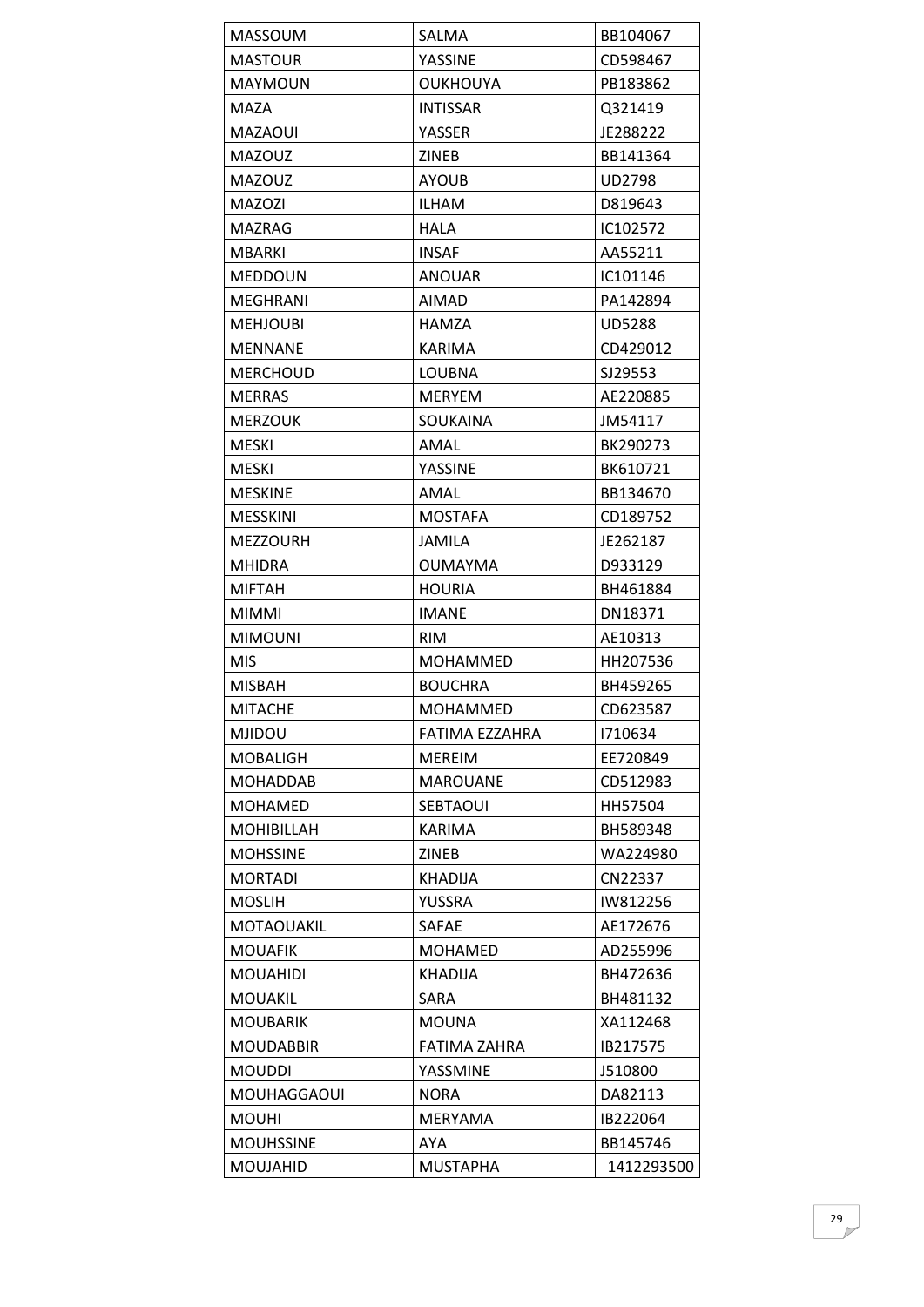| MOUJAHID           | ZINEB             | BB135106   |
|--------------------|-------------------|------------|
| <b>MOUJANE</b>     | <b>HANANE</b>     | IC86735    |
| <b>MOUKADEM</b>    | <b>TAHA</b>       | S699486    |
| <b>MOUKHLISS</b>   | WIJDANE           | BB137306   |
| <b>MOUMEN</b>      | <b>OMAR</b>       | MC265837   |
| <b>MOUMLI</b>      | <b>AYOUB</b>      | FB103801   |
| <b>MOUMNI</b>      | <b>SARA</b>       | WA225392   |
| MOUMOUZ            | <b>HASNAA</b>     | BL135012   |
| <b>MOUNDIR</b>     | ABDERRAHMANE      | BB134142   |
| <b>MOUNDIR</b>     | ABDERRAHMANE      | BB134142   |
| <b>MOUNIB</b>      | <b>HAJAR</b>      | BK600094   |
| <b>MOURABIH</b>    | SOUKAINA          | J497990    |
| MOURACHIK          | <b>MOUAD</b>      | JE283397   |
| <b>MOUSSAFIR</b>   | EL MILOUDI        | BH489231   |
| <b>MOUSSAHIM</b>   | <b>IBTISSAM</b>   | 1210290031 |
| <b>MOUSSAHIM</b>   | <b>IBTISSAM</b>   | W386041    |
| MOUSSAOUI          | <b>FADMA</b>      | VA126281   |
| MOUSSAOUI          | SALMA             | M555894    |
| <b>MOUSSETAD</b>   | <b>FAIROUZ</b>    | BJ424999   |
| <b>MOUSTAKIM</b>   | <b>CHAIMAA</b>    | BJ423875   |
| <b>MOUTALIA</b>    | <b>KHAOULA</b>    | CD565140   |
| <b>MOUTAOUAKIL</b> | <b>ANAS</b>       | JM54355    |
| <b>MOUZAITI</b>    | <b>YOUNES</b>     | JT42591    |
| <b>NAAMANE</b>     | RAWIA             | K515614    |
| <b>NABIL</b>       | <b>KAWTAR</b>     | T257252    |
| <b>NACER</b>       | <b>JALILA</b>     | BB137266   |
| <b>NACER</b>       | <b>ELARABI</b>    | QA171237   |
| <b>NACER</b>       | AYMEN             | Z546861    |
| <b>NACERI</b>      | <b>CHAYMAA</b>    | X361765    |
| <b>NACHIT</b>      | <b>NAJIB</b>      | P311533    |
| <b>NADIM</b>       | CHAIMAE           | BK291670   |
| <b>NADIM</b>       | LAILA             | AD227637   |
| <b>NADIR</b>       | <b>CHAIMAE</b>    | Q317937    |
| <b>NADIR</b>       | ABDELLATIF        | QB27053    |
| NAFAE              | <b>ZINEB</b>      | MC 265637  |
| <b>NAFIDI</b>      | <b>HIBA ALLAH</b> | 1722246    |
| NAHLI              | <b>MOHAMED</b>    | SH166726   |
| <b>NAJARI</b>      | <b>AMINE</b>      | JC5133435  |
| NAJHI              | <b>MOHAMED</b>    | ID52169    |
| <b>ILAN</b>        | ABDELHAQ          | V280235    |
| NAJIH              | <b>CAMELIA</b>    | QA170111   |
| NAJIM              | <b>SOUFIANE</b>   | ZT200200   |
| <b>NAJJARI</b>     | <b>ASMAE</b>      | U185611    |
| NAJJEH             | <b>SAMIRA</b>     | BJ303781   |
| <b>NAJOUI</b>      | SALAH EDDINE      | CD590789   |
| NAKIRI             | <b>OUMNIYA</b>    | HH63593    |
| NANI               | <b>IMANE</b>      | BJ426048   |
| <b>NAOUM</b>       | <b>FATIMA</b>     | MC227805   |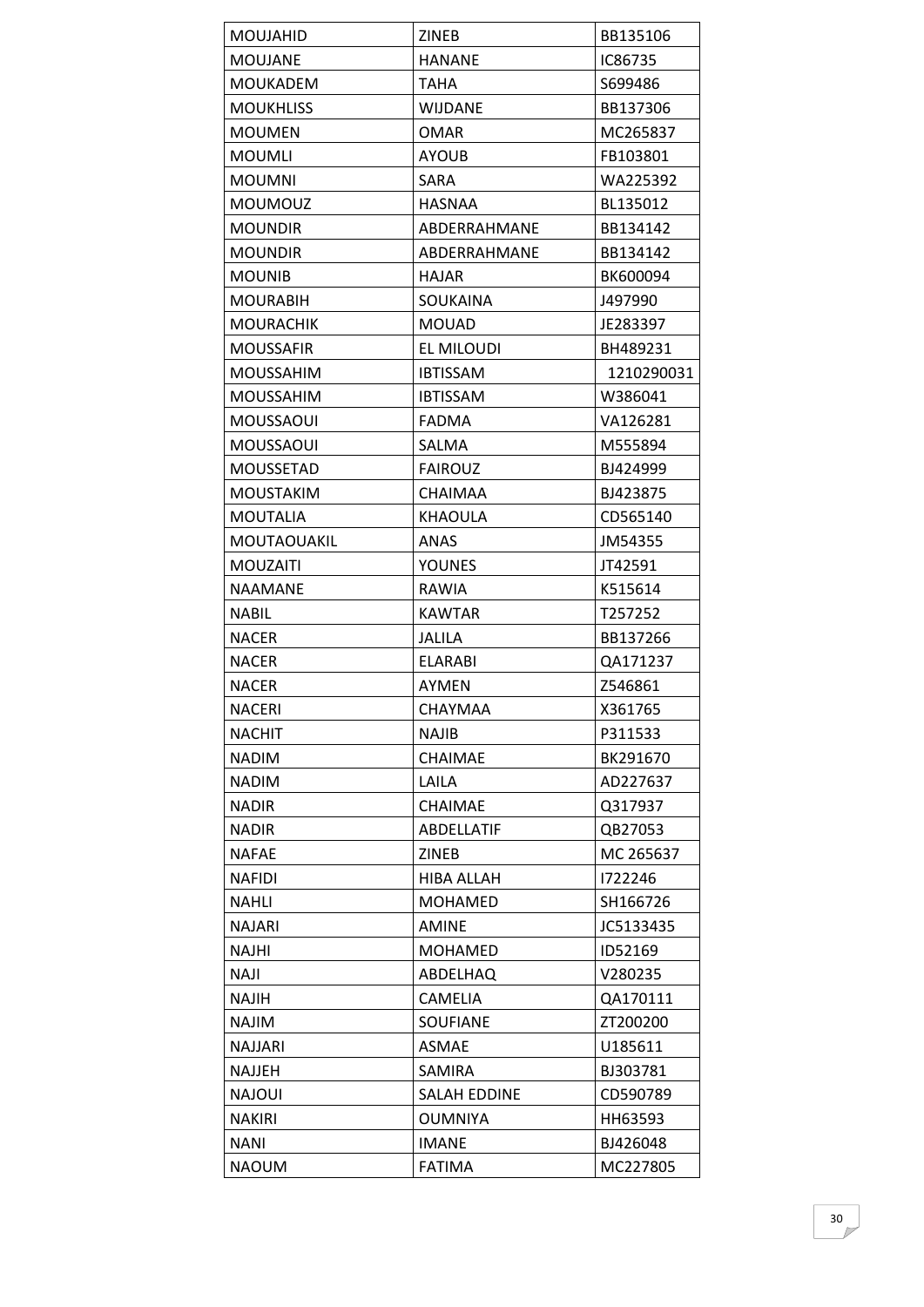| <b>NAQICHI</b>        | <b>HANAN</b>         | EE772947 |
|-----------------------|----------------------|----------|
| <b>NASRI</b>          | <b>MAJDA</b>         | ID72484  |
| <b>NASSER</b>         | <b>MOULAY HICHAM</b> | BH330039 |
| <b>NASSID</b>         | <b>LOUBNA</b>        | BE881995 |
| <b>NASSIH</b>         | <b>ZINEB</b>         | J493739  |
| <b>NASSOR</b>         | MOHAMED              | W307686  |
| <b>NAZAR</b>          | <b>YOUSSEF</b>       | MD1514   |
| <b>NCHIOUA</b>        | ZAKARIYA             | JT64915  |
| <b>NECHCHADI</b>      | HABIBA               | Q320102  |
| <b>NFAOUI</b>         | <b>MERYEM</b>        | SL12638  |
| <b>NIMAKLAL</b>       | <b>MUSTAPHA</b>      | IC82784  |
| <b>NINICH</b>         | <b>OUMAIMA</b>       | A744852  |
| <b>NOUARI</b>         | AFAF                 | BE65660V |
| <b>NOUDMI</b>         | <b>ZAINEB</b>        | WB164552 |
| <b>NOURDDINE</b>      | AHMED                | 1723329  |
| <b>NOURY</b>          | <b>NADA</b>          | JH26303  |
| <b>OTMANI IDRISSI</b> | <b>MYRIEM</b>        | BK284237 |
| OTTMANI               | CHAIMA               | BB117721 |
| <b>OUABOU</b>         | M'BAREK              | U185595  |
| <b>OUADIH</b>         | <b>MOSTAFA</b>       | T226574  |
| <b>OUAFIK</b>         | <b>OUMAIMA</b>       | BK280233 |
| <b>OUAGMAN</b>        | <b>ISMAIYL</b>       | JC524374 |
| <b>OUAISSA</b>        | EL HOUCINE           | JY9831   |
| UOLAJOU               | <b>ASMAA</b>         | BJ433173 |
| <b>OUAKKAL</b>        | <b>KHADIJA</b>       | MA130945 |
| <b>OUALA</b>          | <b>OUMAIMA</b>       | Q322864  |
| <b>OUALIL</b>         | <b>OUMAIMA</b>       | BE867176 |
| <b>OUARCHI</b>        | <b>AMINE</b>         | 1727915  |
| <b>OUARD</b>          | <b>TARIK</b>         | CD508700 |
| OUARD                 | NAHLA                | JC542964 |
| <b>OUARDI</b>         | <b>AICHA</b>         | M547781  |
| <b>OUARID</b>         | MOUHSSINE RAMADAN    | H644501  |
| <b>OUAZIR</b>         | <b>GHOUFRANE</b>     | BL127841 |
| <b>OUBADDOU</b>       | YASSIRE              | DA86359  |
| <b>OUBAHOU</b>        | <b>MERYEM</b>        | AD240148 |
| <b>OUBAZI</b>         | SARA                 | QA160152 |
| <b>OUBELLA</b>        | <b>KHADIJA</b>       | M521960  |
| <b>OUBLAL</b>         | <b>KARIMA</b>        | BH491643 |
| <b>OUBRAIM</b>        | <b>HASNA</b>         | Q300207  |
| <b>OUCOUC</b>         | <b>AMINE</b>         | Q305119  |
| <b>OUDICH</b>         | AMAL                 | UA107691 |
| <b>OUDRA</b>          | ZAKARIA              | AE183507 |
| <b>OUERDIGHI</b>      | <b>IBTISSAM</b>      | GK136253 |
| <b>OUHEMI</b>         | SOUAD                | M549377  |
| <b>OUHEMMOU</b>       | <b>SARA</b>          | BE874826 |
| <b>OUHSAINE</b>       | SOUAD                | J485092  |
| <b>OUJA</b>           | <b>MOHAMED</b>       | PA219232 |
| OUKADDOU              | SOUKAINA             | CD624217 |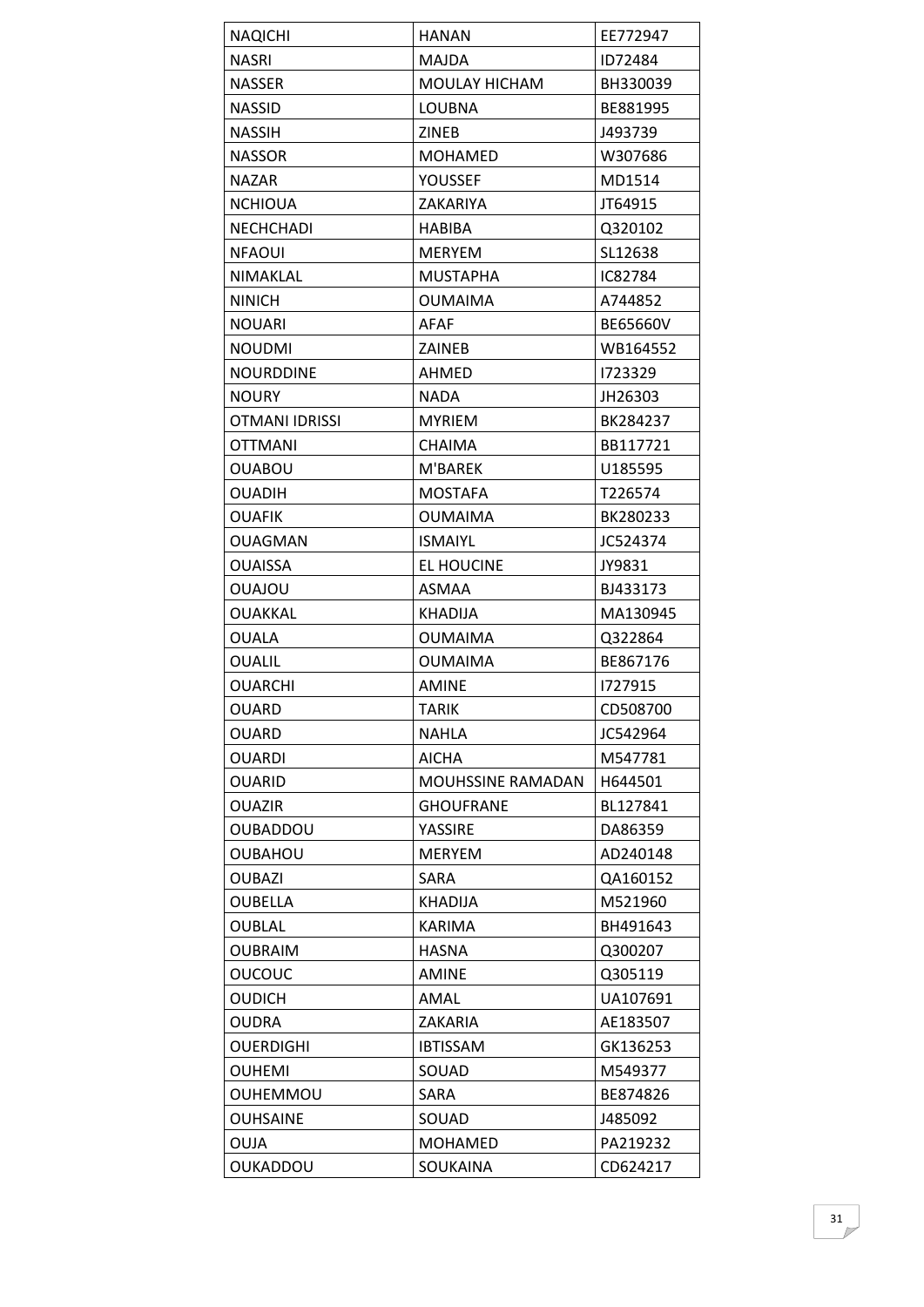| <b>OUKALOUCH</b>   | <b>CHAYMAE</b>   | SZ10838  |
|--------------------|------------------|----------|
| <b>OULAHBIB</b>    | LATIFA           | JY17667  |
| <b>OULDBBA</b>     | <b>ZINEB</b>     | BK607030 |
| <b>OULHADR</b>     | YASSINE          | JM59558  |
| <b>OULIDI</b>      | <b>FATIMA</b>    | M552787  |
| <b>OULOUDA</b>     | <b>KHALID</b>    | SH154086 |
| <b>OULOUS</b>      | AHMED            | BB95587  |
| OUMANSOUR          | SANA             | EE619141 |
| <b>OUMASST</b>     | ABDELLAH         | JH22543  |
| <b>OUMMOU</b>      | <b>HAKIMA</b>    | D745158  |
| <b>OUMZAI</b>      | <b>KHADIJA</b>   | JD68625  |
| <b>OUQACE</b>      | <b>FADOUA</b>    | A399402  |
| <b>OURGOUSSE</b>   | ZAKARIA          | EE735770 |
| <b>OURINICHE</b>   | <b>MARIAME</b>   | IB224296 |
| OUROUH             | <b>FATIHA</b>    | JB481129 |
| <b>OURRAS</b>      | SAMAH            | X343233  |
| <b>OUSAID</b>      | FATIMA EZ-ZAHRA  | BK628448 |
| <b>OUSSOUSSE</b>   | <b>HASSNA</b>    | EE520842 |
| <b>OUSTOUS</b>     | <b>AZIZ</b>      | AE87833  |
| <b>OUTENRHRINE</b> | <b>NOURA</b>     | EE569113 |
| OUTFAROUIN         | SALOUA           | 1719900  |
| OUTTALB            | <b>BRAHIM</b>    | JH16594  |
| QAISSOUM           | RACHIDA          | HH159274 |
| QASSEMI            | <b>MOHAMED</b>   | CB296193 |
| QATANI             | HAMZA            | M568220  |
| QOUDMANNE          | <b>KHADIJA</b>   | JC528673 |
| RAADA              | KARIM            | HH169740 |
| RABBAA             | <b>SOUFIANE</b>  | HH240185 |
| RABI               | <b>SOUKAINA</b>  | HH61983  |
| RABLA              | <b>IMANE</b>     | J492163  |
| <b>RACHED</b>      | SARA             | AD235117 |
| <b>RACHID</b>      | <b>FATIHA</b>    | M576401  |
| RADI               | SOUHAIL          | BH495220 |
| RADI               | <b>OMAIMA</b>    | CD567718 |
| RADI               | <b>AYOUB</b>     | AE95657  |
| RADIDI             | <b>YOUSSEF</b>   | EE585626 |
| RADIL              | <b>FERDAOUSS</b> | BH389145 |
| <b>RAFYA</b>       | <b>MERIEM</b>    | EE771189 |
|                    |                  |          |
| RAGHAI             | <b>CHAIMAA</b>   | BB131275 |
| RAGHAI             | <b>JIHANE</b>    | IC94406  |
| RAHILE             | <b>TARIK</b>     | 1709411  |
| RAHMANI            | ABDELGHAFOUR     | AE199438 |
| RAHMI              | <b>CHAIMAA</b>   | BJ434107 |
| RAHOUI             | <b>HAJAR</b>     | IB202316 |
| RAJEB              | <b>ZAHIRA</b>    | TA131078 |
| RAJI               | FATIMA-EZZAHRA   | QA157923 |
| RAJJAL             | <b>OTHMANE</b>   | MC232504 |
| RAKIZ              | <b>IMANE</b>     | EE647594 |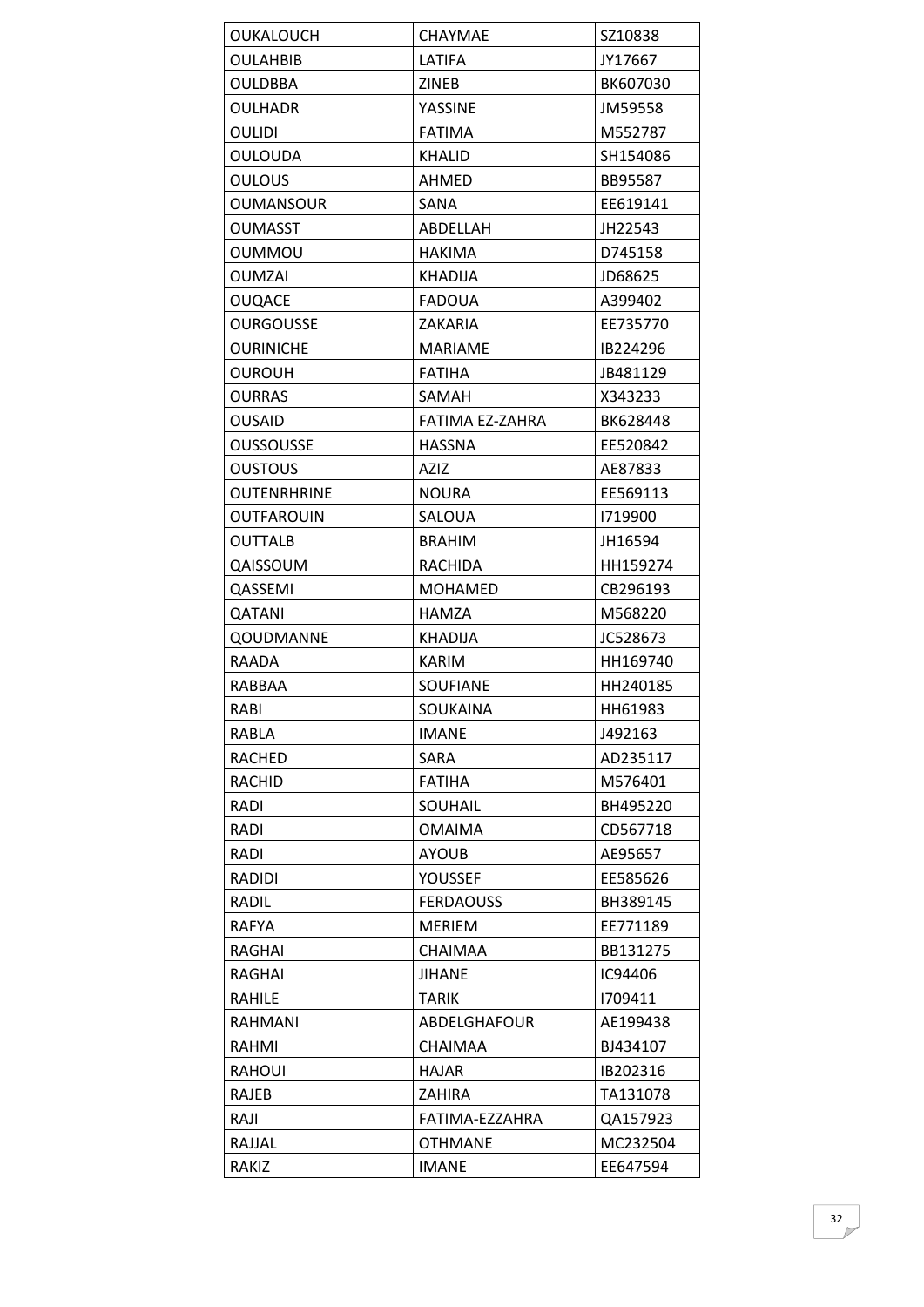| <b>RAKKABI</b>   | <b>CHAIMAA</b>  | T271675    |
|------------------|-----------------|------------|
| RAKKABI          | FATIMA EZZAHRA  | T271675    |
| RAMI             | <b>ASMAA</b>    | BH488072   |
| RAMRAMI          | <b>SOUKAINA</b> | BB111511   |
| RAMZI            | SAAD            | BH308467   |
| <b>RAOURAOU</b>  | <b>NASSIMA</b>  | D925494    |
| <b>RAQEN</b>     | <b>BOUCHRA</b>  | CD234203   |
| RATIB            | <b>CHOROUK</b>  | BK284723   |
| <b>RAY</b>       | <b>FATIMA</b>   | CB295882   |
| <b>RAZAK</b>     | RABAB           | BJ436420   |
| RBOUJI           | <b>CHOROUK</b>  | GM189846   |
| REBAJ            | AMAL            | LE21937    |
| <b>REBHI</b>     | <b>SAFAE</b>    | CD597392   |
| REFFAI           | AYMAN           | BE880501   |
| REHHALI          | ZHOR            | AE147815   |
| <b>REKHAOUI</b>  | <b>HABIBA</b>   | BH461631   |
| REMMAL           | <b>IMANE</b>    | D855385    |
| <b>REZZOUK</b>   | <b>SOUKAINA</b> | BK525067   |
| RHANNAM          | <b>BASMA</b>    | BH461171   |
| <b>RHAZOUANI</b> | <b>ASMAA</b>    | M576417    |
| RHIAT            | SALMA           | G 699152   |
| RHOUJJANE        | <b>YOUSSEF</b>  | A746757    |
| <b>RHOULAM</b>   | <b>SARA</b>     | AE116070   |
| RIAHI            | FATIMA EZZAHRA  | AD246485   |
| RIDA             | SARA            | BH475920   |
| <b>RIDAOUI</b>   | <b>MOUNSIF</b>  | 1721559    |
| <b>RIYAD</b>     | KAWTAR          | BL107582   |
| RIZKI            | <b>NAJOUA</b>   | W355648    |
| <b>ROFQUI</b>    | FATIMA ZAHRA    | TA133262   |
| ROKNEDDINE       | HAJAR           | BK284601   |
| <b>ROSSAFI</b>   | <b>AYOUB</b>    | EE561711   |
| <b>ROUANE</b>    | <b>SARA</b>     | HH112587   |
| ROUBYOU          | SAFAE           | AE134643   |
| <b>ROUDANI</b>   | KHADIJA         | EE619745   |
| <b>RQIBI</b>     | RABABE          | AE231755   |
| <b>RQIBI</b>     | RABABE          | AE231755   |
| R'RAJI           | KHAOULA         | BK623095   |
| <b>RYOUHI</b>    | SALMA           | HH164403   |
| <b>RZIGUI</b>    | YASSIR          | J511439    |
| SAAD             | FATIMA EZZAHRAA | M 575530   |
| SAAD             | SOUKAINA        | BK631241   |
| SAAD             | <b>KENZA</b>    | BE882681   |
| SAADAN           | <b>TAOUFIK</b>  | BK294082   |
| SAADAOUI         | <b>KHALIL</b>   | BE881140   |
| SAADI            | <b>SOUKAINA</b> | BB131081   |
| SAAIFE           | SAID            | HA190295   |
| SAALIOUI         | <b>LOUBNA</b>   | 1412741795 |
| SAALIOUI         | <b>LOUBNA</b>   | CN22274    |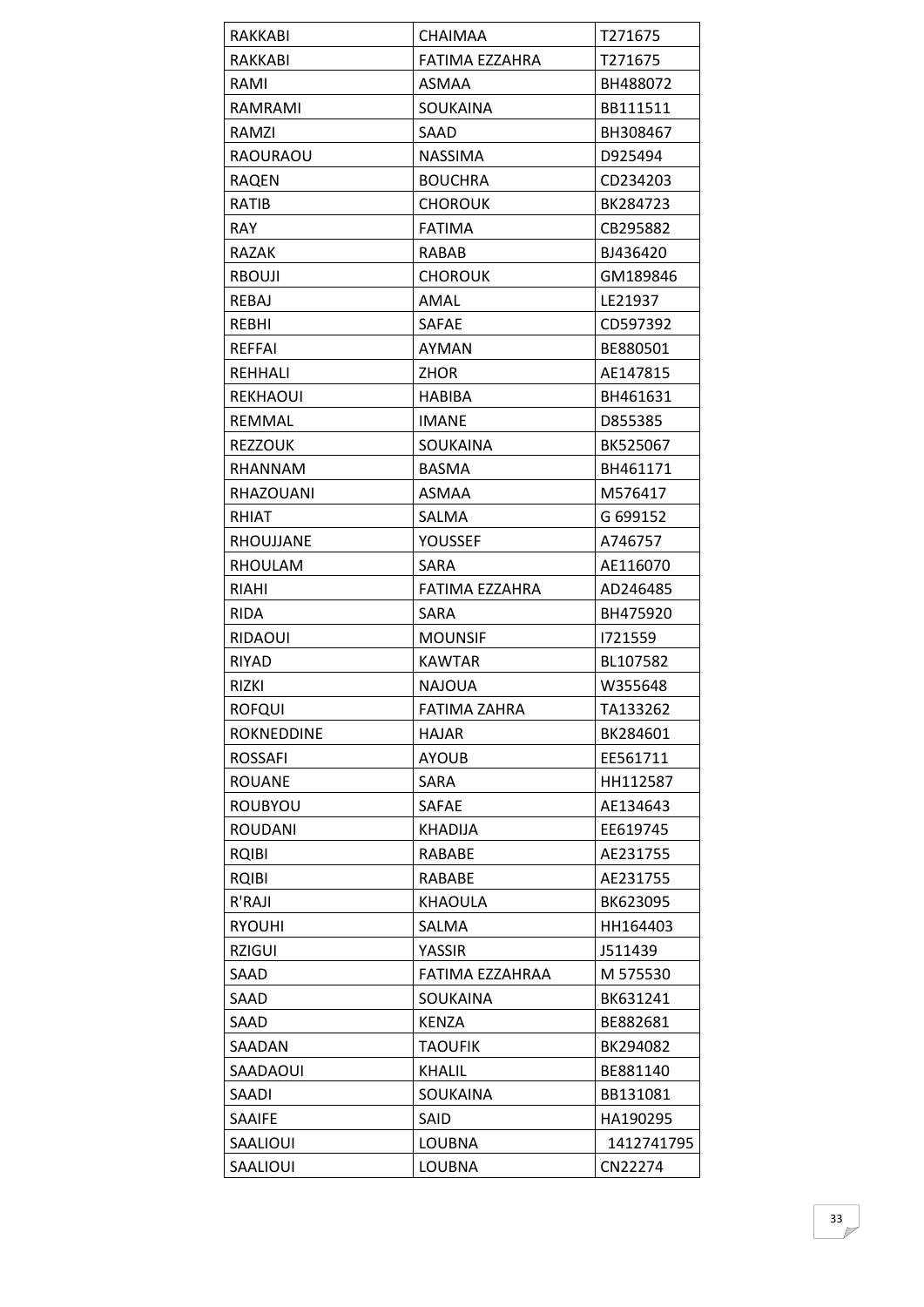| SAAOUDI       | <b>OUMAIMA</b>       | G686595   |
|---------------|----------------------|-----------|
| <b>SABEK</b>  | HAMZA                | F544214   |
| <b>SABER</b>  | <b>ZINEB</b>         | IE20684   |
| SABIR         | ABDELAZIZ            | EE595930  |
| SABIRI        | EL HOUSSAINE         | PA219504  |
| SABRI         | <b>MILOUD</b>        | ZT145289  |
| SABRI         | <b>KAOUTAR</b>       | AD227455  |
| SABYH         | MERYEME              | EA184423  |
| SADEK         | <b>OUMAIMA</b>       | BB136824  |
| SADEK         | ABDERRAHMANE         | VM4006    |
| SADEQUI       | FATIMA ZAHRA         | U180716   |
| SADIK         | <b>YOUNESS</b>       | IA151432  |
| <b>SADIKI</b> | FATIMA-ZAHRA         | ID62217   |
| SADKI         | <b>NOURA</b>         | TK21853   |
| SADOQ         | BADR-EDINE           | DJ29000   |
| <b>SADOUK</b> | SOUKAINA             | BH460502  |
| <b>SAFA</b>   | <b>EL KORDY</b>      | PA229281  |
| SAFAR         | YOUSSRA              | BH589347  |
| <b>SAFAR</b>  | <b>MOHAMMED</b>      | DO12201   |
| SAFOUANE      | WARDA                | MC254230  |
| SAHILI        | ADIL                 | HH240591  |
| SAHMOUDI      | <b>NARJISS</b>       | Z543951   |
| SAID          | <b>HONKOBO</b>       | BH352145  |
| SAID          | OUALI                | U178369   |
| SAIDI         | HAFID                | Q315652   |
| SAIKOUK       | SOUMIA               | GN209420  |
| <b>SAKIF</b>  | ASMAE                | Q322098   |
| SALAH         | SALA                 | BH334455  |
| SALAHDDINE    | SALMA                | BB138061  |
| SALAMAT       | EL MEHDI             | BH473294  |
| SALHI         | <b>NORA</b>          | T268357   |
| <b>SALHI</b>  | FATIMA EZZAHRA       | JM57322   |
| SALHI         | SAAD                 | BB147798  |
| SALIH         | <b>IMANE KHADIJA</b> | D241119   |
| SALIHI        | YOUSSEF              | BK 289788 |
| SALIM         | <b>AYMAN</b>         | BB129130  |
| SALLIK        | YAMINE               | D743145   |
| SALLOK        | CHAIMAA              | BH474731  |
| SALMA         | RAGADY               | BK623887  |
| SALMA         | RAGADY               | BK623887  |
| SALMAOUI      | <b>BASMA</b>         | EE722012  |
| SALMI         | <b>MERYEM</b>        | AA47471   |
| SAMAAN        | <b>ISSAM</b>         | ID71289   |
| SAMADI        | <b>ROQAYA</b>        | LB179880  |
| SAMID         | YOUSRA               | BE857352  |
| SAMLALI       | ASSMAA               | HH13537   |
| SAMYH         | <b>HOURIA</b>        | BL131897  |
| SANINI        | <b>IMAD</b>          | G700405   |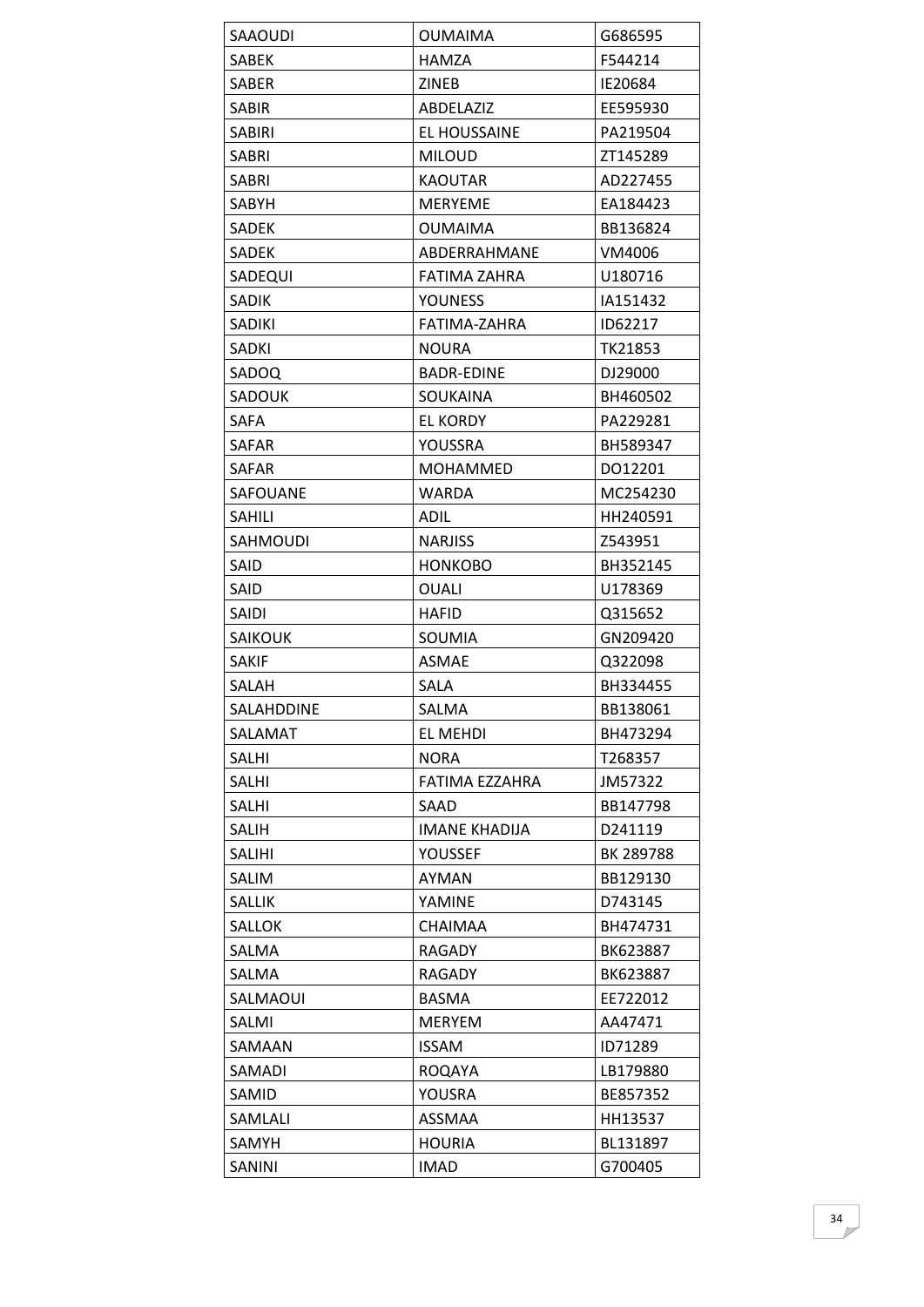| SAOUTAL                | <b>HAJAR</b>         | BL100326  |
|------------------------|----------------------|-----------|
| SARSAR                 | FATIMA ZAHRA         | AA51419   |
| SBAHI                  | <b>MOHAMED</b>       | W387268   |
| SBAI                   | WIDAD                | BB106610  |
| <b>SBIBA</b>           | <b>SALAH EDDINE</b>  | BK528388  |
| SBIHI                  | HASNA                | JM51498   |
| SEDEGUI                | <b>MERYEM</b>        | BJ433217  |
| <b>SEGHROUCHNI</b>     | <b>HOURIYA</b>       | Q321988   |
| <b>SEJJARI</b>         | <b>MOHAMMED</b>      | CD565214  |
| SELHAMI                | <b>YOUSSEF</b>       | JT50031   |
| SELLAMI                | <b>IMANE</b>         | BH262855  |
| SEMAKI                 | <b>BOUTAINA</b>      | BJ432178  |
| SEMMEQ                 | <b>HIND</b>          | BJ422964  |
| <b>SENNANE</b>         | SANAE                | HH11449   |
| <b>SERFATI</b>         | SOUKAINA             | BH387426  |
| <b>SERHROUCHNI</b>     | <b>FARIDA</b>        | AE162315  |
| <b>SERROUKH</b>        | LAMYAE               | LB193667  |
| SGAID                  | MOHAMED              | BK526570  |
| <b>SGHIOUAR</b>        | <b>NABILA</b>        | BJ425471  |
| <b>SHAIBI</b>          | <b>IMANE</b>         | CD595588  |
| <b>SHAIBI</b>          | <b>IMANE</b>         | CD595588  |
| <b>SHAIMI</b>          | <b>AHMED YASSINE</b> | QA170978  |
| <b>SIABI</b>           | <b>AYOUB</b>         | BH468082  |
| <b>SIFEDDINE</b>       | RAJAA                | BK297345  |
| <b>SIMMA</b>           | <b>SAFAE</b>         | W395046   |
| <b>SIMOUBDI</b>        | <b>ILYASS</b>        | BH471600  |
| SIRAJEDDINE            | ASMAA                | BB102679  |
| SITTI                  | <b>OUMAIMA</b>       | 1722493   |
| <b>SKOURI</b>          | <b>HASNA</b>         | SL12606   |
| SLAMA                  | <b>KAOUTAR</b>       | BK631732  |
| <b>SLASLI</b>          | <b>MAROUA</b>        | Z561969   |
| <b>SMAINA</b>          | LAILA                | AE134453  |
| <b>SMYEJ</b>           | KHAOULA              | EE713565  |
| <b>SNINY</b>           | FATIMA EZZAHRAA      | BH465520  |
| <b>SNOUSSI</b>         | HANAN                | IC112714  |
| <b>SNOUSSI CHERGUI</b> | SOUKAINA             | CD481829  |
| SOAHI                  | <b>HAJAR</b>         | J499999   |
| SOHAIB                 | <b>KHAOULA</b>       | EE579350  |
| SOUAKI                 | SAAD                 | BE887642  |
| SOUFI                  | <b>MAROUA</b>        | WA219687  |
| SOUHA                  | ASSABA               | T267944   |
| SOUHA                  | ASSABA               | T267944   |
| SOUHAIL                | <b>MOHSINE</b>       | W402820   |
| SOUIBA                 | ZINEB                | JC537832  |
| SOUKAINA               | <b>UOLLAH</b>        | BH461017  |
| SOUKI                  | <b>IMANE</b>         | D989807   |
| SOUMBARA               | <b>TETOU</b>         | BJ6350873 |
| SOUNI                  | <b>RACHID</b>        | Q289795   |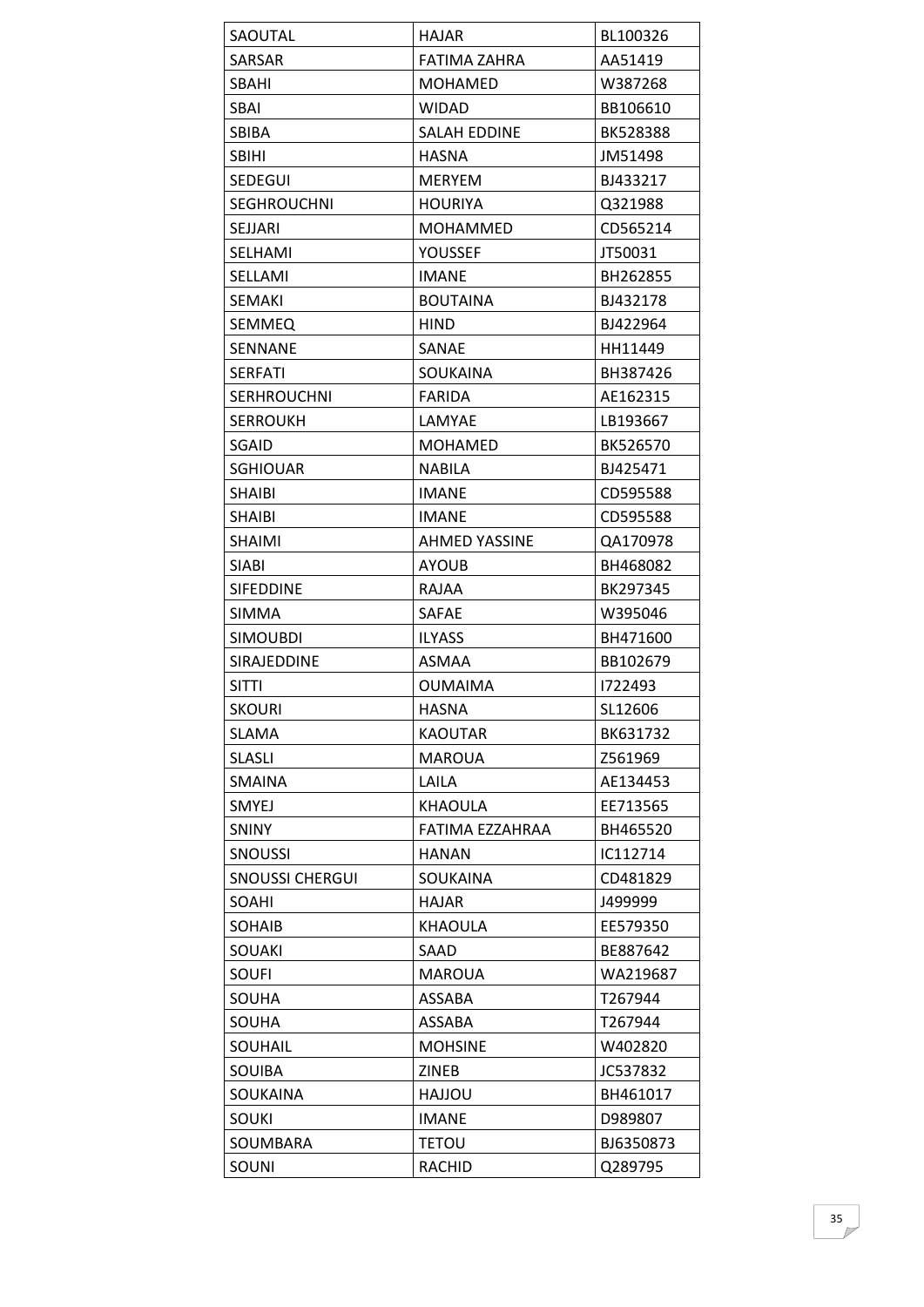| <b>TABARNOUST</b> | <b>ACHRAF</b>      | JA172355   |
|-------------------|--------------------|------------|
| TAGHANCHI         | <b>SARA</b>        | CN4918     |
| TAGHI             | <b>KHAOULA</b>     | BH478732   |
| TAHIRI            | <b>HASNA</b>       | PA221899   |
| <b>TAHLIL</b>     | <b>DOUNIA</b>      | CD509917   |
| <b>TAHRI</b>      | <b>CHAIMAA</b>     | EE767813   |
| TAHRI             | KHADIJA            | AE115959   |
| <b>TAIBI</b>      | <b>MARIAME</b>     | D230683    |
| TAIR              | AMINE              | T267172    |
| TAKARI            | <b>REDA</b>        | JM59953    |
| TALBI             | YOUSSEF            | AD213681   |
| <b>TALIBI</b>     | KHAOULA            | TA135989   |
| TALIBI            | ASSMA              | JB469682   |
| <b>TALLIL</b>     | <b>OUAFAE</b>      | CD482154   |
| TAMDOULI          | FATIMA-EZ-ZAHRA    | T265293    |
| <b>TAMOURO</b>    | <b>WALID</b>       | AA57554    |
| TANJAOUI          | <b>NAWFAL</b>      | K536344    |
| <b>TAOUFIK</b>    | <b>KAWTAR</b>      | BK290260   |
| TAOUFIK           | <b>SOUKAINA</b>    | BK617840   |
| TAOUGAR           | <b>KAWTAR</b>      | BE885505   |
| <b>TAOUKI</b>     | <b>SOUKAINA</b>    | Q323860    |
| <b>TAOUKI</b>     | AMAL               | EE608090   |
| TARAMI            | <b>NOURA</b>       | HH12502    |
| TARGHALILI        | <b>IMANE</b>       | BH489121   |
| <b>TAYOUNE</b>    | <b>SAADIA</b>      | BK624334   |
| <b>TAYSIRE</b>    | YASSER             | AE181107   |
| <b>TAZGUAOUI</b>  | <b>MAROUANE</b>    | BL121567   |
| <b>TEHEYMI</b>    | RANIA              | 1412199988 |
| <b>TIBEL</b>      | <b>RAJA</b>        | J497632    |
| <b>TIMZOURA</b>   | FATIMA EZZAHRA     | 1716343    |
| ΤΙΟυΤΙΟυ          | FATIMA-EZZAHRA     | IE26883    |
| <b>TOUAF</b>      | <b>MOURAD</b>      | JH14509    |
| <b>TOUATI</b>     | SIHAM              | GM182230   |
| <b>TOUIL</b>      | <b>IMANE</b>       | W404129    |
| TOUIL             | <b>NOUREDDINE</b>  | M559621    |
| <b>TOUILAB</b>    | <b>CHAIMAA</b>     | BK288880   |
| <b>TOUINSI</b>    | <b>OUMAIMA</b>     | EE554856   |
| TOUINSSI          | <b>ABDELHADI</b>   | CD191663   |
| <b>TOUIRA</b>     | <b>WAFAA</b>       | MJ18       |
| <b>TOUMI</b>      | <b>LOUTFI</b>      | CD586084   |
| TOUMI             | <b>MOUNIA</b>      | BB147491   |
| TOUNSADI          | <b>SALAHEDDINE</b> | Q303771    |
| TRACHNI           | <b>JIHANE</b>      | GM173910   |
| <b>TSSOULI</b>    | ABDELWAHAB         | FA169789   |
| <b>WAHHAM</b>     | <b>RIME</b>        | BK277564   |
| WAKRIM            | <b>NASSIMA</b>     | BJ425739   |
| WASFI             | <b>MERIEM</b>      | BJ405629   |
| WINA              | CHAIMAA            | BE882225   |
|                   |                    |            |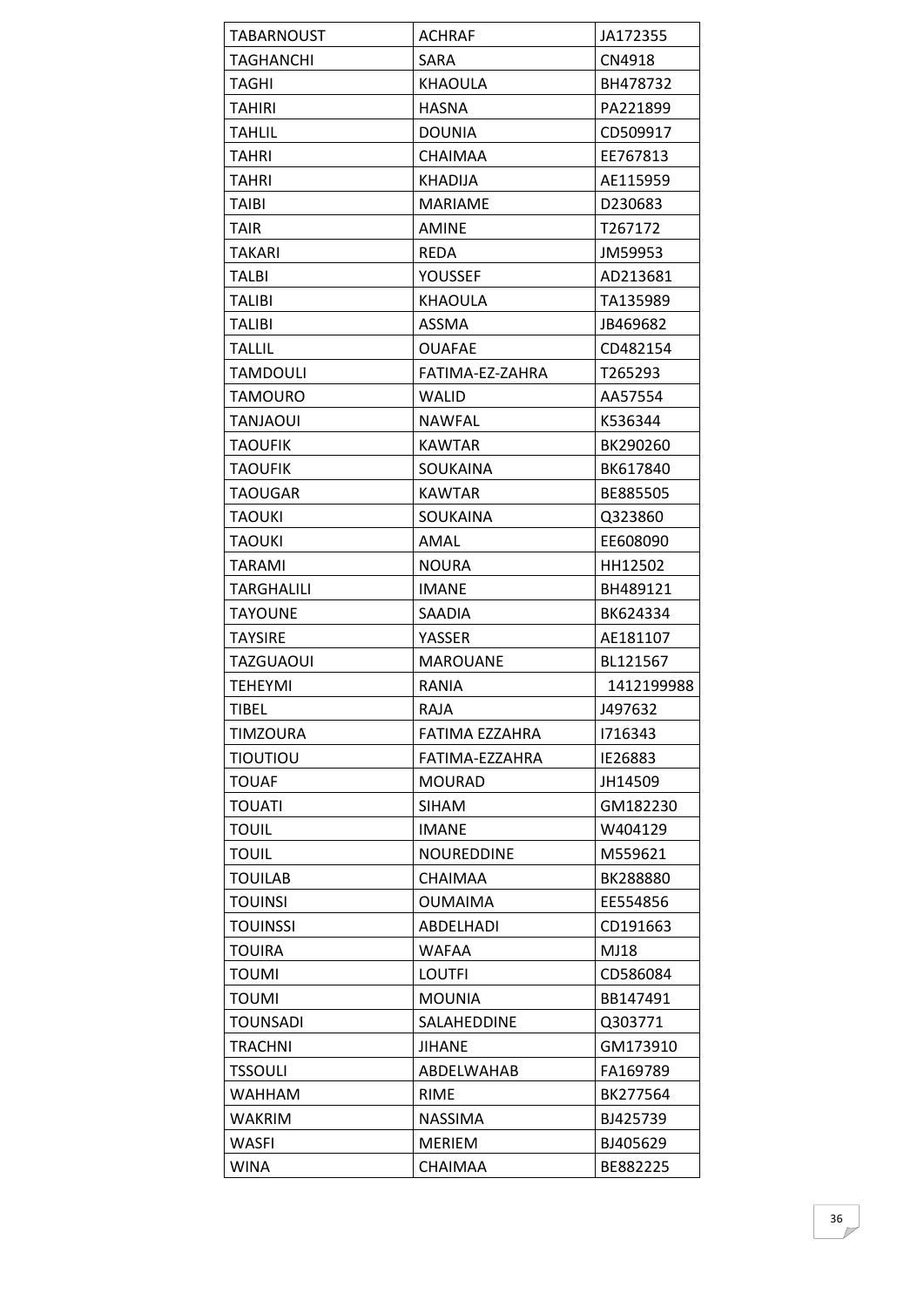| WINA            | CHAIMAA          | BE882225 |
|-----------------|------------------|----------|
| YAHYAOUI        | ASMAA            | Z571426  |
| YAMLAHI         | CHAIMAE          | LB119775 |
| YAQINE          | ASMA             | ID66982  |
| YASSAR          | <b>AZHAR</b>     | EE627497 |
| YASSINE         | <b>MOHAMED</b>   | WB155067 |
| YASSINI         | FATIMA EZZAHRA   | Q306132  |
| YOUSSOUFI       | RAJAE            | G686884  |
| YOUSSOUFI       | <b>CHAYMAE</b>   | U185323  |
| ZAARATE         | <b>FATIMA</b>    | JC557749 |
| ZAAZAA          | JAMILA           | G664212  |
| ZAGHAR          | <b>LHOUSSINE</b> | IE9911   |
| ZAHER           | <b>IMANE</b>     | BB135533 |
| ZAHEUR          | ASSMA            | JH14636  |
| ZAHEUR          | <b>ANISSA</b>    | JH31762  |
| ZAHIR           | <b>IBTISSAM</b>  | BK525407 |
| ZAHM            | SOUKAINA         | M576639  |
| ZAHRAN          | <b>HOUDA</b>     | BH628810 |
| <b>ZAHRIR</b>   | <b>MALIKA</b>    | EE530934 |
| ZAHY            | <b>ISSAM</b>     | IE27544  |
| ZAIM            | LOUBNA           | CD556077 |
| ZAIMI           | <b>IBTISSAM</b>  | ID17873  |
| <b>ZAITOUNI</b> | ABDELILAH        | AE86443  |
| ZAKI            | JAWAD            | BK522257 |
| ZARHOUNI        | <b>KARIMA</b>    | AA42082  |
| ZARKIL          | <b>NADIA</b>     | BB43166  |
| ZAROUALI        | <b>MAHJOUBA</b>  | M556285  |
| ZARRIK          | <b>YOUNESS</b>   | AD254098 |
| <b>ZEBBOUJ</b>  | ALI              | EE615310 |
| ZEDOUG          | <b>BRAHIM</b>    | BK525113 |
| <b>ZEKRITI</b>  | MOHAMMED-REDA    | CD597030 |
| <b>ZEMZEM</b>   | <b>BASMA</b>     | Q311119  |
| ZERDA           | <b>MOHAMMED</b>  | CB286015 |
| ZERDAL          | <b>SARA</b>      | EE740610 |
| ZEROUAL         | AMAL             | AD253087 |
| <b>ZEROUAL</b>  | <b>DOUNIA</b>    | EE619391 |
| ZEROUAL         | YASSINE          | HH3260   |
| ZGHARI          | ABDESSAMADE      | BH392376 |
| <b>ZHOURI</b>   | SOUKAYNA         | D744604  |
| ZIAD            | FATIMA EZZAHRA   | M575266  |
| ZIAD            | <b>WALID</b>     | BE855936 |
| <b>ZINBI</b>    | <b>BASMA</b>     | EE749611 |
| ZINI            | <b>KAOUTAR</b>   | BB102641 |
| ZIRARI          | KAWTAR           | BH486016 |
| <b>ZITOUNI</b>  | <b>OUMAIMA</b>   | T253953  |
| <b>ZOHRY</b>    | <b>MOHAMMED</b>  | CD270434 |
| ZOUAD           | FATIMA ZAHRA     | JB486286 |
| <b>ZOUAGHI</b>  | <b>NOURA</b>     | BJ432763 |